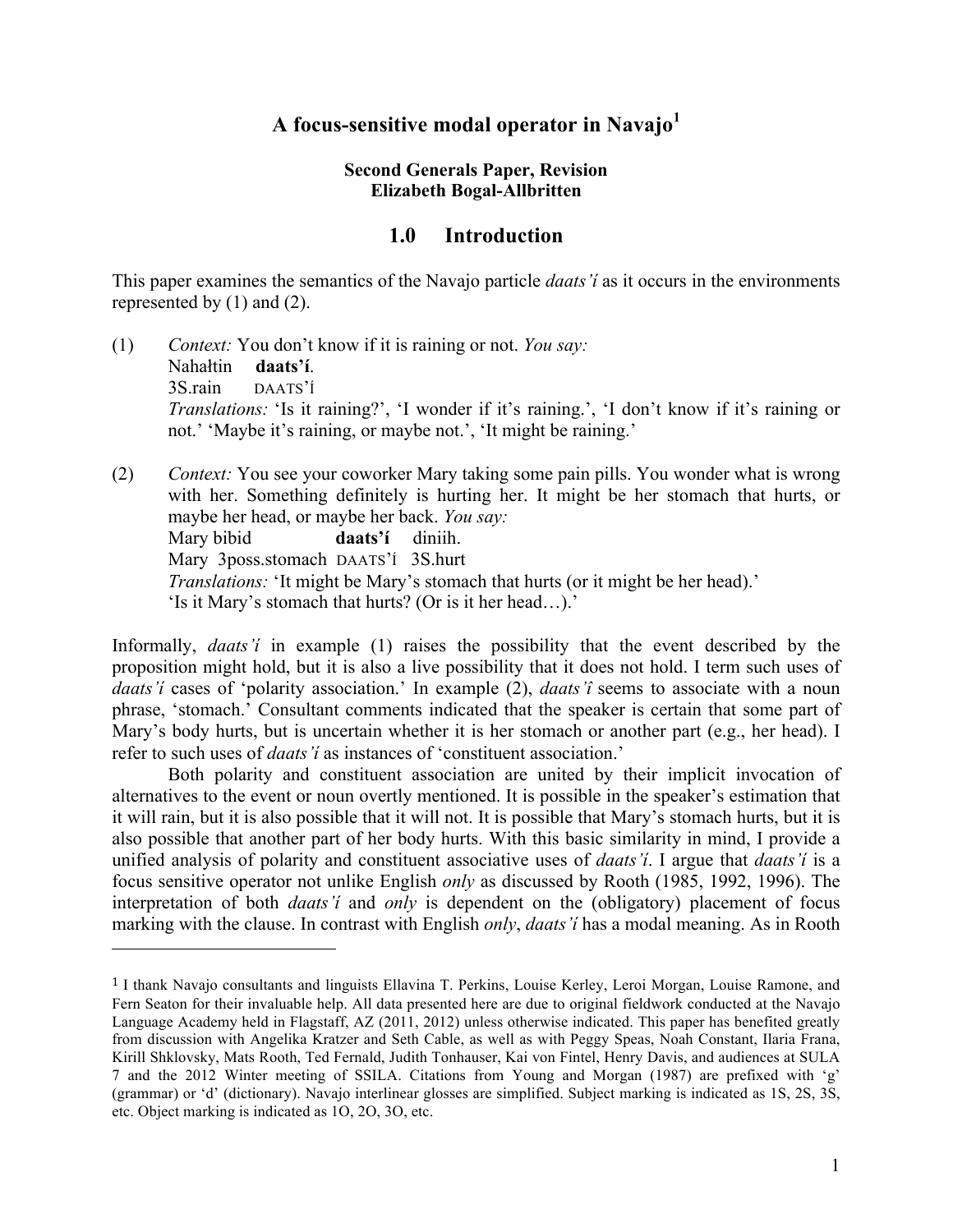(1992), focus marking generates the presupposition that there exist alternatives in the context to the focus-marked element. Whereas *only* requires (informally) that the overtly mentioned alternative is the only alternative that holds, *daats'í* requires (again, informally) that while the overtly mentioned alternative is a good possibility given the speaker's beliefs about the world, all of the other alternatives are also accessible possibilities.

After providing background in Sect. 2 on basic Navajo grammar and previous discussion of Navajo modal particles, I present novel empirical data in Sections 3 and 4. In Section 3, I discuss sentences like (1) in which *daats'í* has polarity association. Section 4 discusses constituent associative uses of *daats'í*. Section 5 presents a unified formal analysis of both uses of *daats'í*. Section 6 presents directions for further work. Section 7 concludes.

# **2.0 Background**

### 2.1. *Background on Navajo and modal particles*

Prior to discussing *daats'í*, I will place it in the context of Navajo grammar, with a focus on what has been said previously about apparently modal modifiers in the language.

Navajo is a primarily SOV language. The highly morphologically complex verb comes at the right edge of the clause. The basic unit of verbal meaning is standardly identified as the verb stem, which occurs at the right edge of the verb word. The verb always bears morphological marking of subject and object in addition to marking for aspect. The verb also contains various 'thematic' morphemes whose meaning is unclear or whose presence is contingent on the presence or absence of other morphological marking. Since verbal morphology is not crucial to the present study, I greatly simplify verbal glosses.

Verb-external subject and objects are optional and are somewhat flexible in their order. Locative phrases also occur verb-externally: the linear position of locative phrases relative to nominal phrases is subject to some degree of flexibility based on discourse context.

Navajo sentences also frequently contain a number of additional particles that mark "various adverbial and discourse functions" (Willie 1996: 339). A subclass of such particles is the set of particles marking possibility. The only previous discussion of modal-like expressions in Navajo comes from Willie (1996). I will briefly summarize the three possibility particles that Willie spends the most time discussing. The first particle identified by Willie is *shį́į́*, which she translates as 'probably, maybe.'2

(3) Shizhé'é naadooghał **shį́į́**. 1 poss.father 3S.will.go SHI 'My father will probably visit you.' (Willie 1996: 339)

!!!!!!!!!!!!!!!!!!!!!!!!!!!!!!!!!!!!!!!!!!!!!!!!!!!!!!!

Willie identifies *daats'í* as a particle indicating epistemic possibility. Willie writes that *daats'í* "indicates a weaker possibility than *shį́į́*" (Willie 1996: 340).

<sup>2</sup> I do not discuss *shį́į́* in any greater depth in this paper. For more discussion of *shį́į́*, please refer to Bogal-Allbritten (2012) and Bogal-Allbritten (in prep.).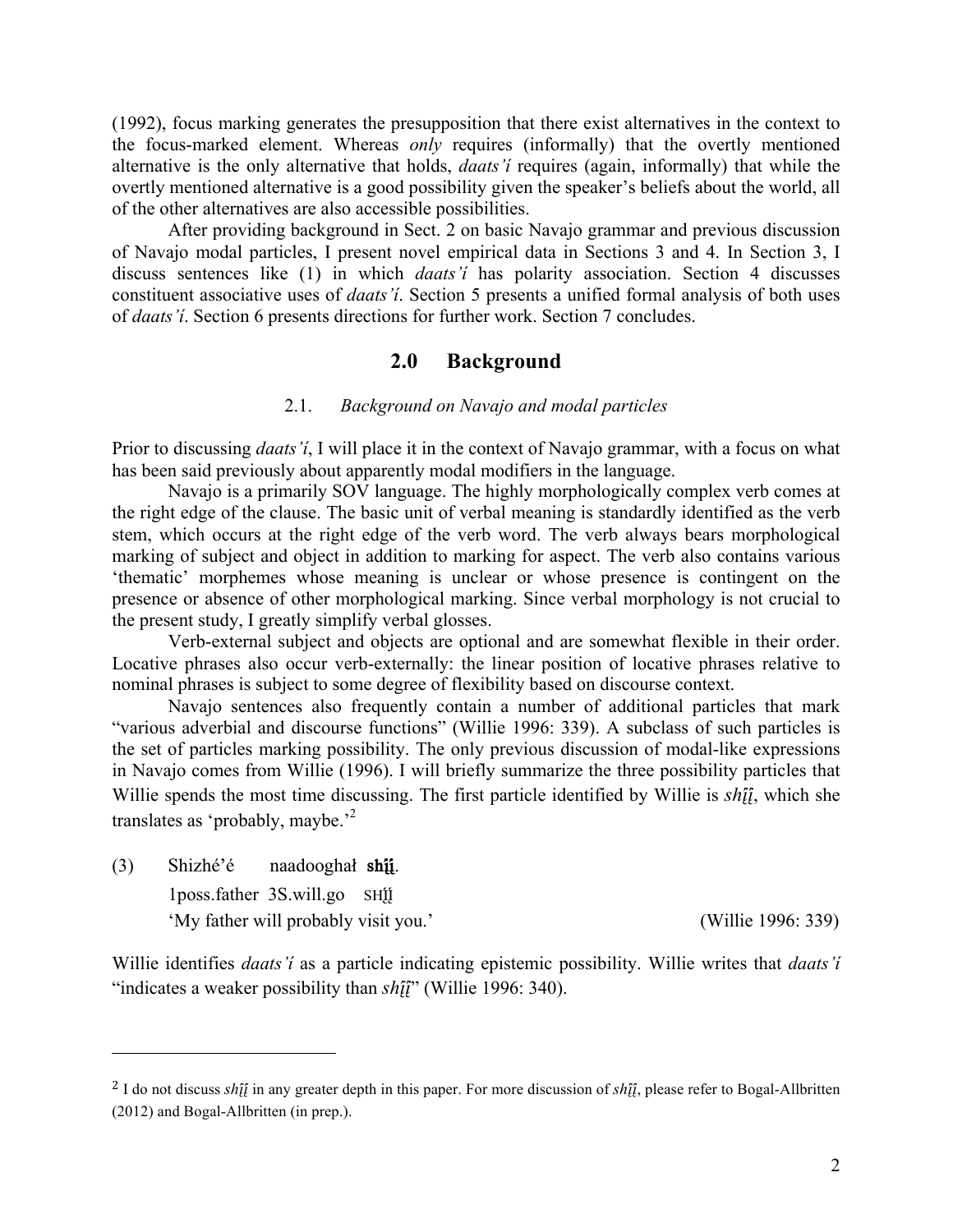(4) Naanish=góó **daats'í** deeshááł. job=toward DAATS'Í 1S.will.go 'Maybe I will go to work.' (Willie 1996: 340)

Willie writes that neither *daats'í* nor *shį́į́* can appear in initial position and both have a tendency to appear in second position following the first constituent. In shorter sentences, *daats'í* and *shį́į́* can – but do not have to – appear in final position. A relevant example for *shį́į́* is shown in (3). A relevant example for *daats'í* is shown in (5).

(5) Bibid diniih **daats'í**. 3poss.stomach 3S.hurt DAATS'Í 'Maybe his/her stomach hurts.'

The discussion to follow is almost entirely focused on *daats'í*. A few further observations comparing *daats'í* and *shį́į́* are presented in Sect. 3.2.

### 2.2. *Methodology*

As discussed at length in Matthewson (2004), the elicitation of information about meanings brings a set of unique challenges. Sentences that consultants judge infelicitous may be infelicitous for many different reasons: the fieldworker must isolate the source of the infelicity. In addition, while translations of target language sentences initially appear to be an effective method of collecting data about meaning, translations can only be treated as clues to meaning and do not provide evidence for a sentence's truth conditions relative to some context, particularly when the sentence contains an element that does not have a truth conditionally identical counterpart in English.

We will see that direct translations are particularly ill-suited to the study of *daats'í* since a given sentence with *daats'í* was often spontaneously translated into a range of English sentences that themselves have quite different truth conditions. The translations presented under the Navajo are due to consultants or, where indicated, to Young and Morgan (1987) or Willie (1996). If consultants provided multiple English translations, I have included them all. For example, the following example shows translations provided by consultants for a single sentence with *daats'í*:

(6) Nahałtin **daats'í**

3S.rain DAATS'Í

- 
- b. 'I wonder if it's raining.' e. 'It might be raining.'
- c. 'I don't know if it's raining or not.'
- a. 'Is it raining?' d. 'Maybe it's raining, or maybe not.'
	-

To address these challenges, I follow the methodology for semantic fieldwork outlined by Matthewson (2004). Matthewson argues that the only "real evidence about truth conditions is truth value judgments in particular contexts" (2004: 389). The primary elicitation method that I used was presenting consultants with a context in English intended to target a particular type of semantic value or syntactic position. Sentences were tested within these contexts for felicity and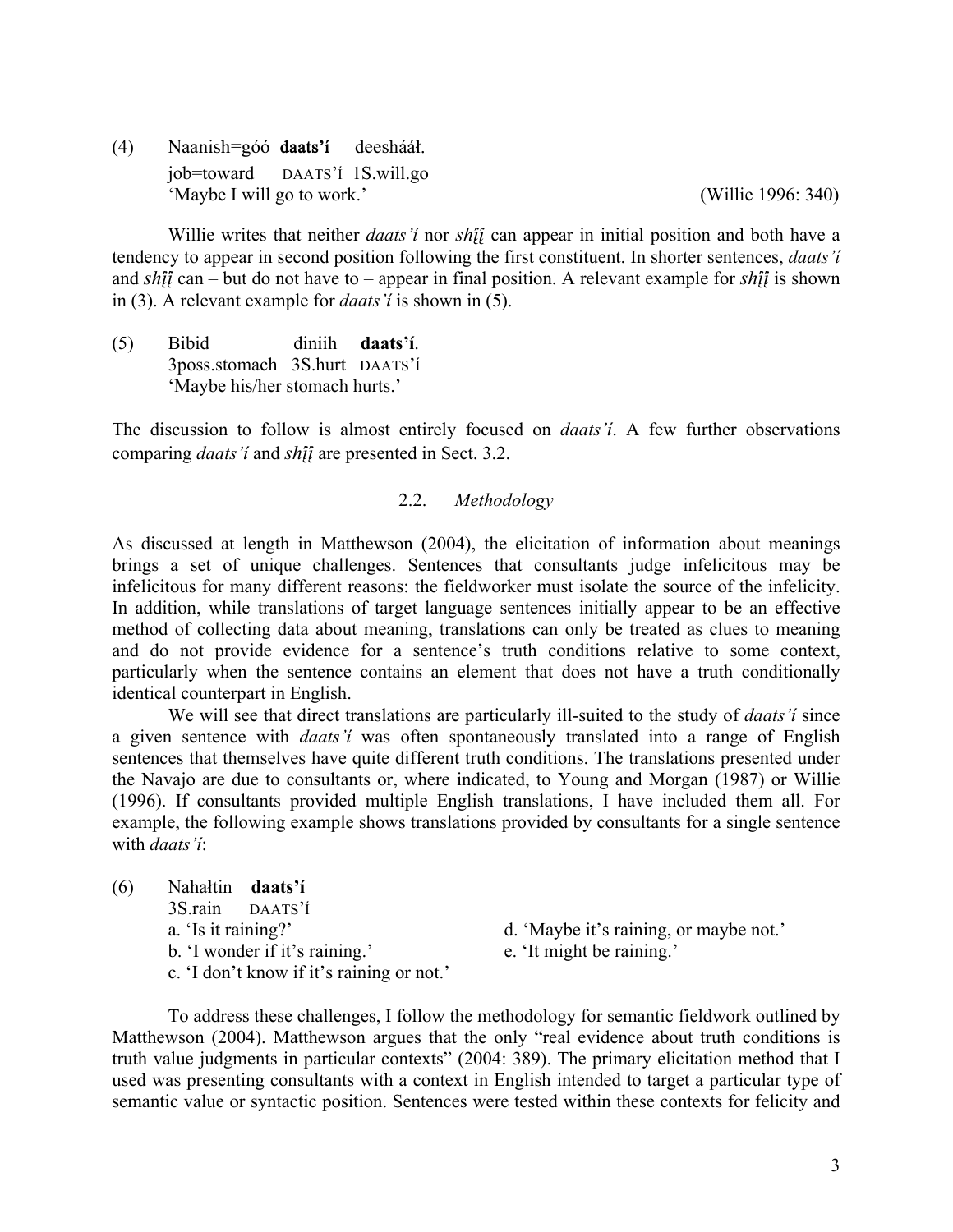grammaticality. Consultants were then asked either to (a) provide a Navajo sentence that would be appropriate in the context, or (b) judge whether a pre-constructed Navajo sentence would sound "acceptable" in the context. If a sentence was judged "unacceptable" by the consultant, the sentence was tested in different contexts to determine if the sentence was ungrammatical or infelicitous. Navajo sentences provided by consultants were later re-tested with other consultants.

Where possible, Navajo sentences presented to consultants were taken from the Young and Morgan (1987) Navajo dictionary. Each dictionary entry illustrates lexical items in a wide range of sentences taken from texts and interviews with native speakers between 1910 and 1970. I also supplemented the Young and Morgan sentences with sentences from interviews between native speaker (and consultant) Louise Kerley and her sister. These interviews were transcribed in full and translated by Ms. Kerley and are available for public access in the Northern Arizona University Colorado Plateau Archives.

A final aspect of data collection is speaker commentary and introspection. Like translations, comments are taken as clues to meaning rather than results about meaning. Matthewson recommends that the fieldworker record all comments and judge how these clues can be interpreted (2004: 408). While consultants were not asked to provide linguistic analysis through their comments, comments frequently proved valuable both as clues to the analysis and to indicate what types of sentences and contexts to test in the future. The primary classes of comments of collection speak to grammaticality (e.g., "it sounds wrong to have *daats'í* there"), felicity conditions and context (e.g., "with *daats'í*, it sounds like she'd be guessing"), or how the sentence might function in a conversation. Where comments were crucial clues to the analysis, I have included the comments in full.

### **3.0 Polarity association of** *daats'í*

Consultants provided a range of translations for *daats'í* in matrix sentences, including as polar questions (7a) but also as non-interrogative statements of wondering (7b), uncertainty (7c), and disjunctive (7d) and non-disjunctive modal sentences (7e). The unifying feature of these translations is that the speaker is uncertain about whether it is raining, or not.

| (7) | Nahaltin daats'i                          |                                        |  |  |
|-----|-------------------------------------------|----------------------------------------|--|--|
|     | 3S.rain DAATS'I                           |                                        |  |  |
|     | a. 'Is it raining?'                       | d. 'Maybe it's raining, or maybe not.' |  |  |
|     | b. T wonder if it's raining.              | e. It might be raining.'               |  |  |
|     | c. 'I don't know if it's raining or not.' |                                        |  |  |

The various methods of translation do not have a one-to-one relationship with different types of contexts. In many contexts, consultants provided multiple translations from the list given below and indicated that all of the English translations are appropriate translations for the Navajo sentence. That is, the structure represented by the Navajo sentence in (7) is not mapped onto an interrogative structure in some contexts, and onto a declarative in other contexts.

The following subsections present additional evidence that *daats'í* cannot be reduced to either interrogatives or modals. The formal analysis of these data to be developed in Section 5 is previewed in Sect 3.3, where the terms 'alternatives' and 'polarity association' are introduced. In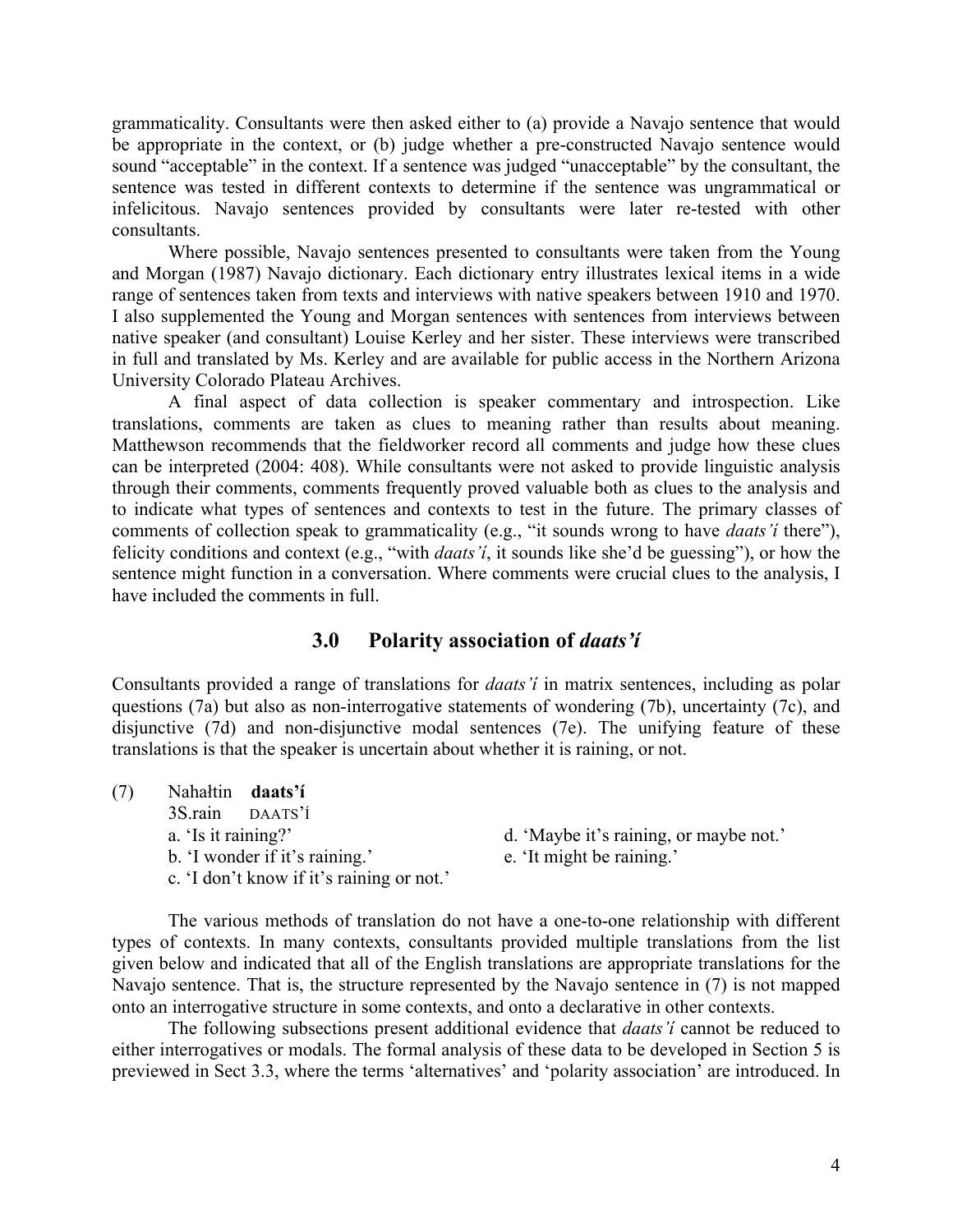Section 5, I will argue that the multiplicity of translations for (7) arises from a single syntactic and semantic object that lacks a simple truth conditionally equivalent counterpart in English.

### 3.1 *Comparison of* daats'í *with interrogatives*

In this section, I compare *daats'í* with Navajo polar questions. Polar questions are formed by cliticizing the particle  $=ish$  to (typically) the first word in the clause.<sup>3</sup>

(8) Dichin=**ísh** ńlį́. hunger=Q 2S.be 'Are you hungry?' (Young and Morgan 1987: d472)

The examples in (9) show that *daats'í* cannot co-occur with a polar question enclitic. Two possible combinations are represented:

(9) a. \* Dichin=**ísh daats'í** ńlį́.

hunger=Q DAATS'Í 2S.be

b. \* Dichin=**ísh** ńlį́ **daats'í.** hunger=Q 2S.be DAATS'Í *Comment:* "=*ísh* and *daats'í* don't go together. If you want a question with *=ísh*, you would just leave out *daats'í*."

The ungrammaticality of (9) might suggest that *daats'í* and the question enclitic serve the same function of introducing interrogativity: their co-occurrence could be ruled out due to redundancy. We can test whether *daats'í* actually has an interrogative meaning by determining whether *daats'i* sentences meet characteristics independently identified for interrogative sentences. I adopt the following list of characteristics from Caponigro and Sprouse (2007).

(10) True interrogative utterances are requests by the speaker for information from the addressee, such that:

> a. An answer is required from the addressee in order for the dialogue to be felicitous.

b. The speaker doesn't know the answer, but thinks the addressee may know.

I test sentences with *daats'í* with respect to both characteristics in turn.

- (i) **Da'** dichin=**ísh** ńlį́? (ii) **Da'** kintah=góó díníyá? Q hunger=Q 2S.be Q town=toward 2S.go<br>
'Are you hungry?' <br>
Are you going to town?'
- (Young and Morgan 1987:  $d472$ )

!!!!!!!!!!!!!!!!!!!!!!!!!!!!!!!!!!!!!!!!!!!!!!!!!!!!!!!

'Are you going to town?'<br>(Young and Morgan 1987: d301)

<sup>3</sup> In addition, the question particle *da'* appears in sentence initial position with *=ísh*, in which case *=ísh* attaches to the second word in the clause (i). It is also possible for a polar question to be formed by *da'* alone (ii).

Young and Morgan (1987) report that there is no difference between questions with *da'* and questions formed by *=ísh* alone. I set aside further exploration of *da'* polar questions for the purposes of this paper.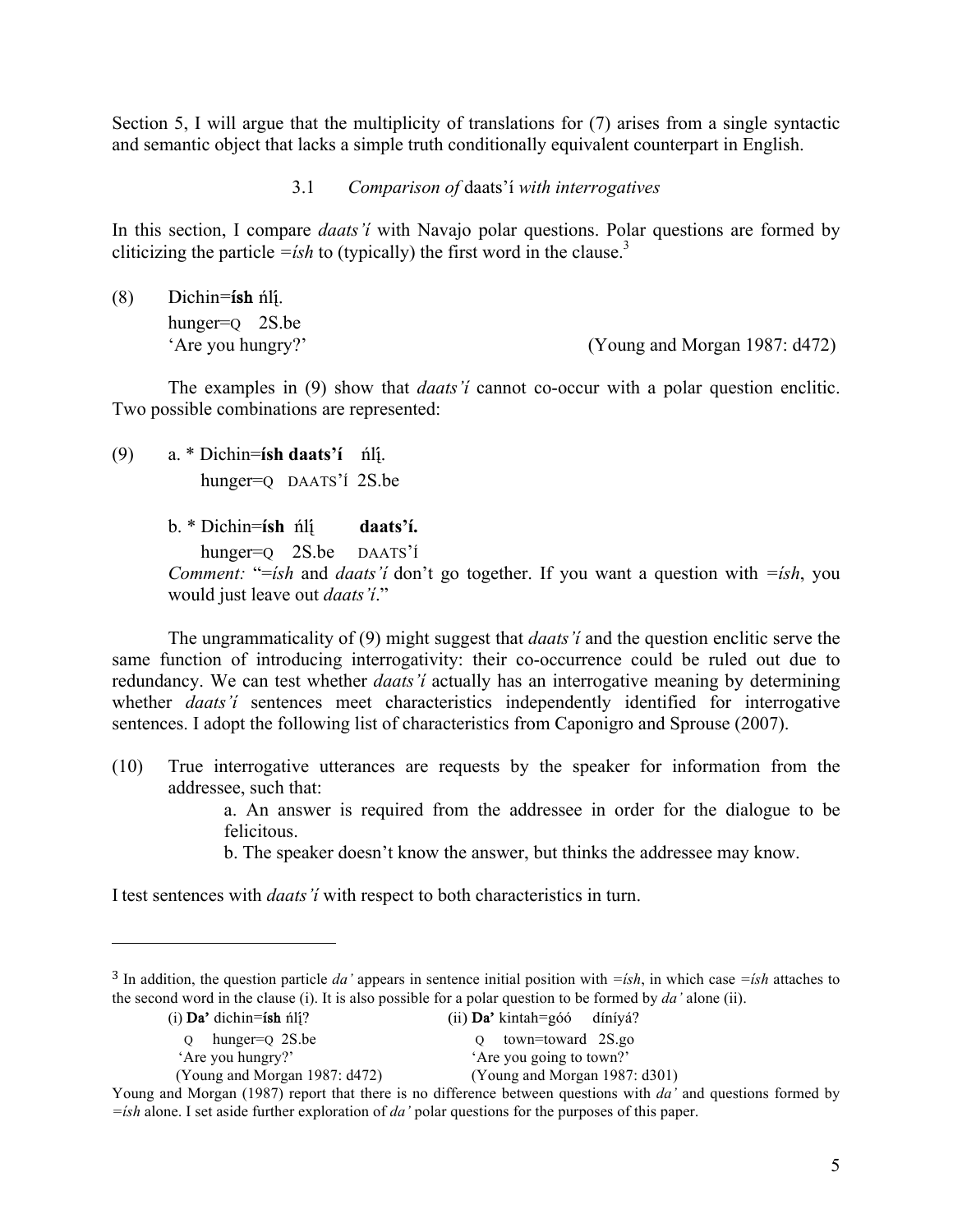First, interrogatives require an answer from the addressee in order for the dialogue to proceed felicitously. We predict that infelicity will arise both when the addressee fails to answer the question at all, or when the addressee fails to answer the question in an appropriate way. I focus on inappropriate answers to polar questions.<sup>4</sup> The responses in  $(11)$  represent some typically felicitous and infelicitous responses to interrogatives in English. Similar responses are discussed by Ciardelli et al. (2009). Very informally stated, appropriate responses to a polar questions help the speaker (asker of the question) to move toward resolving the issue raised by the question by adding information to, e.g., the common ground (e.g., Stalnaker 1974). If the addressee of the question cannot resolve the issue, she can reply that she does not know.

(11) a. *Speaker:* Will Ted come?

b. *Addressee:* i. Yes. ii. I don't know. iii. No. iv. # Will Ted come? v. # Okay then, I'll make frybread.

The response in (iv) is inappropriate because it simply repeats the question that was already asked: it does not resolve the issue raised by the original instance of the question.<sup>5</sup> The response in (v) seems to be infelicitous since the phrase 'okay then' seems to have to pick up some state of affairs from the common ground. If no state of affairs has been established to hold, then 'okay then' is infelicitous. Put differently, use of (v) seems to presuppose that the issue of whether Ted will come has already been resolved – or, minimally, it is a possibility that he will come.

Navajo translations of each of the responses in (11) were tested as responses to follow sentences with *ísh* (12) and sentences with *daats'í* (13). As shown in (12), Navajo *ísh* sentences again pattern like English interrogatives. Responses (i) through (iii) were judged to be felicitous while (iv) and (v) were not.

(12) a. *Speaker:* Ted=**ísh** yiighah? Ted=Q 3S.will.come 'Will Ted come?' b. *Addressee:* i. 'Aoo. ii. Hóla. iii. Nidaga'. iv. # Ted=ísh yiighah? !!!!!!!!!!!!!!!!!!!!!!!!!!!!!!!!!!!!!!!!!!!!!!!!!!!!!!!

<sup>4</sup> I did not test dialogues in which the addressee fails to respond (e.g., (i)) with consultants.

(i) *Speaker:* Will Ted come?

*Addressee:* [does not respond]

There are potentially many reasons why the absence of a response in (i) could be inappropriate. Not all of these reasons necessarily identify the speaker's utterance as an interrogative.

<sup>5</sup> The response in (iv) improves if it is preceded by direct admission of agnosticism and placement of focal intonation on the auxiliary.

(i) I don't know, *will* Ted come?

I am not sure why focal intonation helps to ameliorate the response.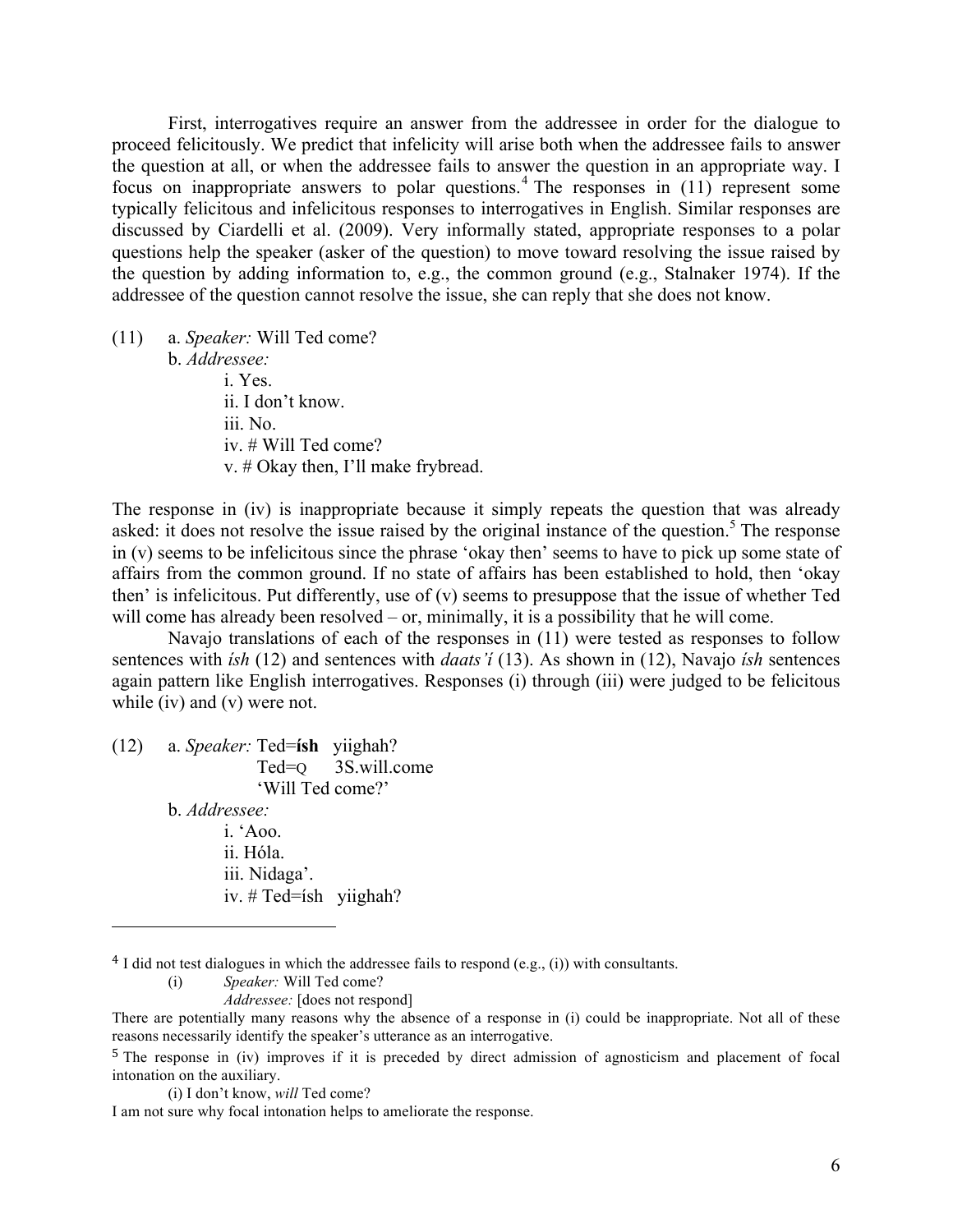v. # 'Akó shį́į́, dah diniilghazh ła' 'adeeshłiish. okay.then frybread some 3O.1S.will.make 'Okay then, I will make some frybread.'

By contrast, when the speaker utters a *daats'í* sentence, response (v) becomes felicitous. I do not translate the *daats'í* sentence in (13) in order to avoid biasing the classification of *daats'í* as an interrogative marker or as a morpheme with some other function. Consultants were not asked for translations in these contexts, but instead were asked only to judge whether or not the sentence as given in Navajo was 'appropriate' to the context.

(13) a. *Speaker:* Ted **daats'í** yiighah. Ted DAATS' i 3S will come b. *Addressee:* i. 'Aoo. ii. Hóla. iii. Nidaga' iv. # Ted=ísh yiighah? v. 'Akó shį́į́, dah diniilghazh ła' 'adeeshłiish. okay.then frybread some 3O.1S.will.make 'Okay then, I will make some frybread.'

Whereas an *ísh* interrogative cannot count as a response to either an *ísh* interrogative or a *daats'í* sentence, a *daats'í* sentence is a felicitous response to an *ísh* interrogative:

(14) *Context:* You (the speaker) ask your sister (the addressee) if Ted will be coming. Your sister isn't sure: she doesn't know if he'll come or not. Either one is possible. a. *Speaker:* Ted=**ísh** yiighah?

 Ted=Q 3S.will.come 'Will Ted come?'

b. *Addressee:* Ted **daats'í** yiighah. Ted DAATS'Í 3S.will.come *Comment:* "Maybe he'll come, or not. He might come."

The generalization so far is that *daats'í* sentences are not necessarily interrogatives, despite the fact that consultants sometimes translate them into English as interrogatives. Informally, *daats'í* sentences are sufficiently informative to count as answers to interrogatives, or to be the basis for further action.

We now turn to Caponigro and Sprouse's second criterion for interrogative status: interrogatives are felicitous in contexts where the speaker doesn't know the answer, but thinks the addressee may know. In the general case, consultants judged sentences with *daats'í* to be less felicitous than *ísh* interrogatives in contexts where the speaker believes the addressee will know the answer. In the context in (15), the addressee is more knowledgeable than the speaker. Consultants judged the *daats'í* sentence to be odd.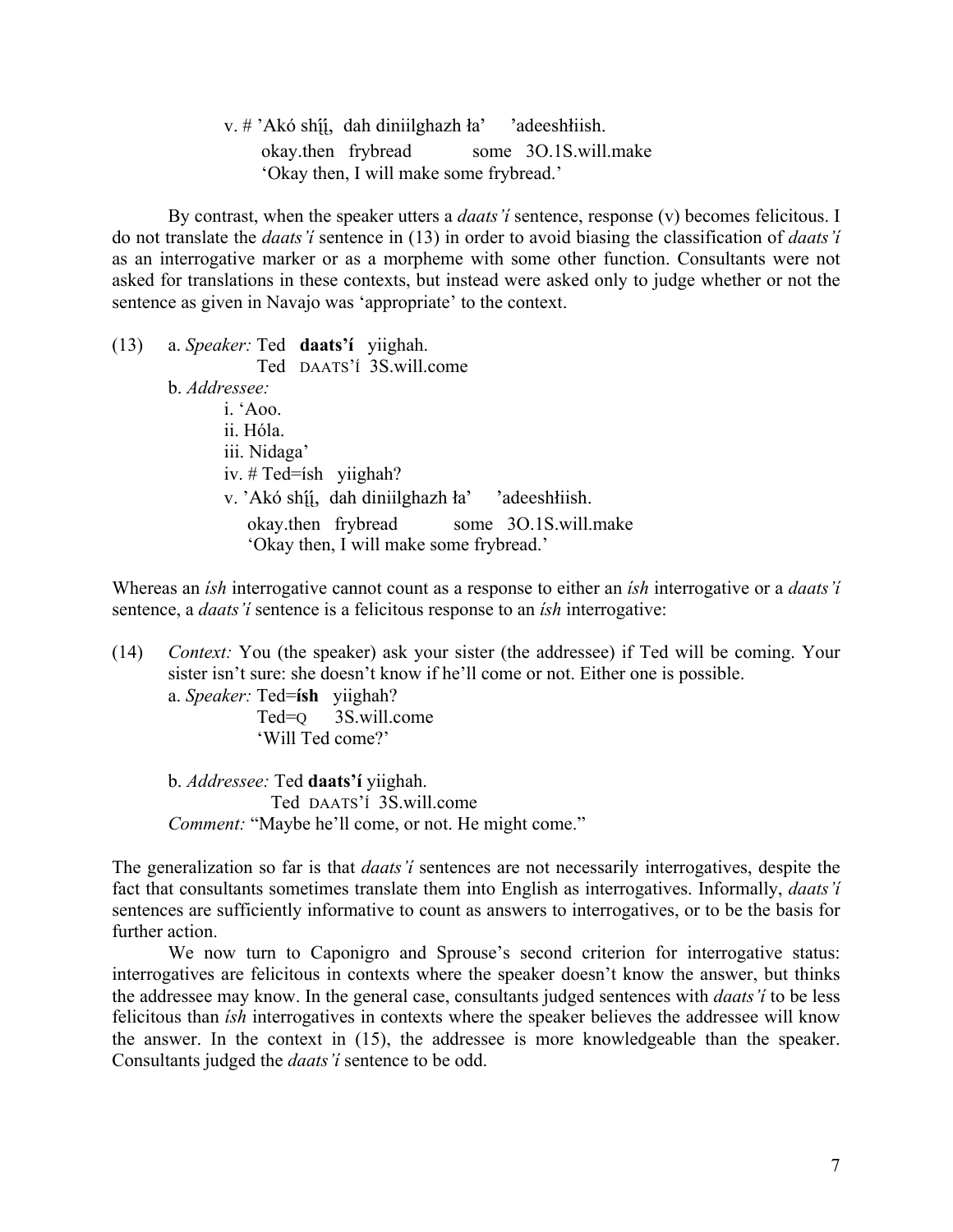- (15) *Context:* You don't know if it is raining or not. Your coworker just came in from the outside so she will definitely know if it is raining or not. *You say to her*,
	- a. # Nahałtin **daats'í**. 3S.rain DAATS'Í
	- b. Nahałtin=**ísh**? 3S.rain=Q 'Is it raining?

The unavailability of *daats'í* in (15) suggests that *daats'í* cannot form an interrogative: even in a context that biases an interrogative interpretation – where the speaker is seeking information from a more knowledgable interlocutor – *daats'í* is generally judged to be infelicitous.<sup>6</sup>

The example in (16) completes the paradigm. If the context is changed such that the addressee is known to be incapable of answering, *daats'í* is felicitous while *ísh* is not.

(16) *Context:* You don't know if it is raining or not. Your coworker has been in your windowless office with you all day so you know she doesn't know. You say to her, a. # Nahałtin=**ísh**? 3S.rain=Q

'Is it raining?

 b. Nahałtin **daats'í**. 3S.rain DAATS'Í

!!!!!!!!!!!!!!!!!!!!!!!!!!!!!!!!!!!!!!!!!!!!!!!!!!!!!!!

Example (16) shows that while both *daats'í* and *ísh* sentences are felicitous in contexts where the addressee is known to be capable of answering, only *daats'í* is felicitous when the speaker does not think that the addressee is capable of answering.

Sentences with *ísh* pattern like interrogatives according to both of Caponigro and Sprouse's (2007) criteria, while sentences with *daats'í* pattern like interrogatives according to neither. The analysis in Section 5 must capture the differences between interrogatives and *daats'í* sentences while also providing an account of why consultants sometimes chose interrogative translations for *daats'í* sentences.

3.2. *Comparison of* daats'í *with epistemic modal* might

Consultants also frequently translated *daats'í* sentences with English modal elements. I repeat the relevant translations below:

(17) *Context:* You don't know if it is raining or not. *You say:* Nahałtin **daats'í**. 3S.rain DAATS'Í *Translations:* 'Maybe it's raining, or maybe not.', 'It might be raining.'

<sup>6</sup> An apparent counter-example to this generalization is discussed in Sect. 6.4.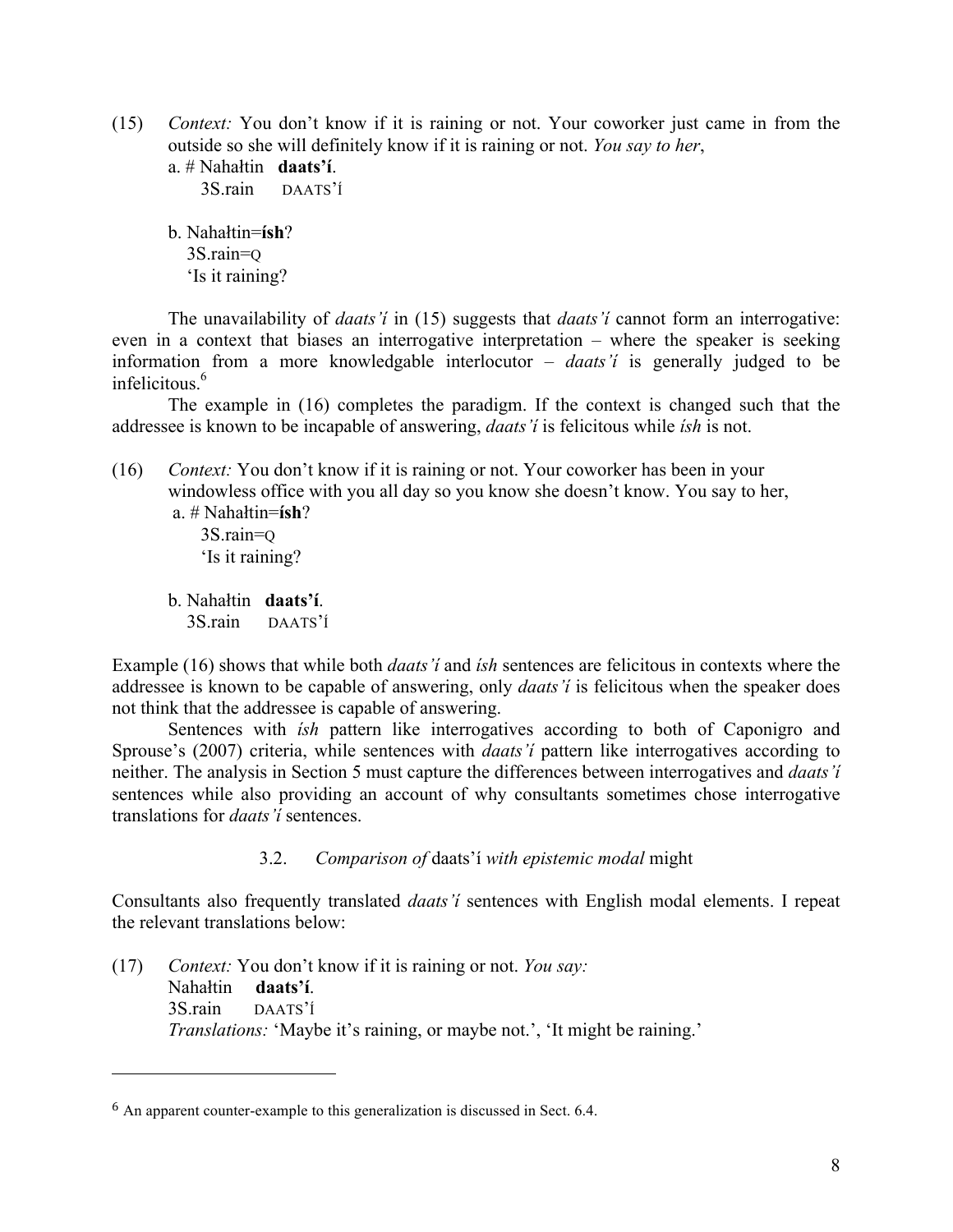Willie (1996) characterized *daats'í* as one member of the set of modals in Navajo that expresses a weak notion of epistemic possibility. I agree that *daats'í* indicates that the prejacent – defined as the proposition that remains when *daats'í* is removed – is a possibility given what the speaker's beliefs about the world of utterance. In other words, we might posit that *daats'í* has a meaning identical to English epistemic modal *might*. The denotation in (18) is adapted from the denotation found in Kratzer (1981, 2012) and work by other authors within this framework.

(18) a. For any world *w* of evaluation, DOX-ALT(*w*) returns the set of the speaker's doxastic alternatives, or the set of worlds consistent with all of the propositions comprising the speaker's beliefs about *w*.

b. The function  $BW_{\text{stereo}} \in D_{\text{st,st}}$  takes the set of worlds returned by DOX-ALT(*w*). *BW*<sub>stereo</sub> returns the set of 'best worlds'. The best worlds are those doxastic alternatives for which hold the most propositions that characterize the 'stereotypical course of events' in *w*.

c. If defined,

$$
[[might]]^c = \lambda p_{\text{
$$

*Daats'í* and English epistemic *might* both seem to be felicitous in contexts where the speaker has access to indirect inferential evidence for the truth of a proposition. In the following contexts, consultants reported that *daats'í* would be felicitous in the (a) sentences. Consultants were not asked for English translations. According to my judgments for the (b) sentences, English epistemic *might* is also felicitous in these contexts.

- (19) *Context:* You hear some sort of animal in your attic. You go up to investigate and see a long furry tail disappearing behind some boxes.
	- a. Mósi **daats'í** 'át'é. cat DAATS'Í 3S.be *Comment:* "Since you just saw the tail, you're not really sure." b. It **might** be a cat.
- (20) *Context:* You drive past Ellen's house and see that the lights are on and there is a car in the driveway. a. Ellen **daats'í** sidá. Ellen DAATS'Í 3S.sit *Comment:* "If you don't know because there's more people who live there." b. Ellen **might** be home.

If the context were defined such that the speaker was more certain about the truth of the proposition, then consultants instead suggested that *shį́į́* – the 'stronger' modal identified by Willie (1996), Sect. 2 – be used instead of *daats'í*. Very informally, it seems that Navajo *shį́į́* is felicitous in contexts where English epistemic *must* would be preferable to *might*. I leave exploration of this suggestion to future work.

(21) *Context:* You drive past Ellen's house and see that the lights are on and Ellen's car is in the driveway. You know that Ellen lives alone.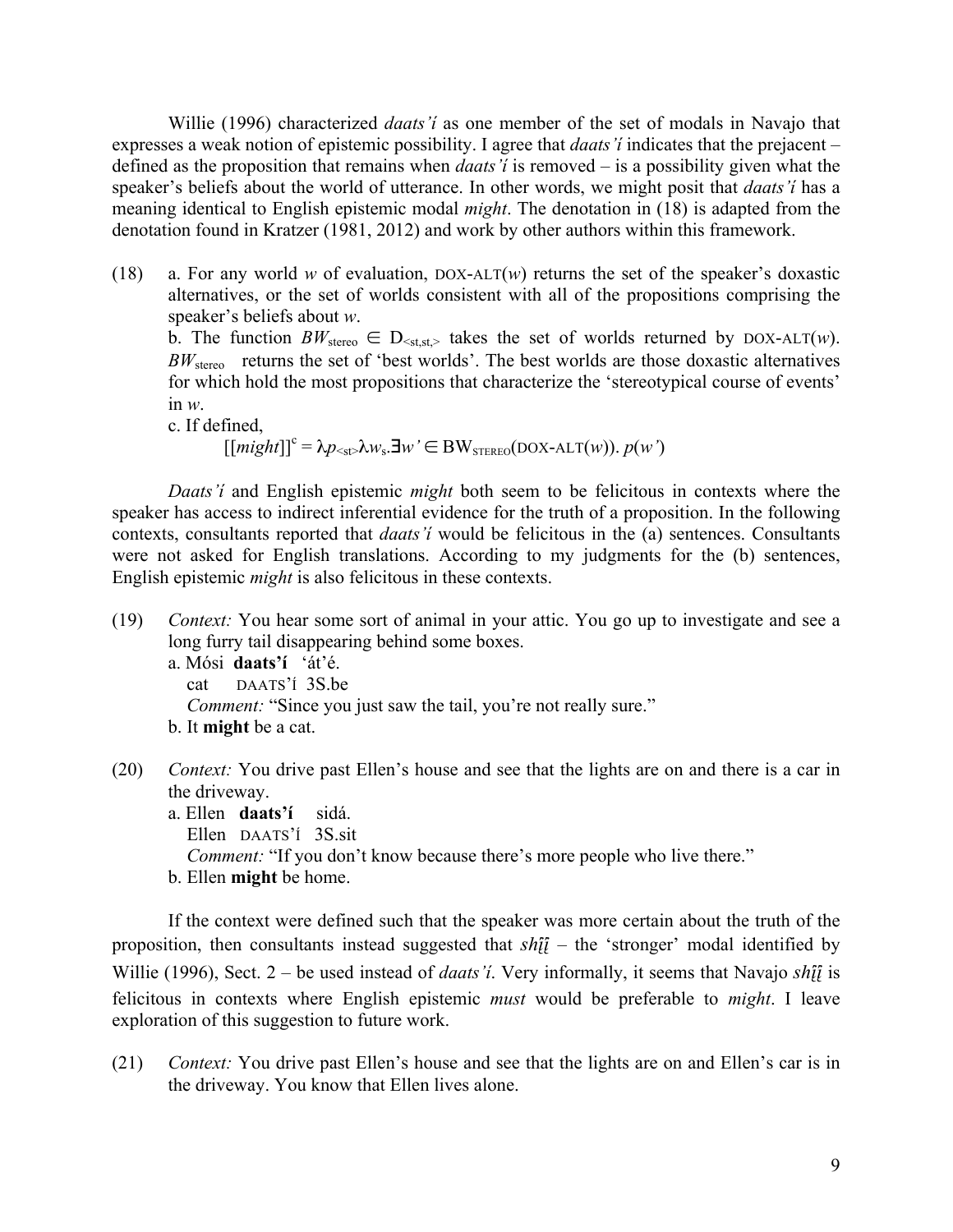a. Ellen { **shį́į́**/ # **daats'í** } sidá. Ellen SHII DAATS'I 3S.sit b. Ellen  $\{must / # might \}$  be home.

The above examples suggest that in order for both *daats'í* and epistemic *might* to be felicitous, the speaker must believe that the proposition is a possibility given what she knows to be true. However, if the evidence points too strongly in favor of the proposition being true, both *daats'í* and *might* become infelicitous in favor of *shį́į́* and *must*. While the details of such an analysis would have to be filled in, an analysis of *daats'í* as the Navajo form of epistemic *might* appears promising. In the analysis of *daats'í* in Sect. 5, I will maintain a proposal in which both *daats'í* and English epistemic *might* express that some proposition φ holds in at least one of the speaker's doxastic alternatives.

We are left with a last puzzle relating to translations. Consultants did not always translate sentences with *daats'í* simply with *might*. Instead, the disjunctive translation in (22) was frequently offered alongside the other translations including *might* for Navajo sentences given in the same context. Each disjunction seems to express a distinct possibility that is consistent with the state of the world as described by the context.

(22) *Context:* You don't know if it is raining or not. *You say:* Nahałtin **daats'í**. 3S.rain DAATS'Í 'Maybe it's raining, or maybe not.'

While we cannot take translations as direct evidence for semantic meaning, consultants' persistence in offering disjunctive modal translations for sentences like (22) hint that there is more to the meaning of *daats'í* than just the meaning of *might*. The analysis in Section 5 addresses the possible source of this additional meaning.

### 3.3. *Summary and introducing* '*polarity association*'

We have seen evidence that *daats'í* sentences cannot be analyzed as interrogatives, although interrogatives are frequently offered in consultants' translations of *daats'í* sentences. Furthermore, we have seen that *daats'í* and English weak epistemic modal *might* both express that a proposition is consistent with the speaker's doxastic alternatives (or, belief worlds). At the same time, we can ask whether consultants' decision to translate *daats'í* with disjunctions gives us a further clue to the meaning of *daats'í*.

In Section 5, I formalize these observations by invoking Roothian (1985, 1992) alternatives as determined by focus marking and pragmatics. Until then, however, we will still need a certain amount of vocabulary to informally describe *daats'í* sentences. One of these pieces of vocabulary that I introduce is the informal notion of an alternative. Sentence (23) **illustrates** 

(23) *Context:* You don't know if it is raining or not. *You say:* Nahałtin **daats'í**. 3S.rain DAATS'Í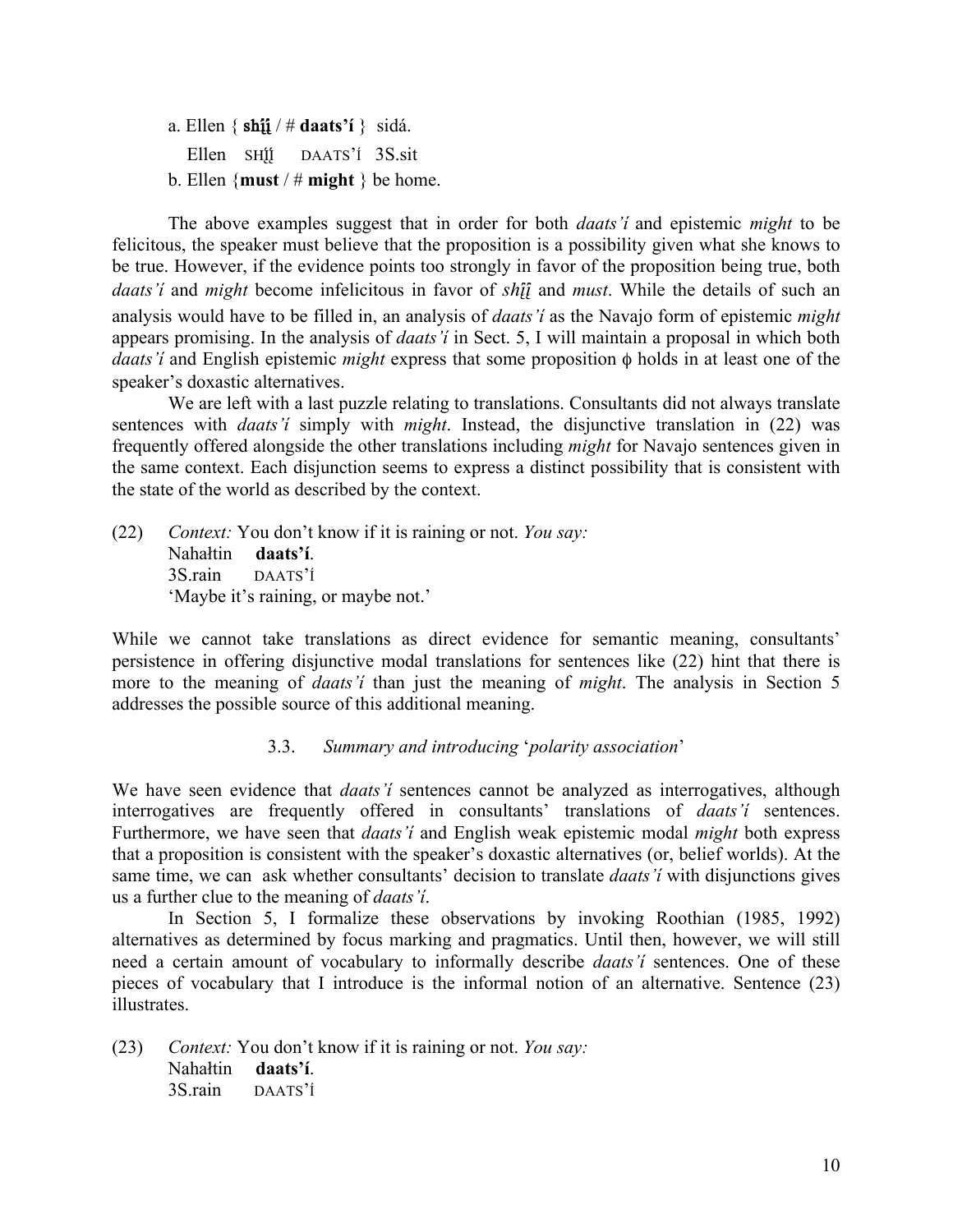In a context where the speaker does not know what the weather is like, it seems clear that either 'it is raining' or 'it is not raining' could be true. On the basis of the felicity of (23) in this kind of context, I argue that *daats'í* indicates that the Speaker views two propositions as compatible with her belief worlds: 'it is raining' (*nahałtin*) and the negation of this proposition, 'it is not raining.' I refer to the propositions 'it is raining' and 'it is not raining' as 'alternatives.' On the basis of the contexts above which *daats'í* just judged to be felicitous, *daats'í* (roughly) seems to require that both of these alternatives be compatible with the speaker's beliefs about how the world is. Where speakers offered disjunctive translations of *daats'í* sentences – as in (22) – the disjunctions correspond to what I call 'alternatives.'

The sentences we examined in Section 3 were all like (23): the alternatives vary in the value of their polarities (positive vs. negative). In Section 4, we will see that alternatives can also vary with respect to the value of some nominal argument, e.g., the object of the verb. In order to differentiate between these two possibilities, I describe *daats'í* as 'associating' with some syntactic object. *Daats'í* 'associates' with the syntactic object that varies across the set of alternatives. Depending on what *daats'í* associates with, sentences with *daats'í* will have different felicity conditions.

In Section 3, *daats'í* is described as having 'polarity association': because the polarity values differ across the set of alternatives {'it is raining, it is not raining'}, we say that *daats'í* associates with the head bearing polarity information. In Section 4, we will describe *daats'í* as having 'constituent association.' This will indicate that the value of some constituent values across the set of alternatives. The constituents that vary in the examples we look at are always nominal constituents. I retain the label 'constituent association' (rather than, say, 'nominal association') since Section 6 sketches other types of constituent association (e.g., association with a verb, association with a numeral) that we may ultimately want the account to cover.

# **4.0 Constituent association of** *daats'í*

In the previous section, we saw that *daats'í* has qualities in common with epistemic *might*, but it isn't clear that *daats'í* should be analyzed as synonymous with English *might*. Further support for this position is presented in this section. I demonstrate *daats'í* can associate with constituents below the level of the clause. The same is not possible for *might* without special syntax. In this section, I specifically address examples in which *daats'í* associates with nominal arguments or locative modifiers. In Sect. 6.5, I return to examples in which *daats'í* apparently associates with numerals.

The first pair of examples that we will examine is shown in (24) and (25). In the context in (24), the issue at hand is whether or not Mary's stomach hurts. This context targets polarity association of *daats'í*. In this type of context, consultants reliably suggested Navajo sentences in which *daats'í* occupied a clause-final position. Recall from Sect. 2 that *daats'í* typically occurs in clause-final position in particularly short sentences. Consultants rejected (24b), where *daats'í* is not in clause final position.

(24) *Context:* Your stomach hurts and you think it may have been the lunch they served at lunch. You want to check if anyone else is having the same problem. You are wondering specifically about your friend Mary. *You say:* a. Mary bibid diniih **daats'í**.

Mary 3poss.stomach 3S.hurt DAATS'I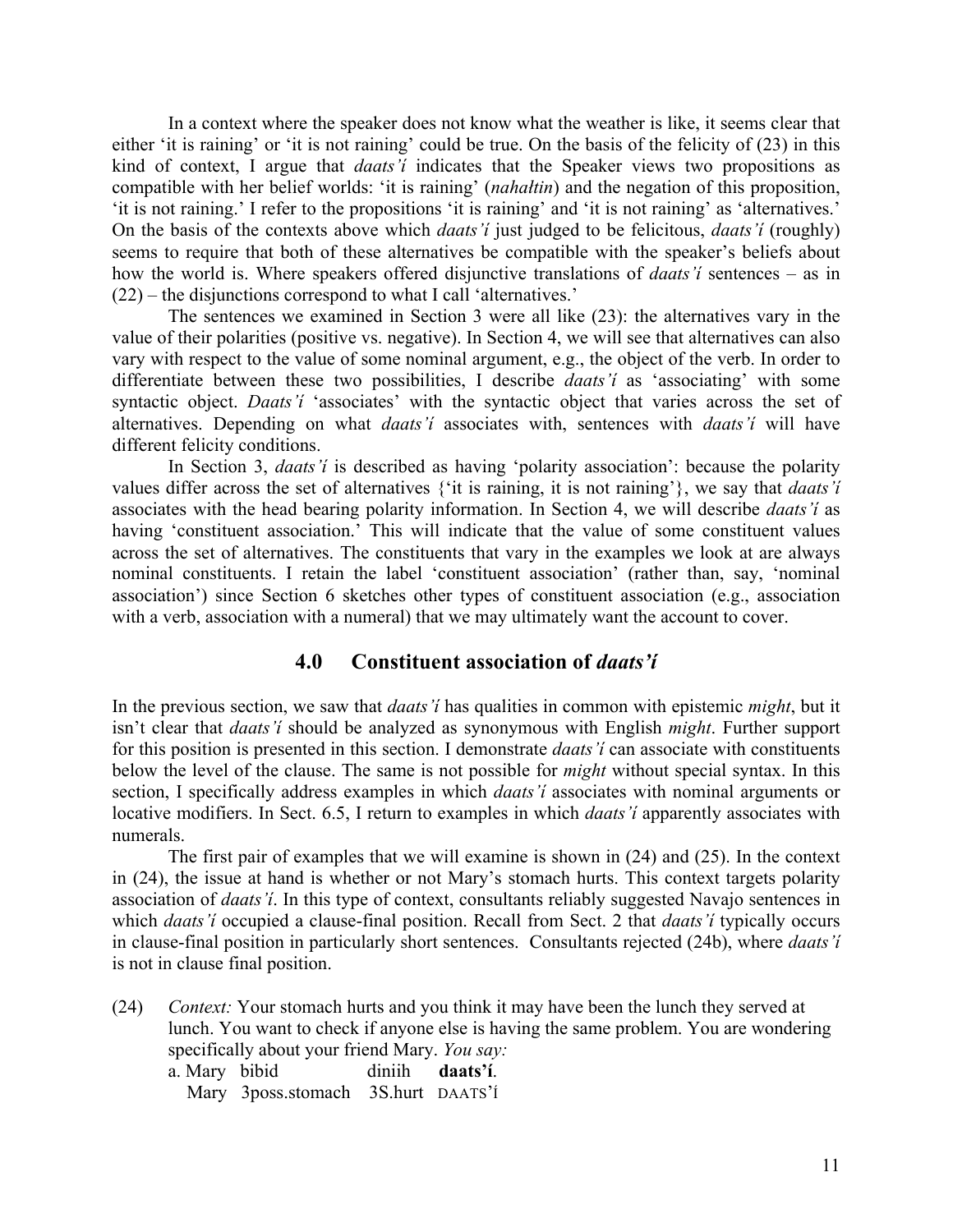'I wonder if Mary's stomach is hurting.' 'Does Mary's stomach hurt?'

b. ?? Mary bibid **daats'í** diniih. Mary 3poss.stomach DAATS'Í 3S.hurt

By contrast, in contexts in which a nominal constituent is 'questioned' or 'called into question' by *daats'í*, consultants reliably suggested Navajo sentences in which *daats'í* directly followed that constituent rather than occupy clause-final position (25b). In this type of context, the identity of the object of the verb 'hurt' varies across the alternatives held to be possibilities by the speaker. In the context as given in (25), it is established that some part of Mary's body hurts, but it isn't clear which part it is. In this context, consultants rejected (25a), where *daats'í* occupies clause final position.<sup>7</sup>

(25) *Context:* You see your coworker Mary taking some pain pills. You wonder what is wrong with her. Something definitely is hurting her. It might be her stomach that hurts, or maybe her head, or maybe her back. *You say:*

a. ?? Mary bibid diniih **daats'í**. Mary 3poss.stomach 3S.hurt DAATS'I

!!!!!!!!!!!!!!!!!!!!!!!!!!!!!!!!!!!!!!!!!!!!!!!!!!!!!!!

b. Mary bibid **daats'í** diniih. Mary 3poss.stomach DAATS'Í 3S.hurt 'It might be Mary's stomach that hurts (or it might be her head).' 'Is it Mary's stomach that hurts? (Or is it her head…).'

Note that both translations of (25b) contain *it*-clefts. It seems that while *daats'í* is inherently capable of associating with nominal constituents, the same is only possible for *might* if a special syntactic structure – an *it*-cleft – is imposed.

To summarize, if the default position of *daats'í* in short sentences like (24)/(25) is clausefinal – as is reported to be the case for short sentences (Willie 1996) – then this is the position in which *daats'í* has polarity association. If *daats'í* appears in a position other than this one, then it associates the constituent directly to its left. I refer to such uses of *daats'í* as cases of constituent association: the identity of the (nominal) constituent that *daats'í* follows varies across the alternatives.

The descriptive picture becomes more complex if we consider longer clauses that contain multiple constituents to the left of the verb, e.g., a noun phrase as well as a locative phrase. Willie (1996) reports that the default position of *daats'i* in such clauses is clause-second. This position gives rise to polarity association by *daats'í*. We can again contrast sentences of this

<sup>7</sup> It is interesting that consultants judged (25a) infelicitous in this context. As the context is set up, it should be possible to say (in English) 'Mary's stomach might hurt' or, 'Does Mary's stomach hurt?', to pick two of the frequent methods of translating polarity associative *daats'í* sentences. It is just the case that 'Is it Mary's stomach that hurts?' is only appropriate in this type of context and not in a context where polarity of the proposition is at issue. This issue will have to receive more attention in later study. One possibility to consider is that some general pragmatic principle relating to Maximize Presupposition (Heim 1991, Sauerland 2003) is responsible for the infelicity of (25a) in the context. However, I leave further exploration of the competition between *daats'í* sentences in terms of presuppositions to future work.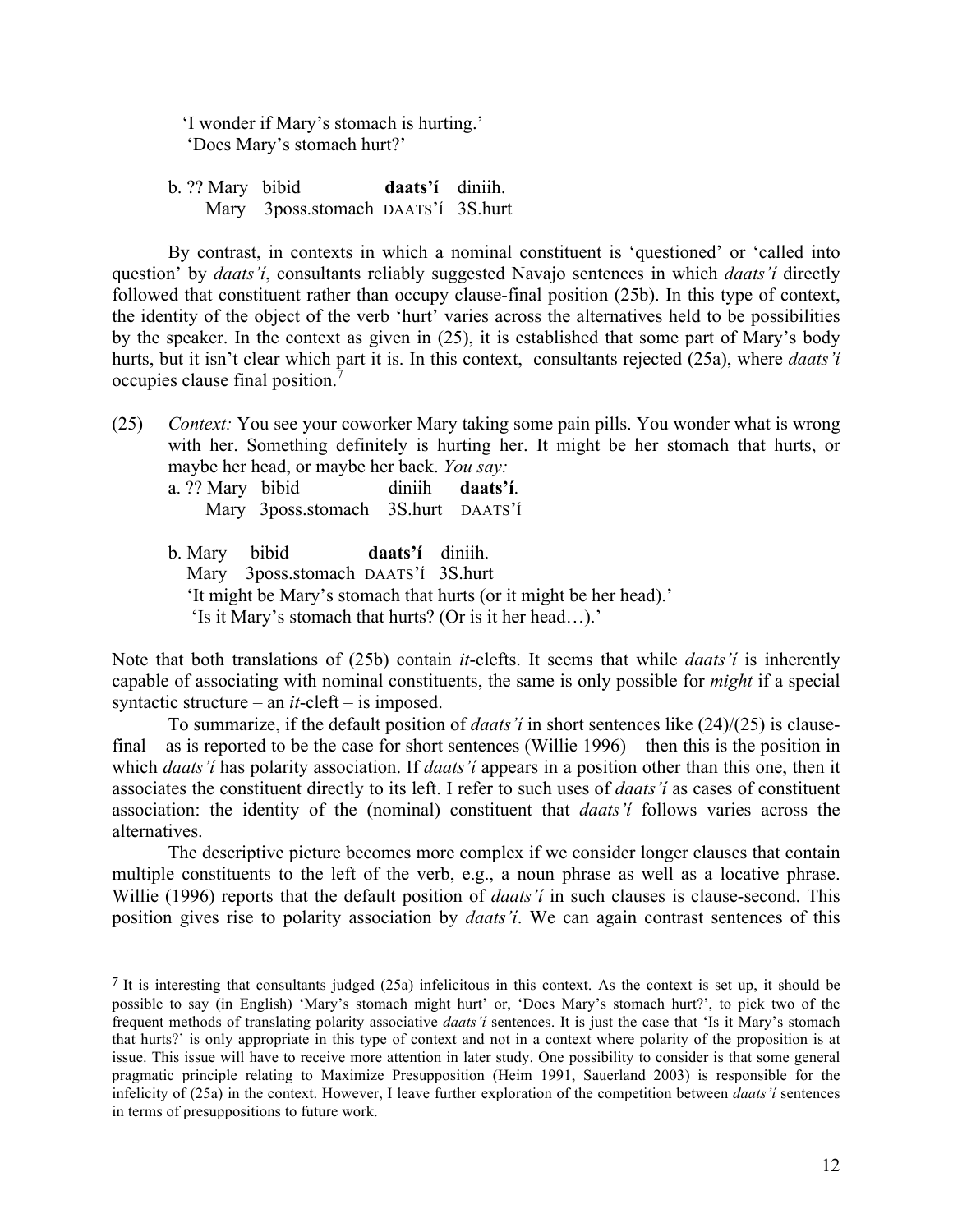shape with sentences in which *daats'í* occurs in a position other than clause-second. Such sentences were only judged felicitous in contexts in which only the constituent directly to the left of *daats'í* is 'questioned.'

The context in (26) is set up such that the speaker is uncertain about the truth of the proposition expressed by the sentence as a whole: the speaker does not know which of *p* (*Dave is riding his horse at the rodeo ground*) and ¬*p* (*Dave is not riding his horse at the rodeo ground*) is true. As discussed in Sect. 3.3, this is the situation that holds when *daats'í* has polarity association. We predict that *daats'í* must be in its default (i.e., clause-second) position in order for this semantic configuration to hold. This prediction is borne out in (26a). In (26b), *daats'í* is in non-default position and the sentence is infelicitous in the context.

(26) *Context:* You know that your friend Dave is out of the house today. He didn't tell you what he'll be doing, but you know that he likes to ride his horse in rodeos, so he might be riding his horse at the rodeo ground. It's just one possibility. *You say:*

| a. Naa'ahóhai ná'ádleehí=di <b>daats'í</b> líí |  | bił naaldloosh.         |
|------------------------------------------------|--|-------------------------|
| $rodeo.ground=LOC$                             |  | DAATS' horse 30.3S.ride |
|                                                |  |                         |

b. ?? Naa'ahóhai ná'ádleehí=di łį́į́ **daats'í** bił naaldloosh. rodeo.ground=LOC horse DAATS'Í 3O.3S.ride *Comment:* "We kind of questioned the horse here [whether it is a horse he is riding]."

However, it is not the case that (26b) is an ungrammatical sentence: rather, it is infelicitous in a context targeting polarity association by *daats'í*. In the context in (27), *daats'í* associates only with the nominal constituent *łį́į́*'horse.' The Speaker is certain that Dave is riding at the rodeo ground, but is uncertain whether he is riding a horse, or some other animal with four legs. <sup>8</sup> The sentence in (27b) was judged felicitous while (27a) was judged infelicitous. Again, if *daats'í* has constituent association, it must directly follow its associate.

- (27) *Context:* Your friend Dave went to the rodeo today to ride. He rides various things at the rodeo, depending on the day: he could be riding a horse, a bull, or mule. You wonder if it is a horse that he is riding. *You say:*
	- a. ?? Naa'ahóhai ná'ádleehí=di **daats'í** łį́į́ bił naaldloosh. rodeo.ground=LOC DAATS'Í horse 3O.3S.ride
	- b. Naa'ahóhai ná'ádleehí=di łį́į́ **daats'í** bił naaldloosh. rodeo.ground=LOC horse DAATS'Í 3O.3S.ride *Comment:* "It sounds like you're questioning the horse."

!!!!!!!!!!!!!!!!!!!!!!!!!!!!!!!!!!!!!!!!!!!!!!!!!!!!!!!

<sup>8</sup> The verb *bił naaldloosh* can be more literally translated as 'S/he with it moves on all fours.' The portion of meaning 'to move on all fours' is contributed by the verb stem, *-ldloosh* 'to move on all fours' (Young and Morgan 1987: d95). We would expect – and seem to find, judging by consultants' comments – that the alternatives to *horse* would be restricted to animals that are compatible with the verb.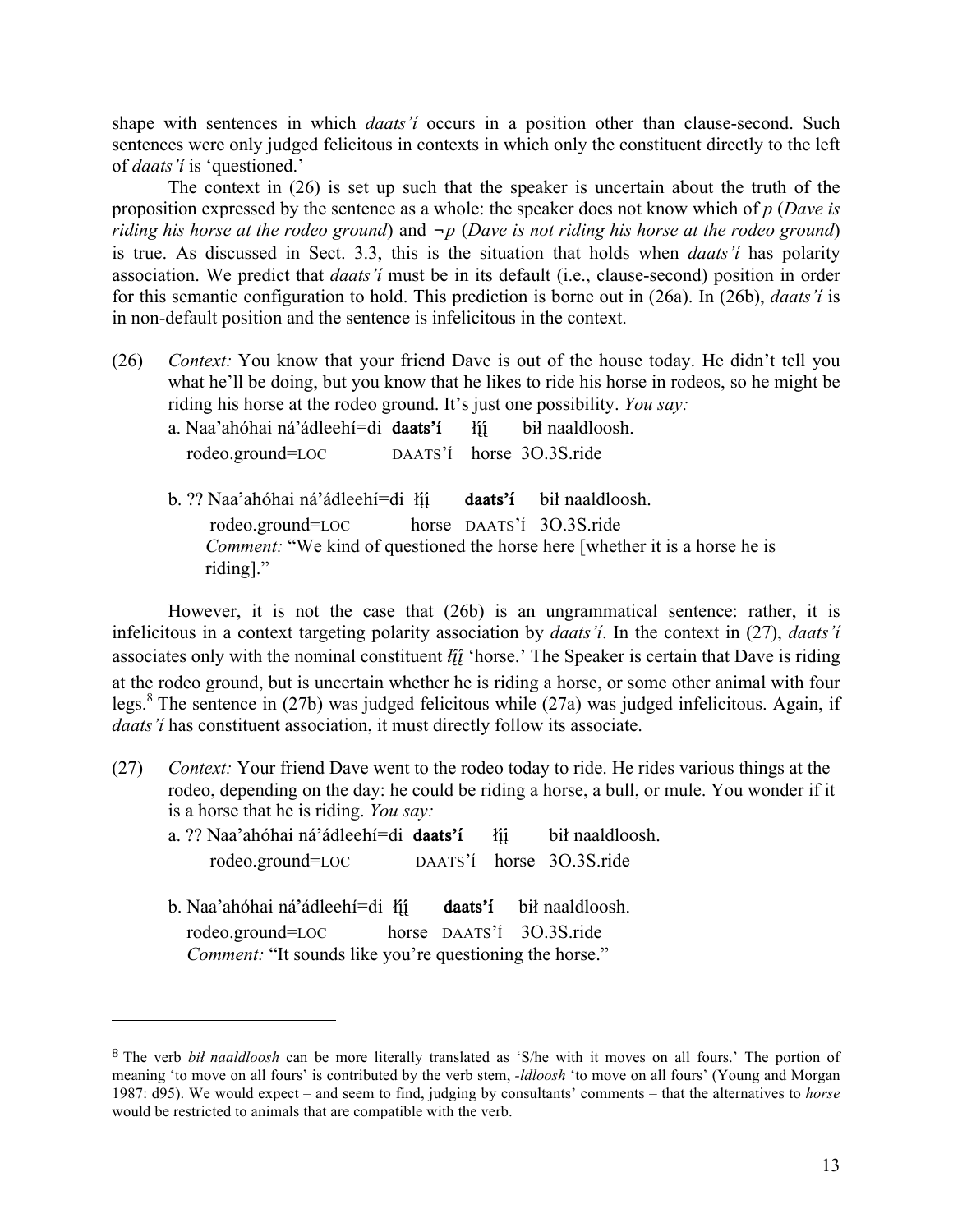We have seen two examples in which *daats'í* associates with a nominal argument. The context in (28) targets constituent association of *daats'í* with a nominal phrase marked by the locative enclitic *=di* 'at.' In the context, it has already been established that Anne's brother is running: only the location is uncertain. In this context, *daats'í* must directly follow the locative phrase *tsékoohdi* 'at the canyon' (28a). It cannot occur in its default position (28b), which we predict would give rise to polarity association by *daats'í*, which is incompatible with the context as it has been given.

- (28) *Context:* Anne wakes up and finds that her younger brother is not at home. She finds a note in which he tells her that he has gone running. His running shoes and shorts are also missing. She knows he is definitely running somewhere. Anne wonders about where he might be running. She has some places in mind (the canyon, the town, the school, the park). *Anne thinks:*
	- a. Sitsilí tsékooh=di **daats'í** dilwoł. 1poss.little.brother canyon=LOC DAATS'Í 3S.run 'Would he be at the canyon now?' 'I wonder if he's running at the canyon.'
	- b. ?? Sitsilí **daats'í** tsékooh=di dilwoł. 1poss.little.brother DAATS'Í canyon=LOC 3S.run 'I wonder if he's running at the canyon.'

So far, we have seen that *daats'í* can associate with a particular constituent within a larger clause. The identity of this constituent varies across the alternatives compatible with the speaker's beliefs. As several of the consultant comments and translations reported in this section show, consultants often used English interrogatives or invoked the idea of 'questioning' to approximate the meaning of *daats'í*. The same phenomenon was observed in Sect. 3 in examples where *daats'í* had polarity association. We saw in Sect. 3.1 that despite their translations, *daats'í* sentences did not exhibit the characteristics of true interrogative utterances. One piece of evidence for that claim was that *daats'í* sentences could be responded to with sentences like (29b) while this response was not possible for true interrogatives (30).

(29) a. *Speaker:* Mary bibid **daats'í** diniih. Mary 3poss.stomach DAATS'Í 3S.hurt b. *Addressee:* 'Akó shį́į́, I will buy medicine. okay then (…I will buy medicine).

(30) a. *Speaker:* Mary=**ísh** bibid diniih? Mary=Q 3poss.stomach 3S.hurt 'Does Mary's stomach hurt?' b. *Addressee:* # 'Akó shį́į́, I will buy medicine. okay then (…I will buy medicine).

In Sect. 3.1, I claimed that responses like those of the addressee shown above are infelicitous with true interrogatives because the phrase 'okay then' seems to pick up some state of affairs from the common ground. If no state of affairs has been established to hold, then 'okay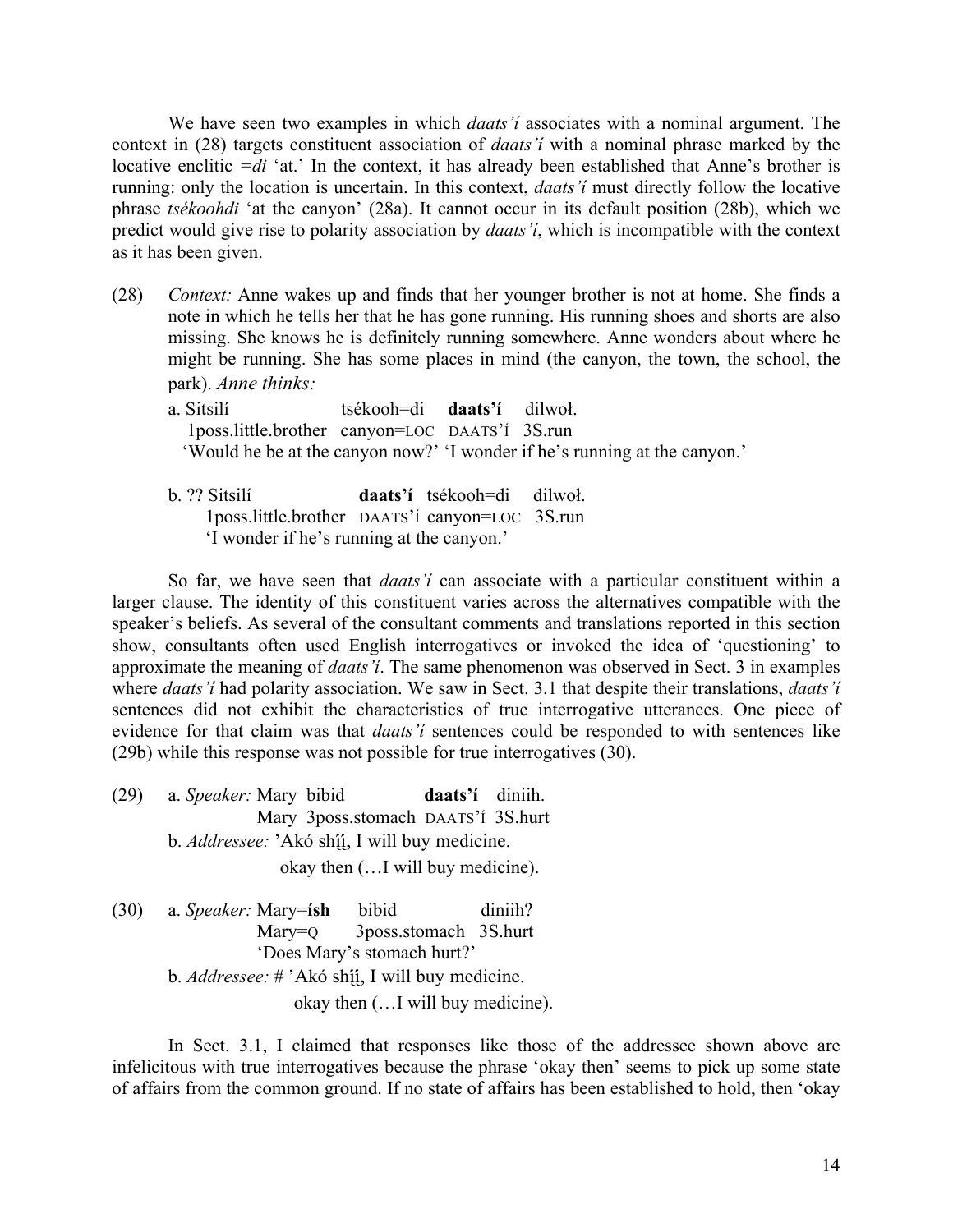then' is infelicitous. An interrogative would not establish that a particular state of affairs holds, but instead asks which *does* hold. By contrast, the *daats'í* sentences here and in Sect. 3.1 seem to at least partially resolve the issue of whether Mary's stomach hurts: it is a possibility given what the speaker knows.

A final issue that I leave largely unaddressed in this paper is whether *daats'í* can ever have constituent association with a verbal constituent. An example that should be tested in future work is given in (31). In a longer sentence like this one, we would expect *daats'í* to occur in second position (after *Sam*) if *daats'í* were to have polarity association.

(31) *To be tested:*

Sam łi**į** bił naaldloosh **daats'i** Sam horse 3O.3S.ride DAATS'Í *Intended:* 'Maybe it was *riding* that Sam did to the horse (or maybe he roped it, or maybe he fed it,...).'

In the fieldwork that I have conducted to this point, no examples like (31) have been attested. I return to this apparent restriction in Sect. 6.1.

# 4.2 *Summary of observations about* daats'í

The primary conclusion of Sections 3 and 4 is that *daats'í* can have either polarity association or constituent association. Linear position of *daats'í* is important for determining its association. If *daats'í* occurs in 'default' position (clause-final in short sentences, clause-second in longer sentences), it has polarity association. If *daats'í* directly follows a numeral, nominal, or locative constituent, it can have constituent association: only that constituent is 'questioned' by *daats'í*. These observations are summarized in (32).

(32) *Daats'í* can have either polar association or constituent association.

a. When *daats'í* has constituent association with some constituent α, then the alternatives are propositions in which only the value of  $\alpha$  varies.

b. When *daats'í* has polar association, then the set of alternatives that must be compatible with the Speaker's beliefs are two propositions  $\phi$  and  $\neg \phi$ . The value of the polarity of the proposition differs across alternatives.

Despite being able to have constituent or polarity association, the core meaning of *daats'í* is invariant. In all of the examples we have seen so far, the speaker seems to be expressing that a particular proposition is a possibility given her beliefs about the world. In addition, sentences with *daats'i* seem to express that there are alternative propositions which are also possible given what the speaker knows to be the case.

(33) *Daats'í* sentences are only felicitous where the speaker's beliefs about the world are such that some  $\phi$  and all members of a set of alternatives to  $\phi$  are compatible with these beliefs.

The empirical observations in (32) and (33) are the basis of the formal analysis developed in the next section.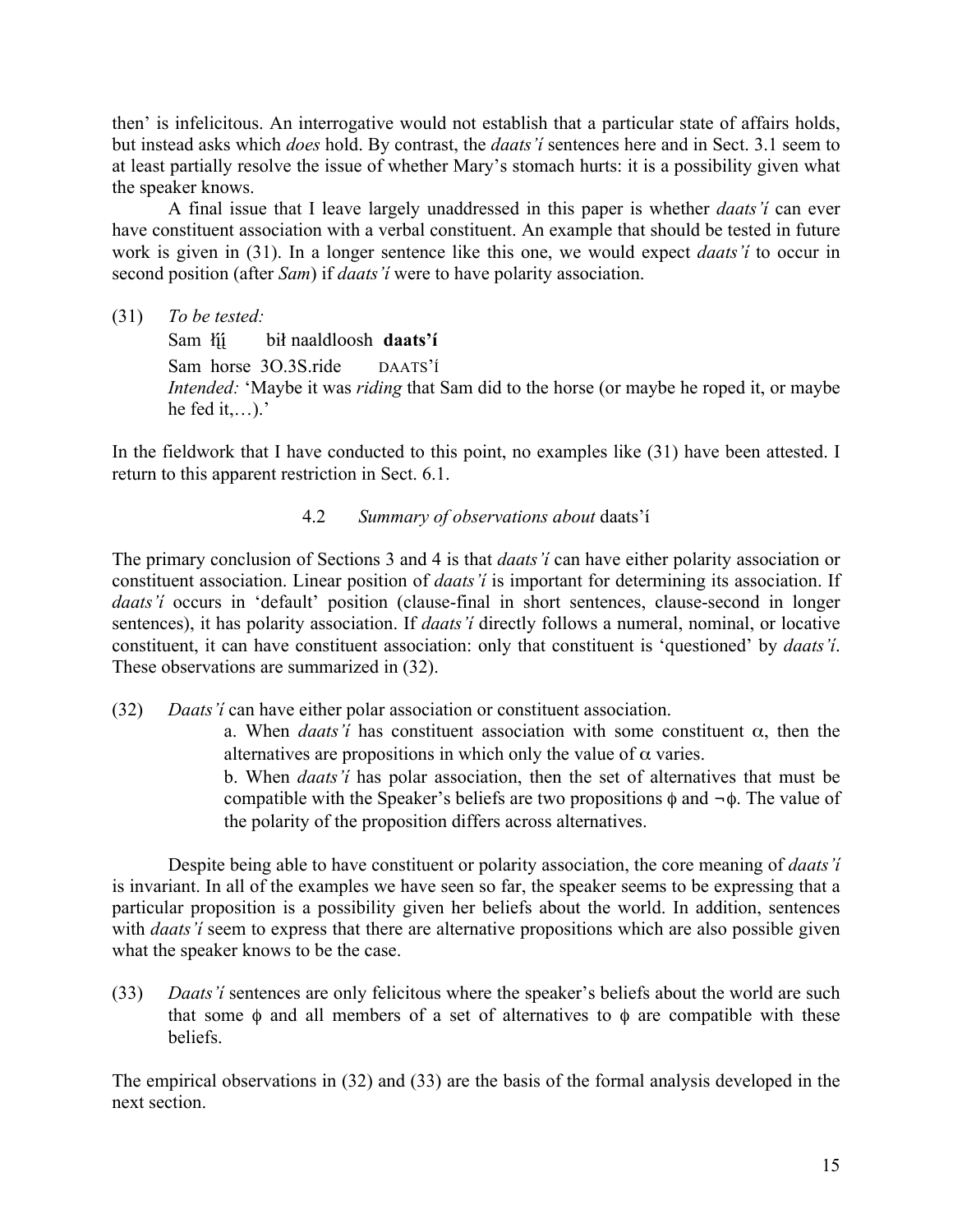In addition, the analysis should ultimately capture the following observations about the linear placement of *daats'í*.

- (34) a. Polarity association:
	- i. In longer sentences, *daats'í* occurs in second position.
	- ii. In shorter sentences, *daats'í* occurs in final position.

b. Constituent association:

*Daats'í* directly follows the constituent that it associates with.

Apart from observation (34b), addressing issues of linear placement of *daats'í* is largely left aside for the remainder of the paper, with the exception of a few brief remarks made in Sect. 6.1.

# **5.0 Alternatives-based analysis of** *daats'í*

In this section, I propose a semantic analysis for *daats'í* sentences within the framework of alternative semantics (Rooth 1985, 1992, 1996). I argue that *daats'í* is a focus sensitive operator that occurs in sentences in which there is a focus-marked phrase. The identity of this focusmarked phrase determines whether the sentence would be classified as a case of 'constituent associative' *daats'í* (Sect. 4) or 'polarity associative' *daats'í* (Sect. 3). In sentences where *daats'í* has been described as having constituent association, a nominal phrase is focus-marked. In sentences described as cases of polar association by *daats'í*, the polarity head is focus-marked.

The discussion proceeds as follows. First, since the proposal for *daats'í* draws on previous work on English focus-sensitive operator *only*, I briefly summarize treatment of focus sensitive operators within the alternative semantics framework (Rooth 1985, 1992). Next, I provide accounts of constituent and polar association. In addition to differences in the focusmarked element, I propose that there are two flavors of *daats'í*: adnominal and adclausal. This portion of the discussion follows work on *only*. Finally, I address possible questions for the account, including realization of focus marking in Navajo and the existence of potentially ambiguous sentences.

# 5.1. *Overview of focus operators within the alternative semantics framework*

The proposal for *daats'í* is developed in the framework of Rooth's (1985, 1992) alternative semantics. Alterative semantics posits that a second set of semantic values – the focus semantic value (35a) – exists for a phrase  $\phi$ , alongside the ordinary semantic value of phrase  $\phi$  (35b).

| (35) a. $[[\phi]]^f$                                         | <i>Focus semantic value</i> |
|--------------------------------------------------------------|-----------------------------|
| $\mathbf{b}$ . $\left[\left[\phi\right]\right]$ <sup>o</sup> | Ordinary semantic value     |

In the absence of focus (F-) marking, the focus semantic value of some head is the unit set of its ordinary semantic value:

(36) a.  $[[\text{dances}]]^{\circ} = \lambda x \lambda w \cdot x \text{ dances in } w$ b. [[dances]]<sup>f</sup> = { $\lambda x \lambda w.x$  dances in *w*}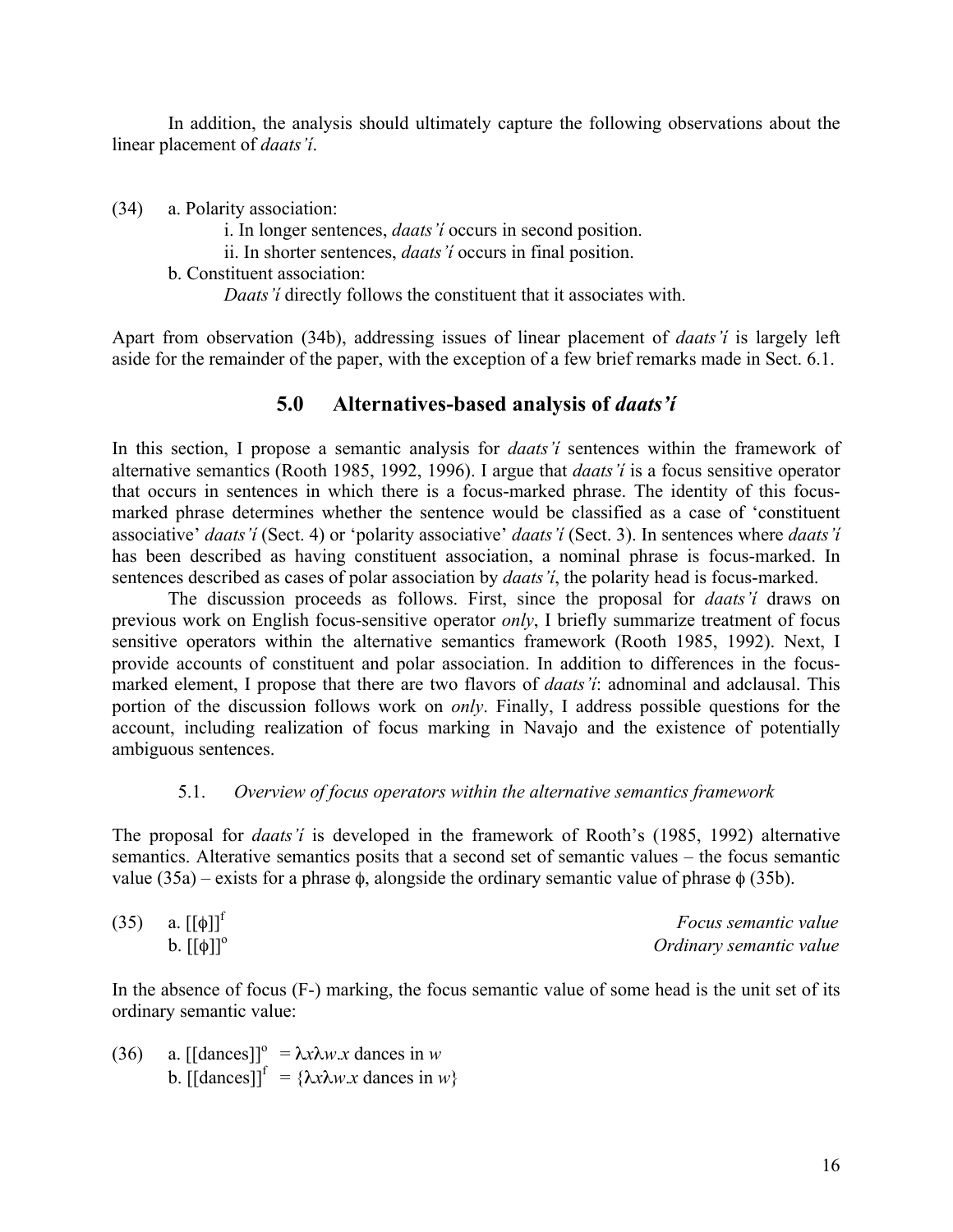Focus semantic values become more distinct from ordinary semantic values when phrase φ is F-marked. In English, F-marking is indicated by particular prosody while in other languages, it may be indicated by special focus particles. The focus semantic value of an F-marked phrase φ is the domain of all semantic objects of the same type as φ. For instance, if the NP *stomach* is Fmarked, its focus semantic value is the domain of type e individuals. Here and elsewhere, I follow convention and indicate F-marking with subscripted  $_F$  and capitalization of the portion of the phrase that receives prosodic emphasis in English.

 $(37)$  a.  $[[Mary]]^{\circ}$  = Mary b.  $[[\text{MARY}_F]]^f = D_e$ 

Focus semantic values compose through pointwise Function Application. For instance, if (36b) composes with (37b), each member of the domain  $D_e$  composes with the type  $\leq$ est $\geq$  predicate. The formalization used to represent pointwise Function Application in later discussion is exemplified below.

(38) *Pointwise Function Application*  $[[\text{MARY}_F \text{ dances}]]^f = \{ p_{\text{}}: \exists x \in D_e, p = \lambda w : x \text{ dances in } w \}$ 'The set of propositions of the form '*x* dances in *w*'

Rooth (1985, 1992) identifies various grammatical phenomena that can be formalized – and related – by invoking focus semantic values. Among these phenomena are focus sensitive operators, such as *only* and *even*. The interpretation of these operators depends on the placement of F-marking within the sentence. A very informal and general characterization of *only* is given in (39a). The sentences in (39b) and (39c) represent two different interpretations of *only* depending on which phrase is F-marked.

- (39) a. *only*( $\alpha$ ):  $\alpha$  and not any alternative to  $\alpha$ .
	- b. We have only invited  $[uncle THEodoreF]$ .

 ≈ We have invited uncle Theodore and no one else (e.g., **uncle Chester**, **grandpa Ed**, **uncle Mike**, **grandma Mary**).

c. We have only  $\lceil$  inVIted<sub>F</sub> $\rceil$  uncle Theodore.

 ≈ We have invited uncle Theodore, but we haven't done anything else to him (**e.g., follow up with him by phone, sent him a subpoena**).

In the sentences in (39), the bolded portion of the paraphrase names alternatives to the Fmarked constituent. Here – and in later discussion – I use the term 'alternatives' in a different – and somewhat more formal – sense than I used it in Sections 3 and 4. Rooth (1992) characterizes alternatives in the relevant sense as follows:

> "At an intuitive level, we think of the focus semantic value of a sentence as a set of alternatives from which the ordinary semantic value is drawn, or a set of propositions which potentially contrast with the ordinary semantic value." (Rooth 1992: 76)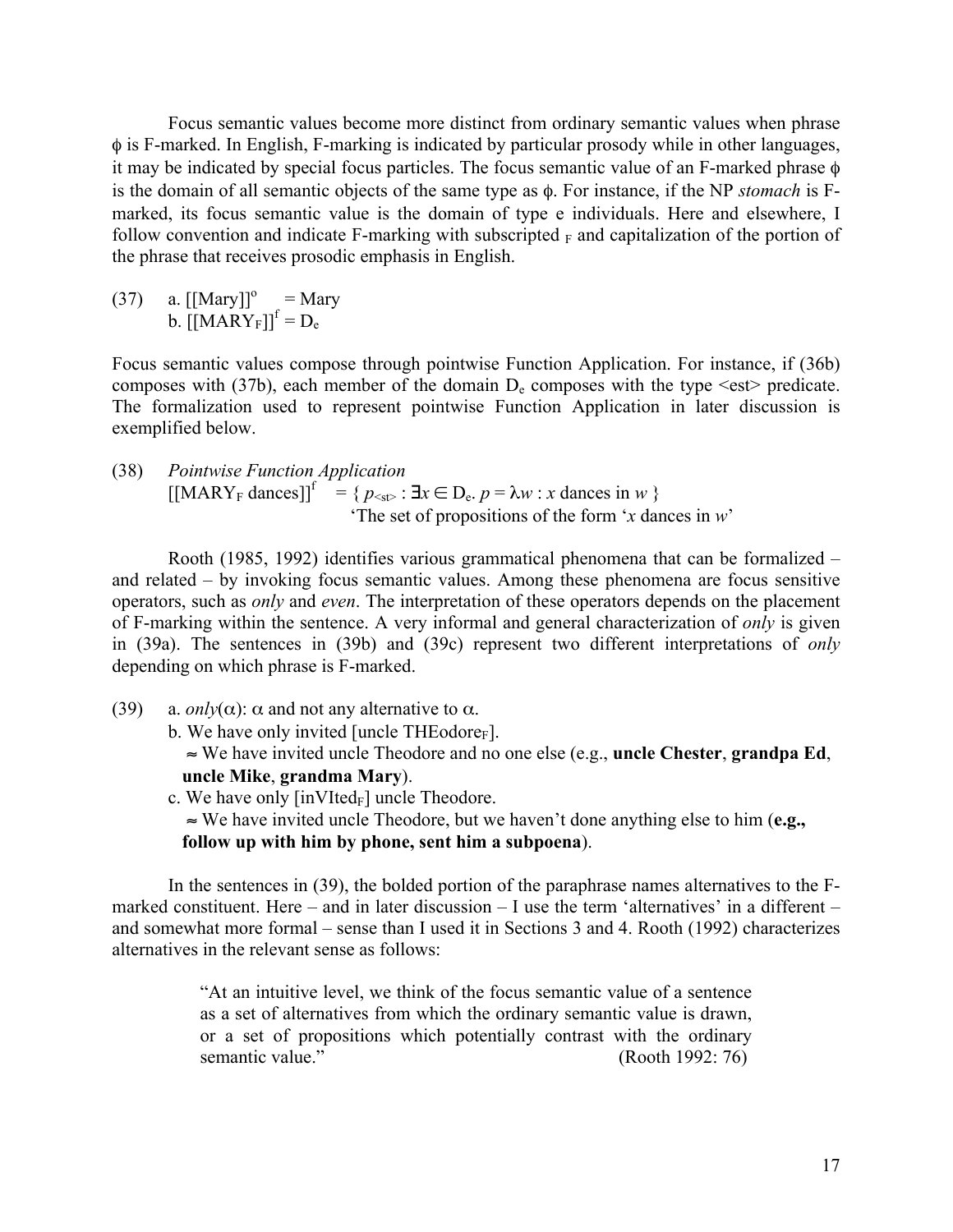The alternatives to a particular F-marked constituent are of the same semantic type as the Fmarked constituent. The alternatives in (39b) is a set of individuals while the alternatives in (39c) is a set of verb phrases.

However, the set of alternatives to a phrase cannot be the entirety of that phrase's focus semantic value. The focus semantic value of a DP like *uncle Theodore* is the infinitely large domain of individuals  $D_e$ : in most cases, we would want at least to restrict the set of alternatives to, say, humans who are capable of accepting an invitation. In many cases, we want to restrict the set of alternatives much more. In order for the sentence in (40) to be felicitous in the context as given, it must be the case that *only* is evaluated relative to some set of relatives that is not only much smaller than the domain of individuals but also excludes the relatives of *your mother*. The alternative set in (40) only contains relatives of *your father*.

(40) *Context:* We have invited all siblings of your mother but, I noticed, we have really neglected your father's relatives. *I say:*

So far, we have only invited [uncle THEodore] $_F$ .

≈ We have invited uncle Theodore **and none of your father's other relatives**.

(Riester and Kamp 2010)

The set of alternatives is abbreviated as *C*. The variable *C* is pragmatically valued. One mode of valuation of *C* discussed by Rooth (1992, 1996) is equation of *C* with the ordinary semantic value of a question (i.e., a set of propositions) available in the local discourse. In the absence of a question in the discourse, other linguistic cues can be used to delimit *C*. For instance, the position of F-marking can suggest a particular set of alternatives to the F-marked item. Wagner (2005) presents the following discourse as one in which *C* is restricted in part by the placement of F-marking on *blue*:

(41) A: What kind of convertibles does she like? B: She likes  $B LUE_F$  convertibles.

The question asked by A is not 'What color of convertibles does she like?' but this question still values *C* for the F-marked constituent *blue* in B's response. Reconstruction of this value for *C* is due to a combination of A's question – which concerns kinds of convertibles – and B's answer – which contains an F-marked color term. Wagner argues that the saliency of the color term *blue* is responsible for restricting *C* to a set like {*blue*, *red*, *yellow*} instead of a set containing kinds of convertibles, more broadly construed (e.g., {*blue*, *vintage*, *red*, *Ford*}).

In order to define the relationship between a phrase's focus semantic value and *C*, Rooth introduces the focus interpretation (squiggle,  $\sim$ ) operator. The focus interpretation operator is inserted in the syntax at the level at which focus is interpreted regardless of the type of its syntactic associate (e.g., individual, proposition, or property). The focus interpretation operator imposes the presuppositions in (42) on *C*:

(42)  $\phi \sim C$  introduces the presupposition that:<sup>9</sup> i.  $[[C]] \subseteq [[\phi]]^f$ 

!!!!!!!!!!!!!!!!!!!!!!!!!!!!!!!!!!!!!!!!!!!!!!!!!!!!!!!

<sup>9</sup> I suppress appearance of assignment functions *g* for perspicuity.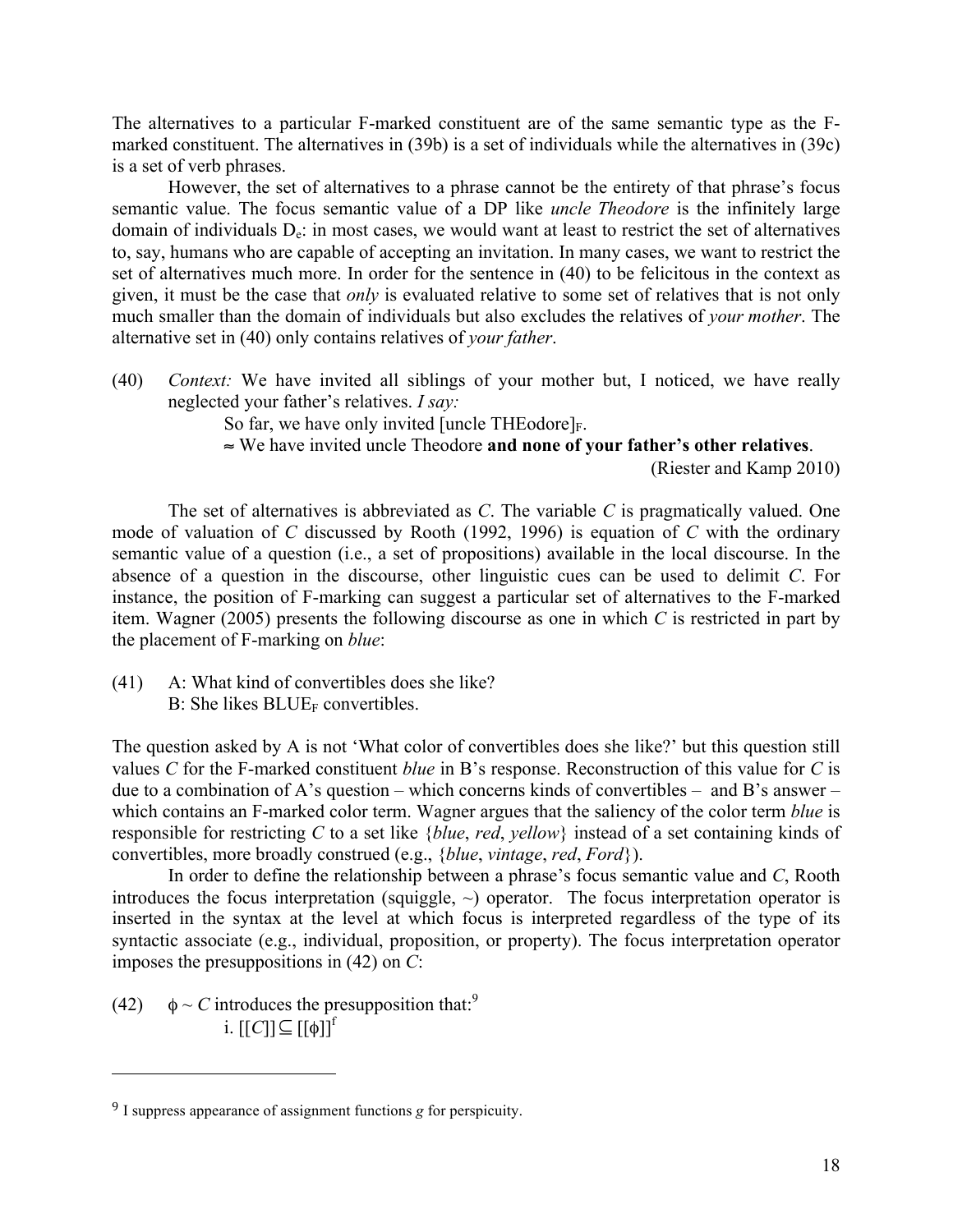ii.  $\exists \varphi$  such that  $\varphi \in [[C]]^{\circ} \& \varphi \neq [[\varphi]]^{\circ}$ 

<sup>*C*</sup> is a subset of the focus semantic value of  $\phi$  and there exists at least one element  $\phi$  in *C* that is distinct from the ordinary semantic value of φ.' (Rooth 1996: 279)

Once the focus interpretation operator has applied to some  $\phi$  (or, 'focus has been interpreted'), the semantic effect of F-marking within  $\phi$  is neutralized.

(43) a.  $[[\phi \sim C]]^f = \{ [[\phi]]^o$ 

} (Rooth 1992: 95)

b. By (43a), the ordinary semantic value corresponding to the phrase  $[\phi \sim C]$  is  $[[\phi]]^{\circ}$ .

The alternative set *C* is taken as argument by focus sensitive operators like *only*. Focus sensitive operators (FocOP) stand in the following general configuration with the focus interpretation operator: There may be additional layers of structure above the projection containing  $\sim$ C, but it is always the case that the sister of FocOP( $C$ ) contains the F-marked phrase.

(44)



Several different entries for *only* have been posited within the framework of alternative semantics. Rooth (1996) discusses an entry for *only* that attaches at the level of the clause.

(45)  $[[\text{only}]] = \lambda C \lambda p \lambda w \forall q, q \in C \& q(w) \rightarrow p \subseteq q$  (adapt. Rooth 1996: 280) 'For all propositions  $q$ , if  $q$  is in the alternative set  $C$  and  $q$  holds in  $w$ , then *p* entails *q*.'

From the perspective of alternative semantics, the syntactic position of *only* and the focus interpretation operator does not matter: the important point is the identity of the F-marked phrase. For instance, *only* as defined in (45) can be the form of *only* that is present in both sentences (46a) and (46b), repeated from above.

 $(46)$  a. We have only invited [uncle THEodore<sub>F</sub>].

≈ We have invited uncle Theodore and *no one else.*

b. We have only  $\lceil$  inVIted $_F$ ] uncle Theodore.

 ≈ We have invited uncle Theodore, *but we haven't done anything else to him* (e.g., follow up with him by phone, sent him a subpoena).

The apparent difference in the interpretation of *only* results from the choice of F-marked phrase and the effect of this choice on the value of *C*, the first argument to *only*. Put differently, for both sentences *C* will be a set of propositions. These sets of propositions will differ only in which element is abstracted over. In (46a), the type e object argument is abstracted over. In (46b), the type <est> predicate is abstracted over.

Outside of the framework of alternative semantics, it is not uncommon for authors to argue that (at least Germanic) languages have an adnominal form of focus operators like *only*,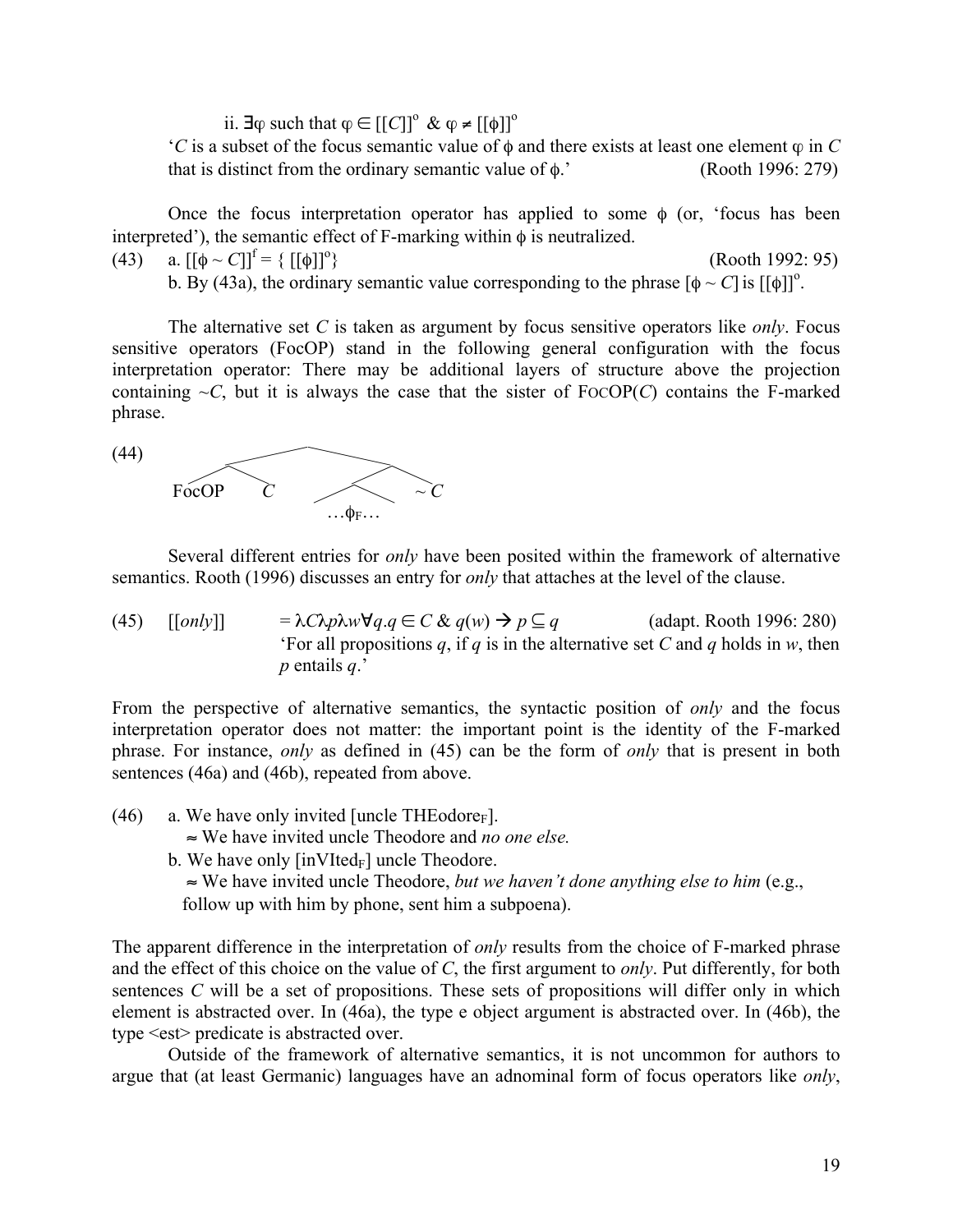which exists alongside forms like (45). Among the authors who take up this point of view is von Stechow (1991) for German.

I set aside the proper analysis of *only* in Germanic languages for the time being. In the next subsection, however, I will propose that constituent association by *daats'í* involves an adnominal form of *daats'í*. As such, it will be helpful to have an adnominal entry for *only* as a model:

(47) 
$$
[[only_{\text{adnom}}]] = \lambda C \lambda x_{e} \lambda f_{\text{est}} \lambda w_{s} f(x)(w) \& \forall y \in C, f(y)(w) \rightarrow y = x
$$

The adnominal and adclausal forms of *only* differ chiefly in that adnominal *only* must occur syntactically quite close to the F-marked phrase. In a sense, adnominal *only* helps to indicate which constituent is F-marked (Krifka 2001/2002). In languages where there are no obvious prosodic reflexes of F-marking, one might expect a more general strategy of having multiple entries defined for each type of focus sensitive operator (e.g., *only*, *even*) such that the operator can help the addressee understand the speaker's intended placement of focus. I return briefly below to discuss this issue in Navajo.

## 5.2. *Constituent association by* daats'í

I motivate the analysis for *daats'í* with constituent association using (48):

(48) *Context:* You see your coworker Mary taking some pain pills. You wonder what is wrong with her. Something definitely is hurting her. It might be her stomach that hurts, or maybe her head, or maybe her back. *You say:* Mary bibid **daats'í** diniih. Mary 3poss.stomach DAATS'Í 3S.hurt *Translations:* 'It might be Mary's stomach that hurts (or it might be her head).' 'Is it Mary's stomach that hurts? (Or is it her head…).'

The relevant empirical observations for constituent association are repeated below.

(49) a. *Daats'í* sentences are only felicitous where the speaker's beliefs about the world are such that some  $\phi$  and all members of a set of alternatives to  $\phi$  are compatible with these beliefs.

b. When *daats'i* has constituent association with some constituent  $\alpha$ , then the alternatives are propositions in which only the value of  $\alpha$  differs.

When we initially set out these empirical observations, we did not formally define 'alternatives' or specify what it meant for *daats'í* to 'associate' with a particular constituent. We are now in a position to formalize these notions within the framework of alternative semantics. I claim that *daats'í* is a focus sensitive operator that, like *only*, takes as argument a set of alternatives *C* determined on the basis of context and the focus semantic value of the F-marked constituent. In sentences that I have described as exhibiting 'constituent associative' uses of *daats'í*, a nominal phrase is F-marked.

Furthermore, when it has constituent association, *daats'í* is adnominal. Specifically, I analyze adnominal *daats'í* as adjoining to the DP that contains the F-marked nominal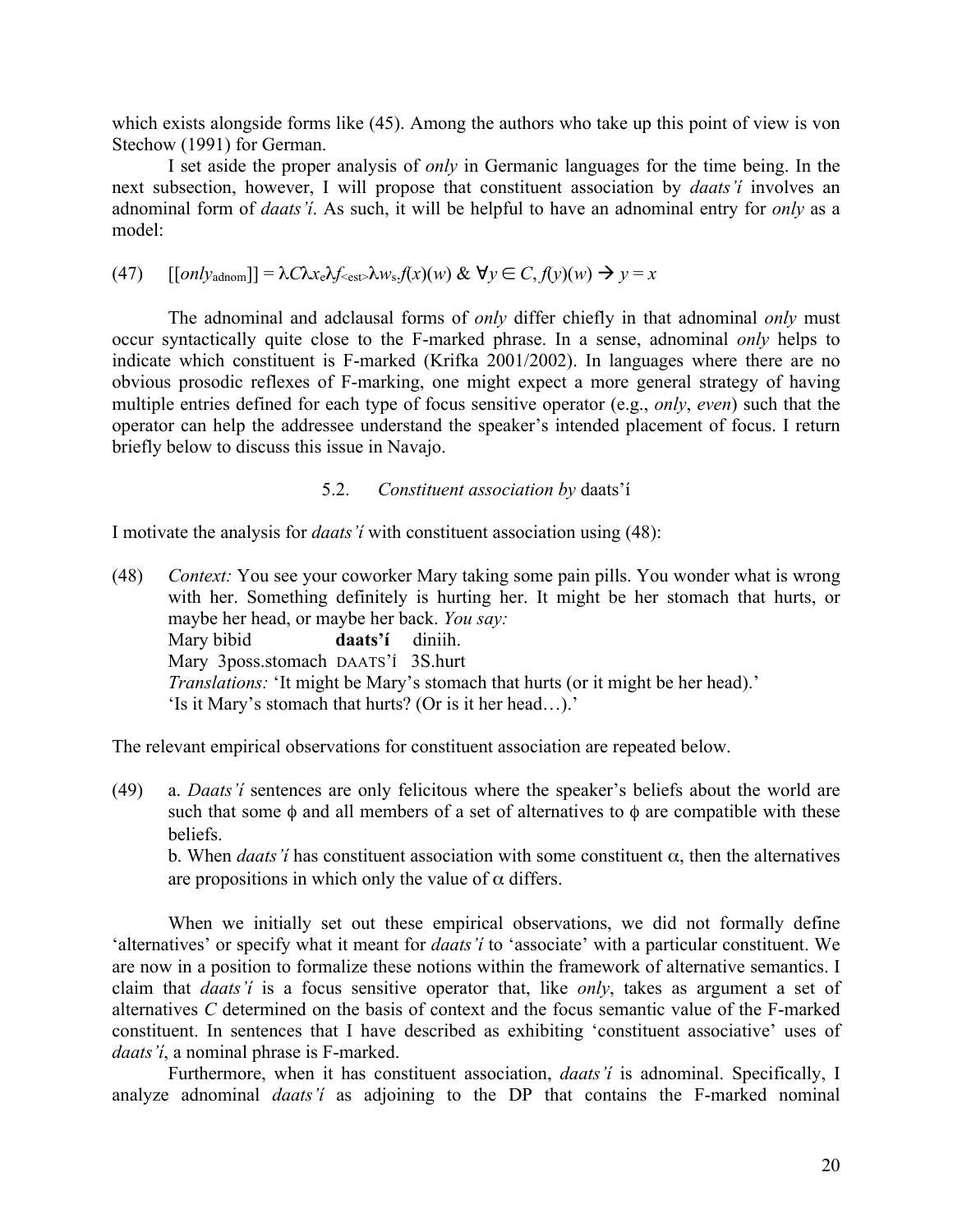constituent. The main evidence in favor of this claim is that in such examples as discussed in Sect. 4, *daats'í* must be syntactically adjacent to the constituent that it associates with (i.e., the Fmarked constituent). This provides some evidence that *daats'í* must be capable of being syntactically adjoined to a nominal constituent. Recall from Sect. 4 that in a context like (48), the word order in (50) is infelicitous, presumably because the correct syntactic relationship does not hold between *daats'í* and the F-marked constituent, which I argue below is *bid* 'stomach.'

(50) Mary bibid diniih **daats'í**. Mary 3poss.stomach 3S.hurt DAATS'Í

Recall from discussion above that the use of specialized forms of focus sensitive operator (e.g., adnominal *only* and adnominal *daats'í*) may be a valuable strategy in languages where Fmarking is not overtly realized (Krifka 2001/2002). The syntactic placement of the operator will indicate the placement of F-marking. While I invoke F-marking in Navajo, it has both been argued (McDonough 2002) and more casually observed (Peggy Speas, p.c.) that Navajo does not seem to use special prosody to differentiate polar questions and focus constructions from their declarative or non-focal counterparts. I return to this issue in more detail in Sect. 6.1. If it is the case that Navajo lacks overt reflexes of F-marking, then an adnominal entry for *daats'í* could aid interlocutors' comprehension of intended F-marking placement.

I define adnominal *daats'í* as in (51). This denotation is intended to capture the informal observation that all members of the set of alternatives (*C*) are possibilities given the speaker's beliefs about the world. Furthermore, at least one of the best worlds is a world in which the proposition containing the overtly named alternative holds.

(51) a. For any world *w* of evaluation, DOX-ALT(*w*) returns the set of the speaker's doxastic alternatives, or the set of worlds consistent with all of the propositions comprising the speaker's beliefs about *w*.

b. The function  $BW_{\text{stereo}} \in D_{\leq s, st>}$  takes the set of worlds returned by DOX-ALT(*w*).  $BW_{\text{stereo}}$ returns the set of 'best worlds'. The best worlds are those doxastic alternatives for which hold the most propositions that characterize the 'stereotypical course of events' in *w*. c. If defined,  $\left[$ *[daats'* $i$ <sub>nominal</sub>]] =

λ*C*λ*x*eλ*f*<e,st>λ*w*s.∀*y* ∈ *C*,  $∃w' ∈$  DOX-ALT(*w*), $f(y)(w')$  & ∃*w*" ∈ BW<sub>STEREO</sub>(DOX-ALT(*w*)), $f(x)(w'')$ 

The general syntactic configuration of the focus sensitive operator and the focus interpretation operator is the same as introduced in general terms in (44). *Daats'í* adjoins to the DP.

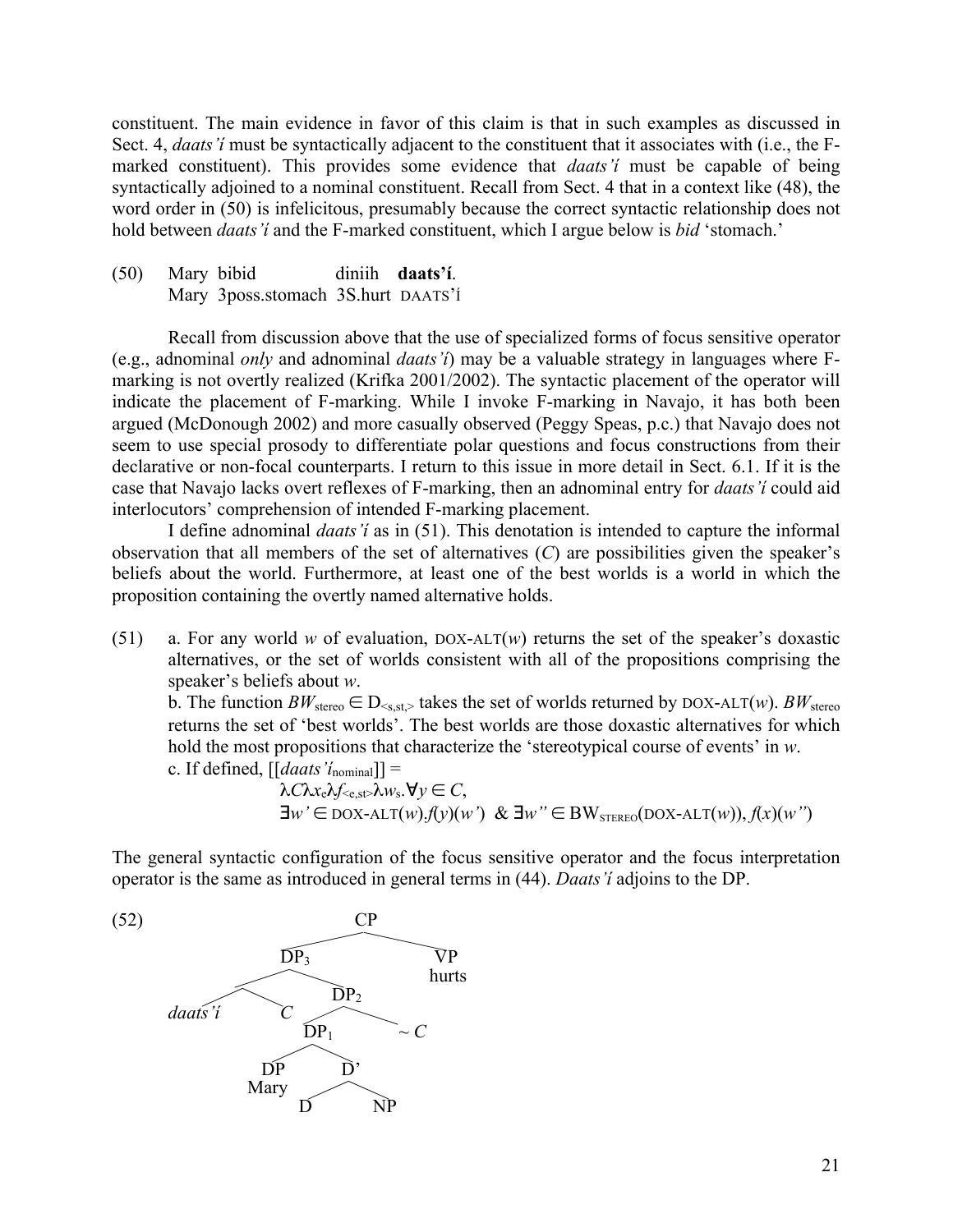### 's STOMACH<sub>F</sub>

I have F-marked only *bid* 'stomach' and not the entire DP *Mary bibid* 'Mary's stomach.' In the context as defined in (48), the Speaker is wondering about which part of Mary is in hurting her: other objects that are not possessed by Mary are not possible alternatives in this context. If the entire DP were F-marked, the focus semantic value of could include any entity of type e, whether or not it is possessed by Mary (e.g., *the cat*, *John's head*, *Ron's hand*).

The set *C* taken as argument by *daats'í* and referenced by the focus interpretation operator contains contextually appropriate alternatives to the sister of  $\sim C$ , the DP Mary's *stomach*. In the Navajo sentence in (48), it seems reasonable to assume that the verb *diniih* 'it hurts' imposes particular selectional restrictions on its subject, i.e., the members of *C*. As in English, only animate individuals can hurt in a literal sense; among animate individuals, body parts are those individuals that are most felicitously capable of hurting. A survey of the Young and Morgan (1987) dictionary entries containing *diniih* 'it hurts' suggests that the same restriction holds in Navajo.<sup>10</sup> I assume the following alternative set  $\tilde{C}$  for the purposes of illustration.

(53)  $[[C]]^{\circ} = \{Mary's stomach, Mary's head, Mary's back\}$ 

!!!!!!!!!!!!!!!!!!!!!!!!!!!!!!!!!!!!!!!!!!!!!!!!!!!!!!!

In (54), I show calculation of the ordinary semantic values (regular letters) – and, until the point of focus interpretation, focus semantic values (prime letters) – for the structure in (52).

| (54) | a. $\left[\text{NPI}\right]$ <sup>o</sup><br>a'. $[NP_F]$ <sup>f</sup> = D <sub>et</sub> | $=\lambda z \cdot z$ is a stomach                                                                                                                                                                                                                                                                                                                                                                                                                  |
|------|------------------------------------------------------------------------------------------|----------------------------------------------------------------------------------------------------------------------------------------------------------------------------------------------------------------------------------------------------------------------------------------------------------------------------------------------------------------------------------------------------------------------------------------------------|
|      | $b.$ [[D]] <sup>o</sup><br>$b'.$ [[D]] <sup>f</sup>                                      | $= \lambda g_{\text{et}} \lambda x_{\text{e}}$ , the unique y s.t. $g(y)$ & y belongs to x<br>$= \{ [f's]]^{\circ} \}$<br>= { $\lambda g_{\text{et}}\lambda x_{\text{e}}$ the unique y s.t. $g(y)$ & y belongs to x}                                                                                                                                                                                                                               |
|      | c. $[[D']]^\circ$<br>c'. $[[D']]^{f}$                                                    | $= [\lambda g_{\rm et} \lambda x_{\rm e}$ the unique y s.t. $g(y)$ & y belongs to x $](\lambda z. z$ is a stomach)<br>$= \lambda x_e$ the unique y s.t. stomach(y) & y belongs to x<br>$=$ By (60a'), (60b'), and the definition of [[.]] <sup>f</sup> :<br>${f_{\leq e,e}}$ : $\exists g \in D_{et}$ . $f = [[s]]^{\circ}(g)$<br>$= \{f_{\leq e,e}: \exists g \in D_{et} \cdot f = [\lambda x_e]$ the unique y s.t. $g(y) \& y$ belongs to x $\}$ |
|      | d. $[[DP]]^{\circ}$ = Mary<br>d'. [[DP]] <sup>f</sup> = { <i>Mary</i> }                  |                                                                                                                                                                                                                                                                                                                                                                                                                                                    |
|      | e. $[ [DP_1]]^{\circ}$                                                                   | = [ $\lambda x_e$ the unique y s.t. <i>stomach</i> (y) & y belongs to x]( <i>Mary</i> )<br>= the unique y s.t. stomach(y) & y belongs to Mary                                                                                                                                                                                                                                                                                                      |

<sup>10</sup> It could be the case that more verbs in Navajo in English impose stronger selectional restrictions on their arguments. For instance, see fn. 8 on the verb stem *–ldoosh* 'to go on all fours.' Fernald and Willie (2001) discusses the effect of so-called 'classificatory' verbs on argument interpretation in various grammatical contexts. Grammatical context as well as discourse context is therefore likely to be an important factor in Navajo in the determination of *C*.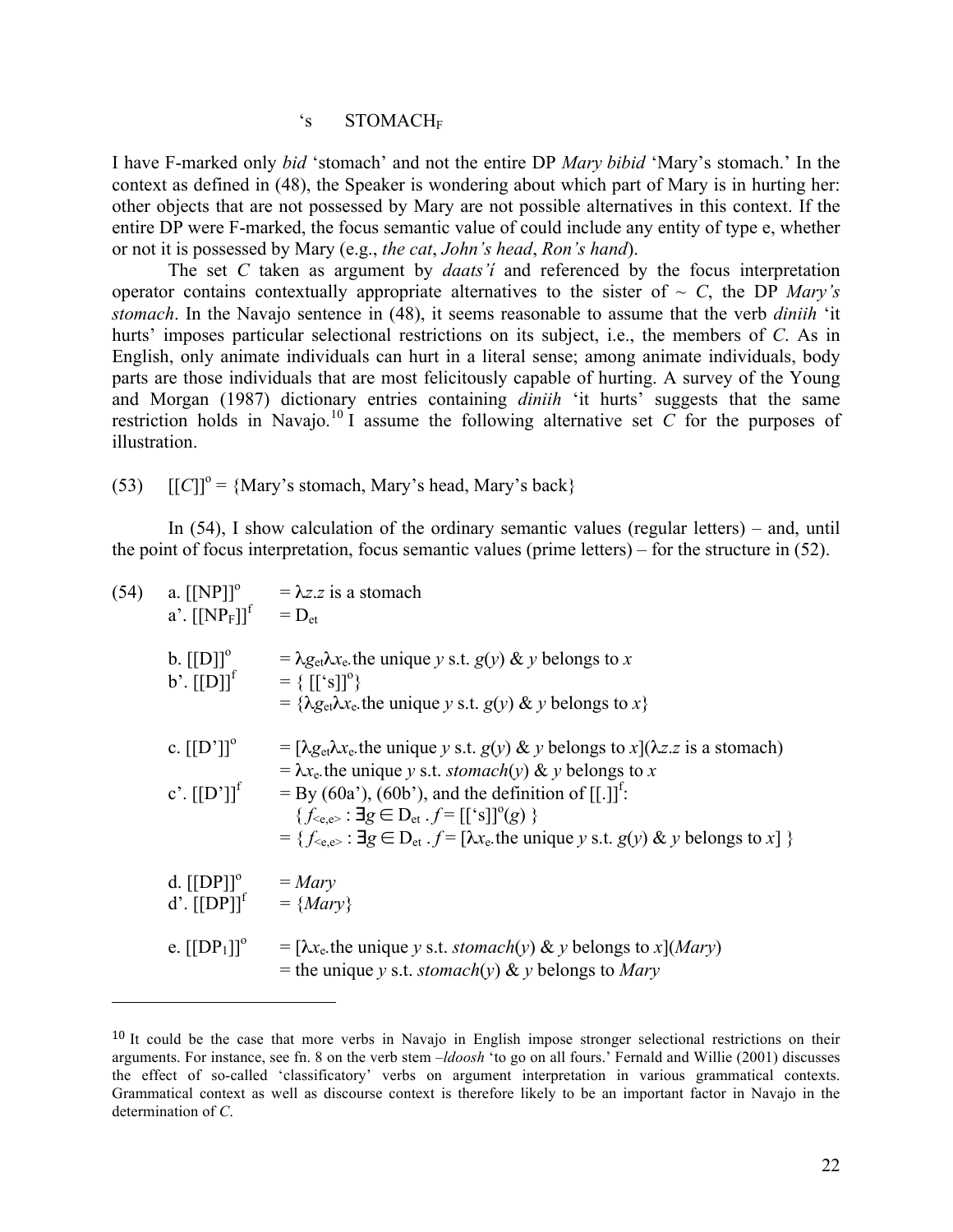|                       | e'. $[[DP_1]]^f = By (60c')$ , (60d'), and the definition of $[[.]]^f$ ,<br>$\{y_e : \exists g \in D_{et} \cdot y = [\text{the unique } y \text{ s.t. } g(y) \& y \text{ belongs to } Mary] \}$                                                                                                                                                                                                                                                                                                                                                                                                                                                                          |  |  |  |
|-----------------------|--------------------------------------------------------------------------------------------------------------------------------------------------------------------------------------------------------------------------------------------------------------------------------------------------------------------------------------------------------------------------------------------------------------------------------------------------------------------------------------------------------------------------------------------------------------------------------------------------------------------------------------------------------------------------|--|--|--|
|                       | f. $[[DP_2]]^{\circ}$ = $[[DP_1]]^{\circ}$<br>f'. $[[DP_2]]^{\circ}$ = $[[DP_1 \sim C]]^{\circ}$<br>$=[[DP1]]t$ , just in case the following presupposition is met:                                                                                                                                                                                                                                                                                                                                                                                                                                                                                                      |  |  |  |
|                       | i. $[[C]] \subseteq [[\phi]]^{\dagger}$<br>ii. $\exists \varphi$ such that $\varphi \in [[C]]^{\circ} \& \varphi \neq [[\varphi]]^{\circ}$                                                                                                                                                                                                                                                                                                                                                                                                                                                                                                                               |  |  |  |
| $g. [[C]]^{\circ}$    | $=$ {Mary's stomach, Mary's head, Mary's back}                                                                                                                                                                                                                                                                                                                                                                                                                                                                                                                                                                                                                           |  |  |  |
|                       | h. [[daats'i'(C)]] <sup>o</sup> = [ $\lambda C \lambda x_e \lambda f_{\text{c},st} \lambda w_s$ . $\forall y \in C$ , $\exists w' \in \text{DOX-ALT}(w) f(y)(w')$<br>& $\exists w'' \in BW_{\text{STEREO}}(DOX-ALT(w)), f(x)(w'')[([C]]^0)$<br>$=\lambda x_e \lambda f_{\text{c},\text{st}}\lambda w_s$ . $\forall y \in \{M\text{'s stomach, } M\text{'s head, } M\text{'s back}\},$<br>$\exists w' \in$ DOX-ALT $(w)$ . $f(y)(w')$<br>& $\exists w \in BW_{\text{STEREO}}(\text{DOX-ALT}(w)), f(x)(w'')$                                                                                                                                                               |  |  |  |
| i. $[[DP_3]]^{\circ}$ | = $[\lambda x_e \lambda f_{\langle e, st \rangle} \lambda w_s. \forall y \in \{M\text{'s stomach, } M\text{'s head, } M\text{'s back}\},$<br>$\exists w' \in$ DOX-ALT $(w)$ , $f(y)(w')$<br>& $\exists w'' \in BW_{STEREO}(DOX-ALT(w)), f(x)(w'')]([[DP_1]])^{\circ}$<br>$=\lambda f_{\leq e, st} \lambda w_s. \forall y \in \{M\text{'s stomach, } M\text{'s head, } M\text{'s back}\},$<br>$\exists w' \in$ DOX-ALT $(w)$ , $f(y)(w')$<br>& $\exists w'' \in BW_{STEREO}(DOX-ALT(w)),$<br>f(the unique y s.t. stomach(y) & y belongs to Mary)(w")                                                                                                                      |  |  |  |
|                       | j. $[[CP]]^{\circ} = [[DP_3]]^{\circ}([[VP]]^{\circ})$<br>= $[\lambda f_{\text{c},\text{st}}\lambda w_{\text{s}}.\forall y \in \{M\text{'s stomach}, M\text{'s head}, M\text{'s back}\},$<br>$\exists w' \in$ DOX-ALT $(w)$ , $f(y)(w')$<br>& $\exists w'' \in BW_{STEREO}(DOX-ALT(w)),$<br>f(the unique y s.t. stomach(y) & y belongs to Mary)(w")]<br>$(\lambda z \lambda w' \cdot z$ hurts in w')<br>$=\lambda w_s$ . $\forall y \in \{M\text{'s stomach, } M\text{'s head, } M\text{'s back}\},$<br>$\exists w' \in$ DOX-ALT(w).hurts(y)(w')<br>$& \exists w \text{ ''} \in BW_{STEREO}(DOX-ALT(w)),$<br>hurts(the unique y s.t. stomach(y) & y belongs to Mary)(w") |  |  |  |
|                       | k. $[ [CP]]^{\circ}(w_0) = \forall y \in \{M \text{'s stomach}, M \text{'s head}, M \text{'s back}\},$<br>$\exists w' \in$ DOX-ALT $(w_0)$ .hurts $(y)(w')$<br>$& \exists w \text{ ''} \in BW_{\text{STEREO}}(DOX-ALT(w_0)),$<br><i>hurts</i> (the unique y s.t. <i>stomach</i> (y) & y belongs to <i>Mary</i> )(w")                                                                                                                                                                                                                                                                                                                                                     |  |  |  |
|                       | 'For all y in the set {Mary's stomach, Mary's head, Mary's back}, there                                                                                                                                                                                                                                                                                                                                                                                                                                                                                                                                                                                                  |  |  |  |

exists a world *w'* in the set of the speaker's doxastic alternatives (determined relative to the actual world) in which *y* hurts in *w'*.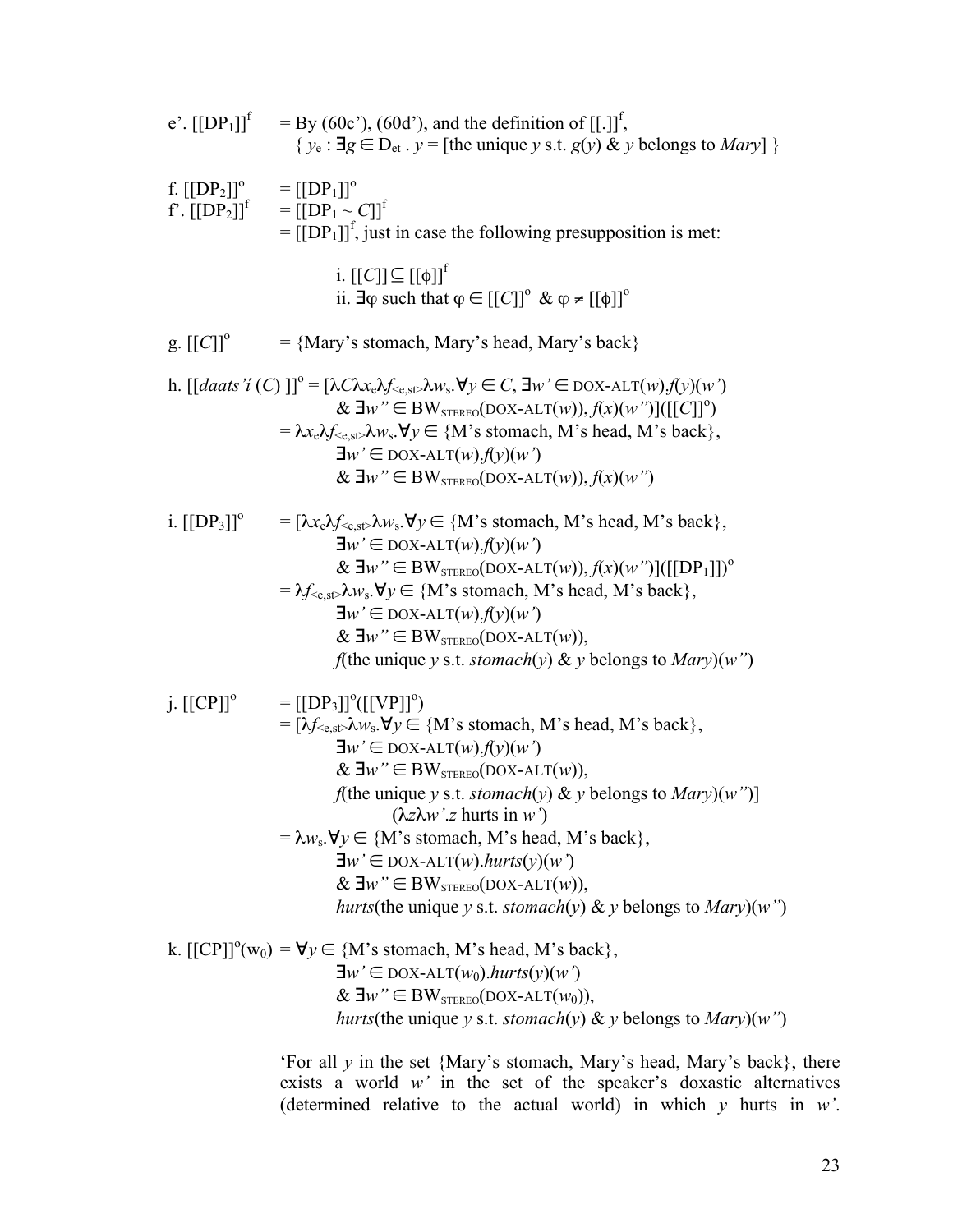Furthermore, there exists a world *w"* among the set of the best (most stereotypical) doxastic alternatives in which Mary's stomach hurts in *w"*.'

I include in the denotation of *daats'í* the same stereotypical ordering source that we saw in the denotation of *might* in Sect. 3.2 (Kratzer 1981). The speaker's doxastic alternatives are ranked on the basis of how many propositions they satisfy within the stereotypical ordering source. In at least one of the best doxastic alternatives holds the proposition that results from composition of all of the overtly mentioned elements.

We can imagine a simpler denotation of *daats'í* that omits the second conjunction requiring the overt proposition to hold in one of the best doxastic alternatives:

(55) If defined,  $\left[\frac{d}{d\alpha} s'_{\text{nominal}}\right] = \lambda C \lambda x_e \lambda f_{\text{c}} s} \lambda w_s. \forall y \in C, \exists w' \in \text{DOX-ALT}(w) \cdot f(y)(w')$ 

Two related problems arise if this denotation of *daats'í* is adopted, however. First, *x*, the DP associate of *daats'í*, is taken as argument by *daats'í* but does not directly contribute to the truth conditions of sentences containing *daats'í*. The DP only indirectly contributes to the felicity conditions of *daats'í* sentences by helping to determine the contents of *C*. We must ask whether it is correct to formulate the operator *daats'í* such that one of its arguments is not directly utilized by the operator.

This first issue is not only theoretical. It also leads to the prediction that all of the pseudo-Navajo sentences in (56) will have the same truth conditions, provided that the value of *C* for each is at least {Mary's stomach, Mary's head, Mary's back}.

(56) a. Mary's STOMACHF *daats'í* hurts. b. Mary's HEAD<sub>F</sub> *daats'i* hurts. c. Mary's BACK<sub>F</sub> daats'i hurts.

The truth conditions of all three sentences will be as in (57):

(57) [[(56a-c)]] = ∀*y* ∈ {M's stomach, M's head, M's back}, ∃*w'* ∈ DOX-ALT(*w*0).*hurts*(*y*)(*w'*)

It does not seem to be a desirable result for three sentences to contain different, non-synonymous lexical items but to have the same truth conditions.

This result is avoided if the denotation for *daats'í* is as in (51). We can illustrate this point with a toy model. Let us assume that the proposition in (58a) comprises the speaker's beliefs about the actual world  $w_0$ . The set of doxastic alternatives is the set of worlds that is not incompatible with the speaker's belief. In each doxastic alternatives except  $w_4$ , exactly one of the alternatives from *C* hurts.

 $(58)$  a. *Mary is taking pain medication in*  $w_0$ . b. DOX-ALT $(w_0) = \{w_1, w_2, w_3, w_4\}$ w<sub>1</sub>: Mary's stomach hurts. w<sub>2</sub>: Mary's head hurts. w3: Mary's back hurts. w4: Mary is not in pain.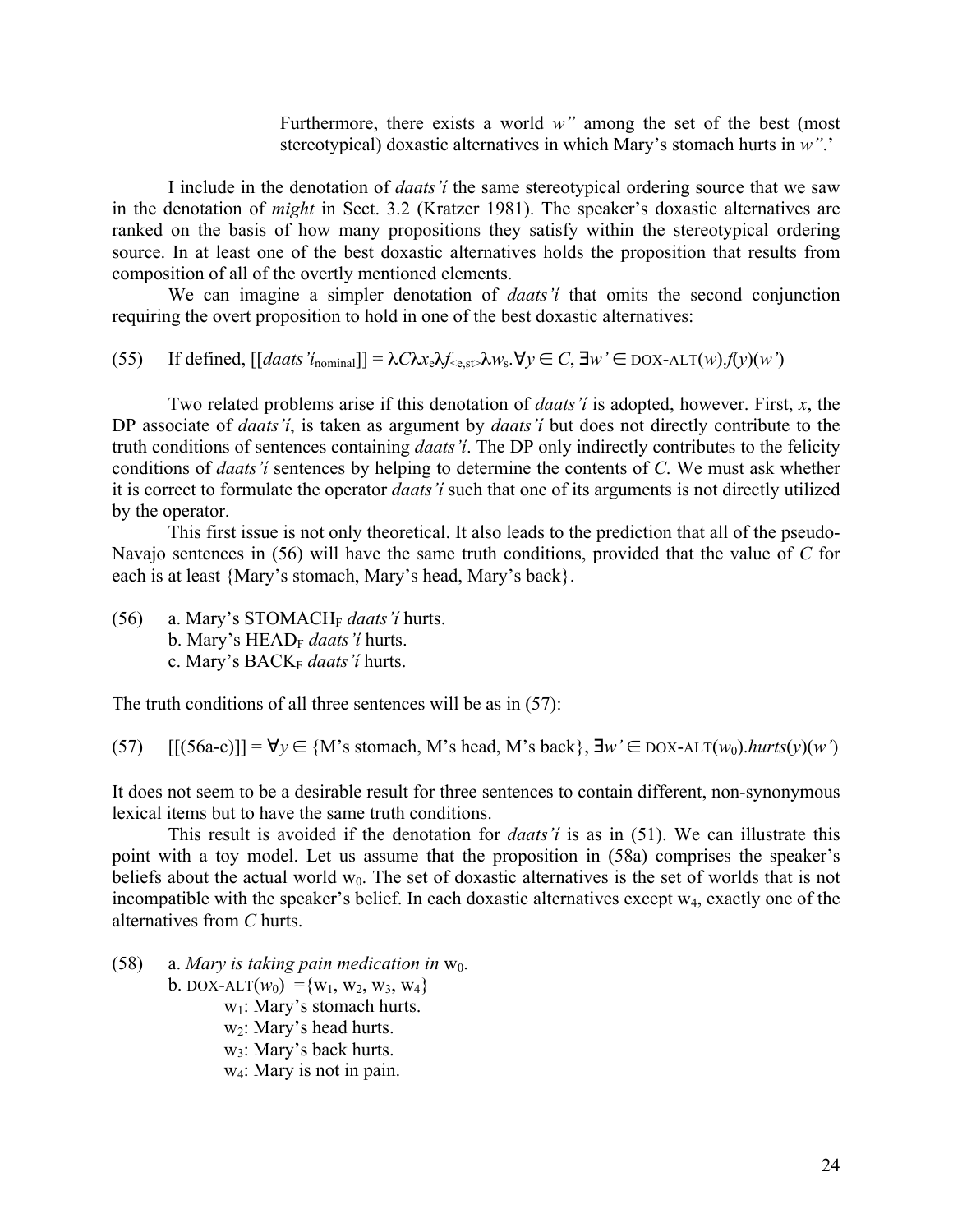The doxastic alternatives are ranked according to a stereotypical ordering source, or the set of propositions corresponding to the speaker's beliefs about what stereotypically holds in  $w_0$ . For the purposes of the toy model, let us assume the ranking in (59). The string ' $x < y$ ' is to be read '*x* outranks *y*.' More propositions from the stereotypical ordering source hold in higher ranked worlds.

(59)  $w_1 < w_2 < w_3 < w_4$ 

Only (56a) is verified by the scenario captured by the toy model. The truth conditions of (56a) are as given in (54k). The best world  $(w_1)$  is the world in which *Mary's stomach hurts* is true. In order for (56b) and (56c) to be verified, the (partially defined) rankings would have to be as in (61a,b) respectively:

(60) a.  $w_2$  < ...  $b. w_3 < ...$ 

Crucially, under the revised semantics of *daats'í*, it is the case that while (61a-c) are not necessarily verified by the same scenarios – by virtue of having identical truth conditions – they could be verified by the same scenarios if the stereotypical ordering source does not provide a total ranking on worlds.

This seems to be a positive prediction. In the same context from  $(48)$  – repeated in  $(61)$  – consultant comments suggest that it would have also been possible for the Navajo sentence shown below to have been uttered. Note that (48) differs minimally from (61): the noun *bibid*  'her stomach' in (48) has been replaced with *bitsiits'iin* 'her head' in (61).

(61) *Context:* You see your coworker Mary taking some pain pills. You wonder what is wrong with her. Something definitely is hurting her. It might be her stomach that hurts, or maybe her head, or maybe her back. *You say:*

Mary bitsiits'iin **daats'í** diniih. Mary 3poss.head DAATS'Í 3S.hurt *Translations:* 'It might be Mary's head that hurts (or it might be her stomach).' 'Is it Mary's head that hurts? (Or is it her stomach…).'

As the context is defined in (48)/(61), it is the case that one of Mary's body parts necessarily hurts, but it is unclear which body part hurts. Given only this information, nothing in the stereotypical ordering source permits further ranking on the doxastic alternatives in which 'some body part hurts.' The ranking on worlds described by a context like (48)/(61) could be as shown in (62):

 $(62)$   $W_1, W_2, W_3 \leq W_4$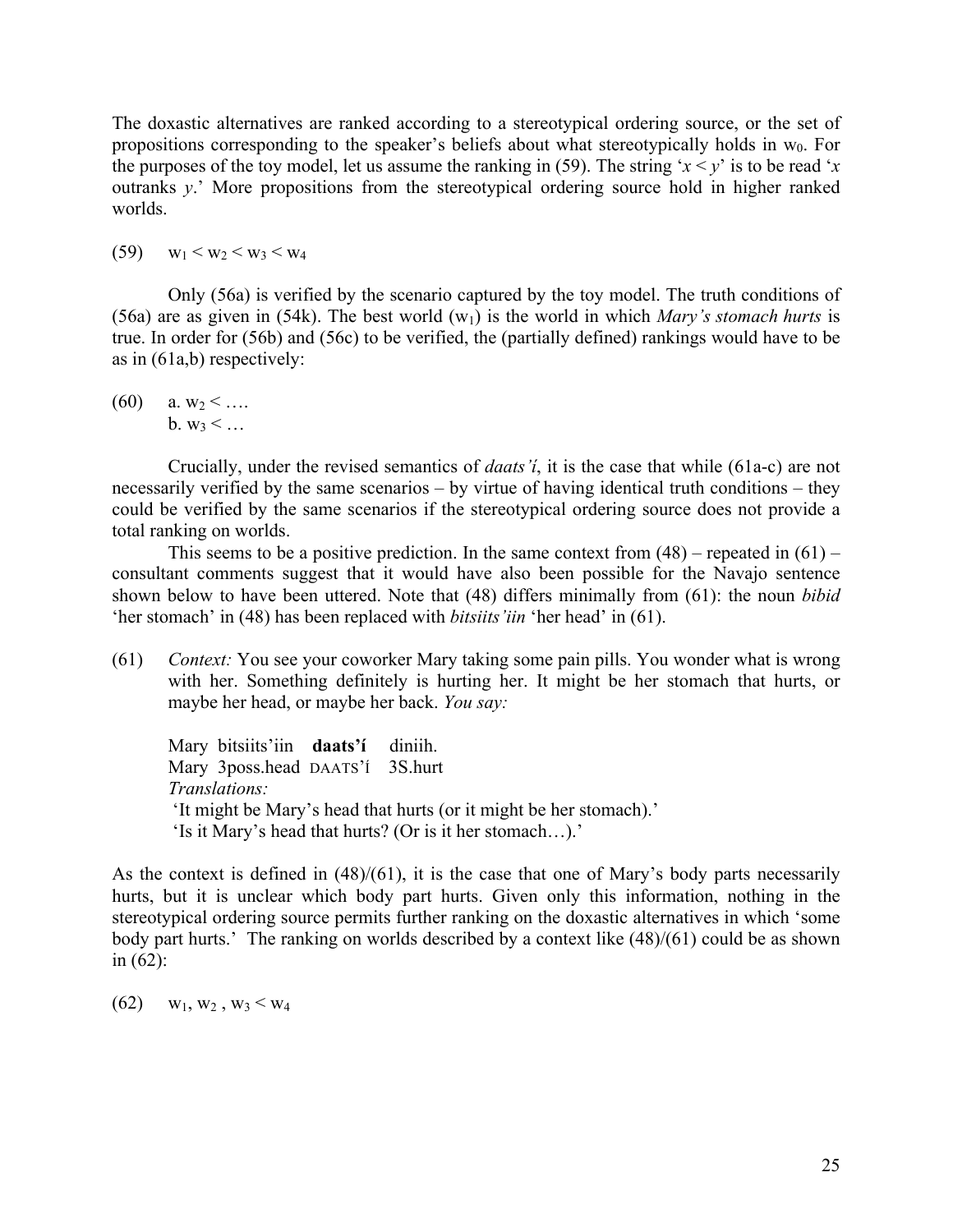Given this ranking on worlds, we correctly predict that as long as *daats'í* associates with some member from the set {stomach, head, back}, the resulting Navajo sentence will be felicitous.<sup>11</sup>

## 5.3. *Account of polarity association*

Using basically the same machinery that we motivated for constituent association, I propose that we can account for the truth conditions of sentences in which *daats'í* has polarity association. The sentence in (63) minimally contrasts with the sentence we examined in Section 5.2.

(63) *Context:* Your stomach hurts and you think it may have been the lunch they served at lunch. You want to check if anyone else is having the same problem. You are wondering specifically about your friend Mary. *You say:* Mary bibid diniih **daats'í**. Mary 3poss.stomach 3S.hurt DAATS'Í **'**I wonder if Mary's stomach is hurting.' 'Does Mary's stomach hurt?'

I repeat in (64) the empirical observations made about *daats'í* in cases of polarity association in Section 3. These observations can be compared with those made for constituent associative *daats'í* in (49).

(64) a. *Daats'í* sentences are only felicitous where the speaker's beliefs about the world are such that some  $\phi$  and all members of a set of alternatives to  $\phi$  are compatible with these beliefs.

b. When *daats'í* has polar association, then the set of alternatives that must be compatible with the Speaker's beliefs are two propositions  $\phi$  and  $\neg \phi$ .

The analysis for constituent association cannot be directly imported to account for polarity association. First, as argued in Section 4, the alternatives in cases of polarity association by *daats'í* are the propositions *Mary's stomach does not hurt* and *Mary's stomach hurts*. It is no longer the nominal phrase *stomach* that is F-marked: the noun *stomach* is constant across both of the alternatives. The point of variation between the two alternatives is the polarity of the proposition. I propose that the F-marked element is a null polarity head whose possible values are POS and NEG. Polarity heads are type <st,st> operators that take a proposition as argument and return either the proposition with the same polarity value (POS) or the negation of its original polarity value (NEG). $^{12}$ 

!!!!!!!!!!!!!!!!!!!!!!!!!!!!!!!!!!!!!!!!!!!!!!!!!!!!!!!

<sup>&</sup>lt;sup>11</sup> It is the case that in (48) and (61), the consultants suggested Navajo sentences with particular nouns ('stomach' or 'head,' respectively). However, given the felicity in the same context of sentences containing either noun, it is likely the case that the choice of noun volunteered by the consultants was influenced strongly by the English prompt sentence and not reflective of the context.

<sup>12</sup> In earlier iterations of this work, I considered the possibility that the entire CP *Mary's stomach hurts* might be Fmarked. The focus semantic value of the F-marked CP would be the set of all  $\leq$ st propositions. In the empirical discussion of *daats'í* with polarity association, I argued that when *daats'í* occurs in this position, other propositions are not potential alternatives to *Mary's stomach hurts* (e.g., *Ron's stomach hurts*, *Mary's head hurts*, *Lunch was*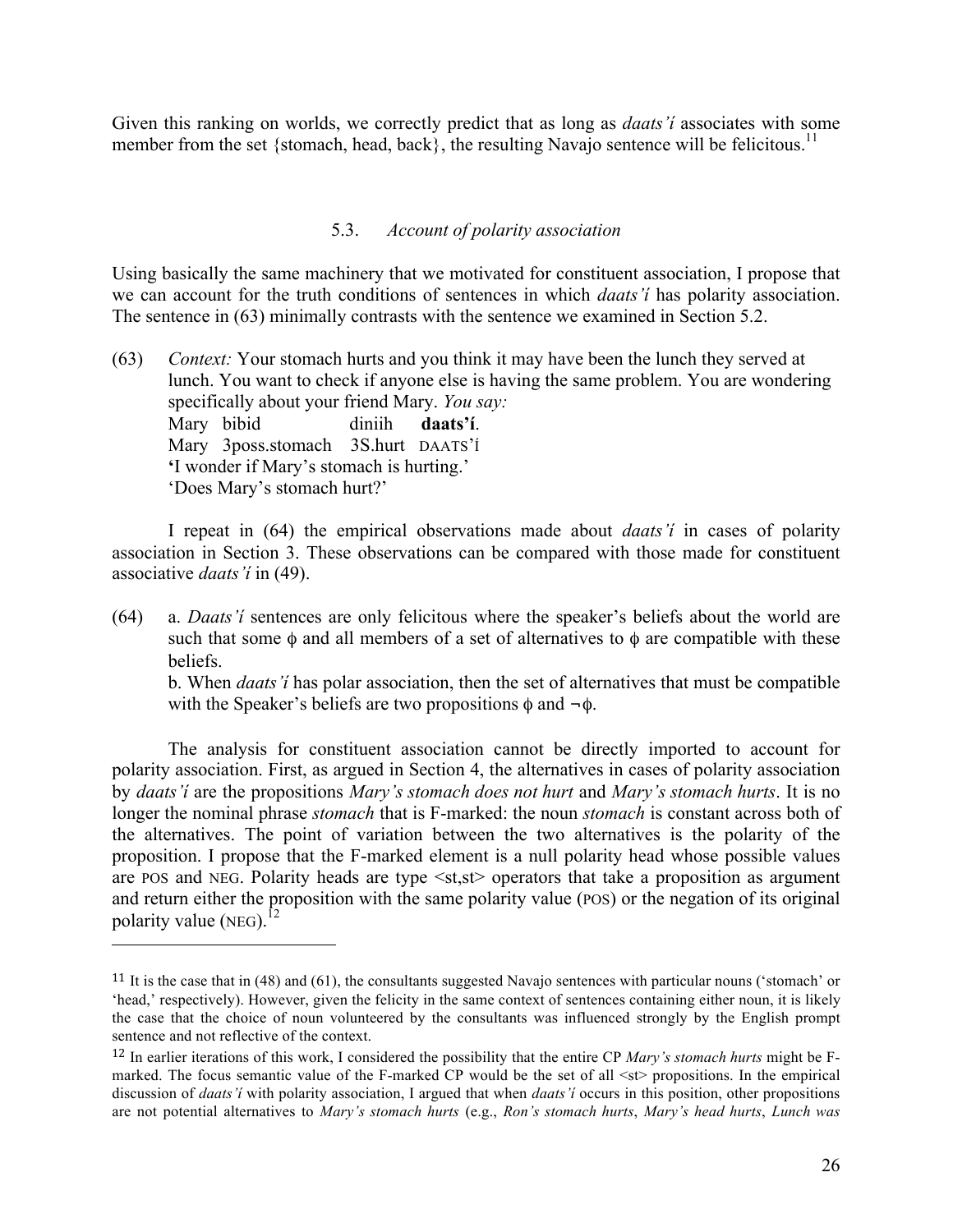(65) a.  $[{\text{NEG}}] = \lambda p_{\text{st}} \lambda w_{\text{s}}$ .  $\neg p(w)$ b.  $[$ [POS]] =  $\lambda p_{\text{st}} \lambda w_{\text{s}}$ .  $p(w)$ 

In Navajo, while the positive polarity head is null, the negative polarity head is realized with the negative frame *doo…da*, which typically occurs around the negated predicate.

(66) Ted doo doogááł da. Ted NEG 3S.will.come NEG 'Ted is not coming.'

I assign both polarity heads the same position in the syntax as shown below:

 $(67)$  POLP  $\leq$ st>  $P\tilde{O}L$  $\overline{CP} \leq st$ Mary's stomach hurts

There is precedent in the literature for a POS head in Laka (1990) who develops Chomsky's (1957) proposal for AFF, identified as the morpheme that introduces *do*-support. More recent arguments for a polarity head can be found in Caponigro and Polinsky (2011) who motivate it for language from Adyghe (Circassian). In addition, some proposals for verum focus include polarity heads similar to those defined above, e.g., Höhle (1992).<sup>13</sup>

When the NEG or POS polarity head is F-marked, its focus semantic value is the domain of all type <st,st> operators.

(68) a.  $[[POS]]^{\circ} = \lambda p_{st} \lambda w_s. p(w)$ b.  $[[pos]]^f = D_{\leq st, st>}$ 

!!!!!!!!!!!!!!!!!!!!!!!!!!!!!!!!!!!!!!!!!!!!!!!!!!!!!!!

As with the focus semantic value of type <et> elements, the focus semantic value of an F-marked polarity head will be a set of infinite size. Once again, focus sensitive operators like *daats'í* do not utilize the entire focus semantic value as their set of alternatives. Instead, a subset of the focus semantic value  $-C$  – functions as the set of alternatives. In the case of constituent association that we examined above, the contents of *C* is restricted both by grammatical context (e.g., restrictions on what types of nouns can 'hurt') and discourse context. Across different contexts, we expect *C* to vary.

By contrast, the contents of *C* in cases of polarity association do not vary across contexts: *C* is always just the set {POS, NEG}. While there are potentially many other operators of type  $\leq$ st, st $\geq$ , these operators are never included in *C*. I leave unanswered here the question of why this

*tasty*). While it may be challenging under the polarity head analysis to reduce the size of *C* to include only polarity operators, it would be nearly impossible under an F-marked CP analysis to reduce the size of *C* to only the positive and negative propositions, to the exclusion of all other propositions which might be contextually quite salient.

<sup>13</sup> More recent proposals for verum focus (e.g., Romero and Han 2004, Gutzmann and Castroviejo Miró 2011) initially seem informative for an account of polarity association of *daats'í* in Navajo. However, the contribution of verum focus argued convincingly for by Romero and Han (2004) includes an epistemic component. This seems to be a distinct phenomenon from the issue under discussion here, so I keep the proposals distinct.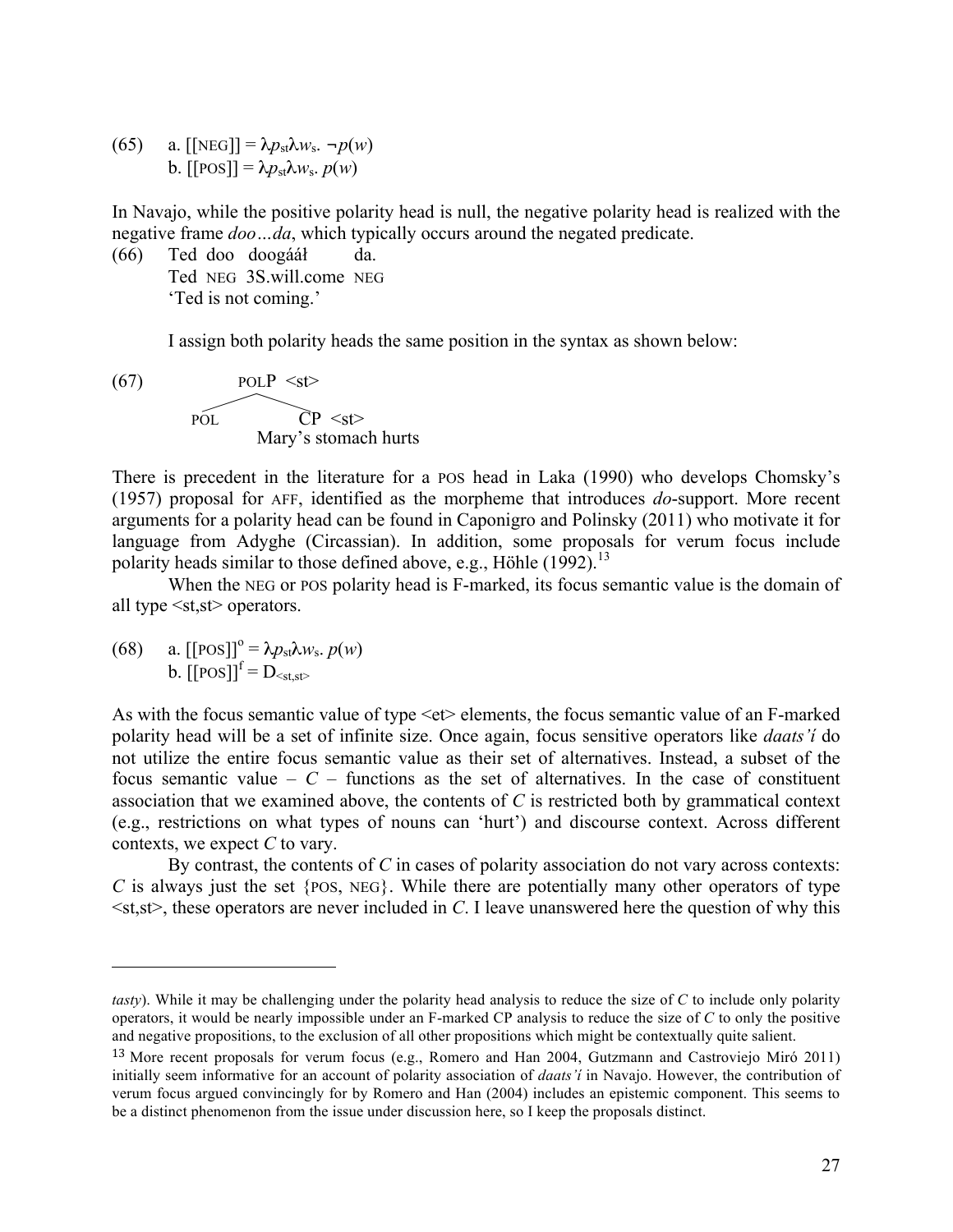is the case. Further work must be dedicated to the issue of how *C* can always be restricted to only polarity operators.

Setting aside the issue of *C* for now, we can now turn to the semantics and syntax of *daats'í* as it occurs in cases of polarity association. Under an analysis in which the POL head is Fmarked, focus is interpreted at the level of the polarity head.

(69)  
\n
$$
\text{back } i
$$
  
\n $\text{POLP}_1$   
\n $\text{POL}_2$   
\n $\text{POL}_1$   
\n $\text{POL}_1$   
\n $\text{POL}_1$   
\n $\text{POL}_2$   
\n $\text{Mary's stomach hurts}$   
\n $\text{POS}_F$ 

Given its adclausal syntax in (69), *daats'í* would have the denotation in (70). After composition with the alternative set  $C$ , *daats'i* composes with a type  $\leq$ st> proposition corresponding to [POS Mary's stomach hurts].

(70) 
$$
[[dasts' i_{\text{classal}}]] = \lambda C \lambda p_{\text{  
\n
$$
\exists w' \in \text{DOX-ALT}(w).q(p)(w') \& \exists w'' \in \text{BW}_{\text{stRE}}(\text{DOX-ALT}(w)), p(w'')
$$
$$

I show below the semantic composition of the structure in (69):

(71) a. 
$$
[[POL_1]]^{\circ} = [[POS_F]]^{\circ}
$$
  
\n
$$
= \lambda p_{st}\lambda w_s. p(w)
$$
  
\na'. 
$$
[[POL_1]]^{\circ} = [[POS_F]]^{\circ}
$$
  
\n
$$
= D_{}
$$
  
\nb. 
$$
[[POL_2]]^{\circ} = [[POL_1]]^{\circ}
$$
  
\nb'. 
$$
[[POL_2]]^{\circ} = [[POL_1]^{\circ}
$$
  
\n
$$
= [[POL_1]]^{\circ}, just in case the following presupposition is met:\ni. 
$$
[[C]] \subseteq [[\phi]]^{\circ}
$$
  
\n
$$
= \{POS, NEG\}
$$
  
\nc. 
$$
[[C]]^{\circ} = \{pos, NEG\}
$$
  
\nd. 
$$
[[CP]]^{\circ} = \lambda w.[the unique y s.t. stomach(y) & y belongs to Mary] hurts in w\ne. 
$$
[[POLP_1]]^{\circ} = [\lambda p_{st}\lambda w_s. p(w)]
$$
  
\n
$$
(\lambda w.[the unique y s.t. stomach(y) & y belongs to Mary] hurts in w\n
$$
= \lambda w_s.[the unique y s.t. stomach(y) & y belongs to Mary] hurts in w
$$
$$
$$
$$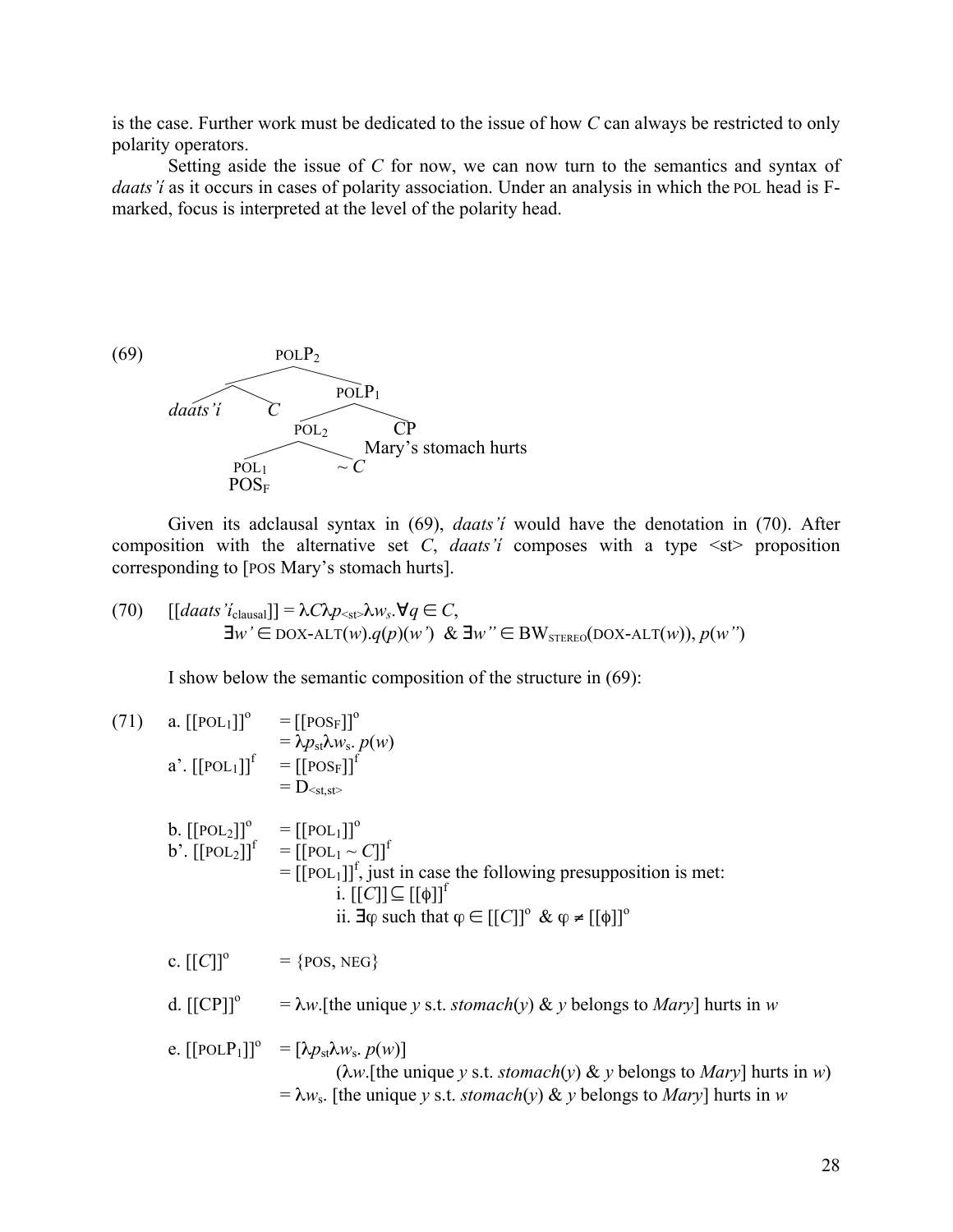f.  $[[daats'i(C)]]^{\circ} = [\lambda C \lambda p_{\leq s} \lambda w_s. \forall q \in C,$  $\exists w' \in \text{DOX-ALT}(w).q(p)(w')$  &  $\exists w'' \in \text{BW}_{\text{STEREO}}(\text{DOX-ALT}(w)), p(w'')]([[C]]^{\circ})$  $= \lambda p_{\text{. $\forall q \in \{\text{POS}, \text{NEG}\},\$$  $\exists w' \in$  DOX-ALT(*w*).*q*(*p*)(*w'*) &  $\exists w'' \in BW_{\text{STEREO}}(DOX-ALT(w))$ , *p*(*w''*)  $g.$   $[[POLP_2]]^{\circ} = [\lambda p_{\leq s} \lambda w_s \forall q \in \{pos, NEG\},\$  $\exists w' \in$  DOX-ALT(*w*).*q*(*p*)(*w'*) &  $\exists w'' \in BW_{\text{STEREO}}(\text{DOX-ALT}(w)), p(w'')$ ] ( $\lambda w$ . [the unique *y* s.t. *stomach*(*y*) & *y* belongs to *Mary*] hurts in *w*)  $= \lambda w_s$ ,  $\forall q \in \{pos, NEG\}$ , ∃*w'* ∈ DOX-ALT(*w*).*q*([the unique *y* s.t. *stomach*(*y*) & *y* belongs to *Mary*] hurts in  $w'$ ) &  $\exists w'' \in BW_{STEREO}(DOX-ALT(w))$ , [the unique *y* s.t. *stomach*(*y*) & *y* belongs to *Mary*] hurts in *w"* h.  $[[\text{POLP}_2]]^0(w_0) = \forall q \in \{\text{pos}, \text{NEG}\},\$ ∃*w'* ∈ DOX-ALT(*w*0).*q*([the unique *y* s.t. *stomach*(*y*) & *y* belongs to *Mary*] hurts in  $w'$ ) &  $\exists w'' \in BW_{\text{STEREO}}(\text{DOX-ALT}(w_0))$ , [the unique *y* s.t. *stomach*(*y*) & *y* 

belongs to *Mary*] hurts in *w"*

'For all *q* in the set {POS, NEG}, there exists a world *w'* in the speaker's set of doxastic alternatives in which *q* returns True when applied to the proposition [Mary's stomach hurts in *w'*] and to *w'*. Furthermore, in at least one of the best doxastic alternatives *w"* (ranked according to the speaker's beliefs about what stereotypically holds in the actual world), it is the case that Mary's stomach hurts in *w"*.'

Given this semantics for *daats'í*, we do not analyze the two sentences in (72) as having the same truth conditions. That is, they are not *necessarily* verified in the same scenarios.

- (72) a. Ted **daats'í** doo doogááł da. Ted DAATS'Í NEG 3S.will.come NEG *Intended:* Ted NEG<sub>F</sub> *daats'i* will come.
	- b. Ted **daats'í** doogááł. Ted DAATS'Í 3S.will.come *Intended:* Ted POS<sub>F</sub> *daats'i* will come.

Sentence (72a) is felicitous in a context where worlds in which Ted does *not* come are the bestranked given a stereotypical ordering source. By contrast, (72b) is felicitous in a context where worlds in which Ted *does* come are the best-ranked given a stereotypical ordering source. However, for both sentences, worlds in which the alternative holds must also be accessible given the speaker's knowledge about the world.

As before, although sentences like (72a) and (72b) do not have the same truth conditions – such that they are necessarily verified by the same scenarios – it is still possible to imagine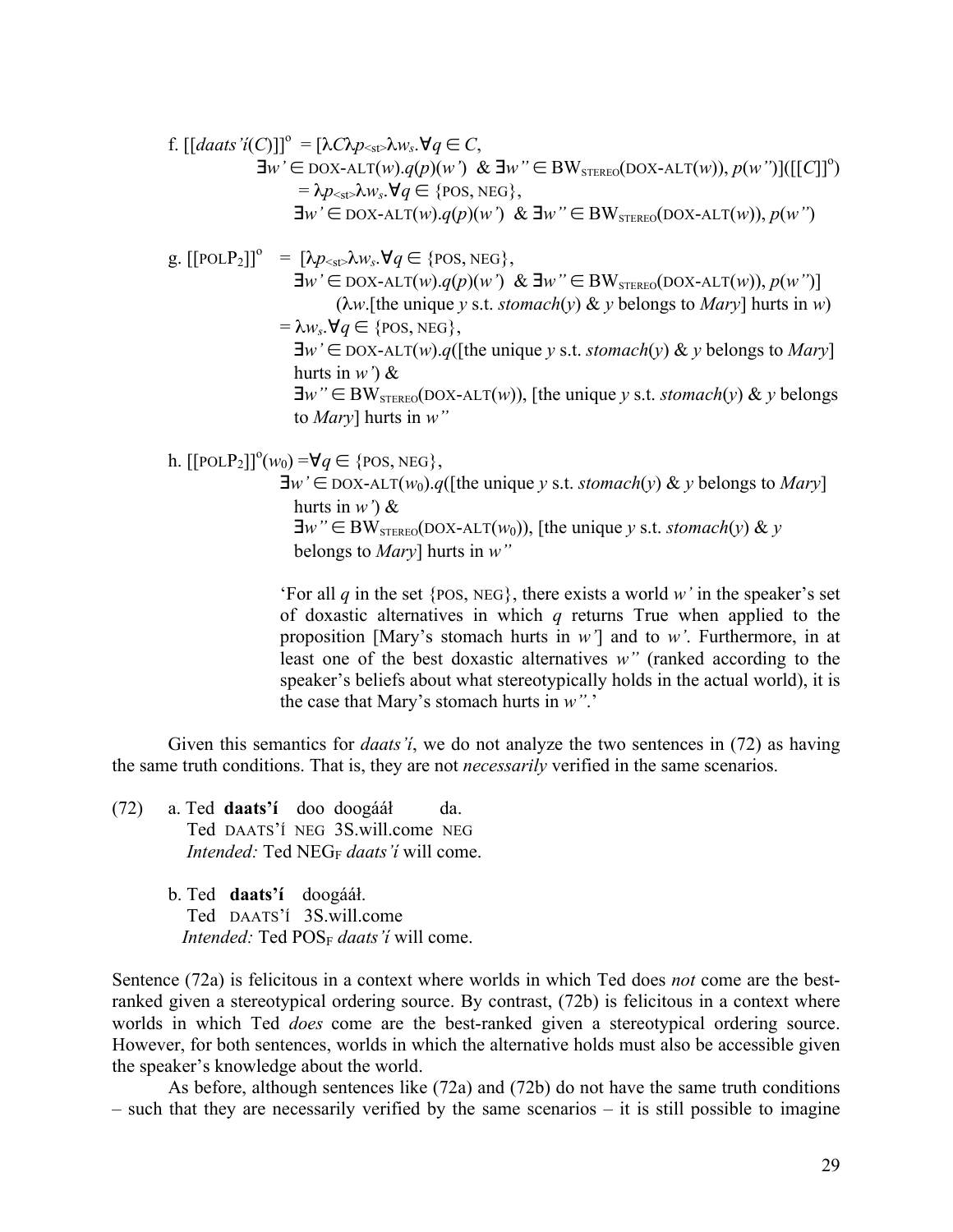scenarios in which worlds where Ted does and does not come are equally ranked. In such scenarios, the truth conditions of either sentence in (72) would be verified.

Discussion with consultants suggests that in dialogue contexts where you're truly agnostic about whether Ted is more likely to come or not, the most natural dialogue is one in which the polarity of the *daats'í* sentence that you utter matches the polarity of your interlocutor's earlier statement. This point is illustrated in (73) and (74) for negative and positive polarity clauses, respectively. The only difference between (73) and (74) is the utterance made by 'your sister.'

- (73) *Context:* You're planning a party. Your sister asks you if Ted will come to the party. You don't know anything about Ted's plans: he might come, or he might not.
	- a. *Your sister says:* 'I hope he won't come.'
	- b. *You say:* Hóla, Ted **daats'í** doo doogááł da. don't.know Ted DAATS'Í NEG 3S.will.come NEG *Comment:* "You're saying, 'I don't know, maybe he won't come.' You're leaving open the possibly that he won't come, or that he might come. You don't know. Maybe he will, maybe he won't."
- (74) *Context:* You're planning a party. Your sister asks you if Ted will come to the party. You don't know anything about Ted's plans: he might come, or he might not.
	- a. *Your sister says:* 'I hope he comes.' b. *You say:* Hóla, Ted **daats'í** doogááł.

don't.know Ted DAATS'Í 3S.will.come

*Comment:* "You don't know. He might come."

I leave to future work more exploration of dialogue contexts and the interaction between previous discourse and *daats'í* sentences.

# **6.0 Directions of Future Work**

In this section, I address issues related to the formal analysis of *daats'í* in Section 5. I also consider how the work can be linked to ongoing work on alternatives and 'wondering' meanings cross-linguistically.

6.1. *Further questions on focus in Navajo*

Various focus-related constructions have been previously discussed for Navajo. McDonough (2002) reports that Navajo marks contrastive focus by placing the *ga'* particle after the focused noun. The data in (76) are based on discussion from Young and Morgan (1987), Willie (1991), and Hale, Jelinek, and Willie (2001).

- (75) a. Sitsilí hoozdoh=di bighan. 1poss.little.brother Tuscon=LOC 3S.live 'My little brother lives in Tucson.'
	- b. Sitsilí **ga'** hoozdoh=di bighan.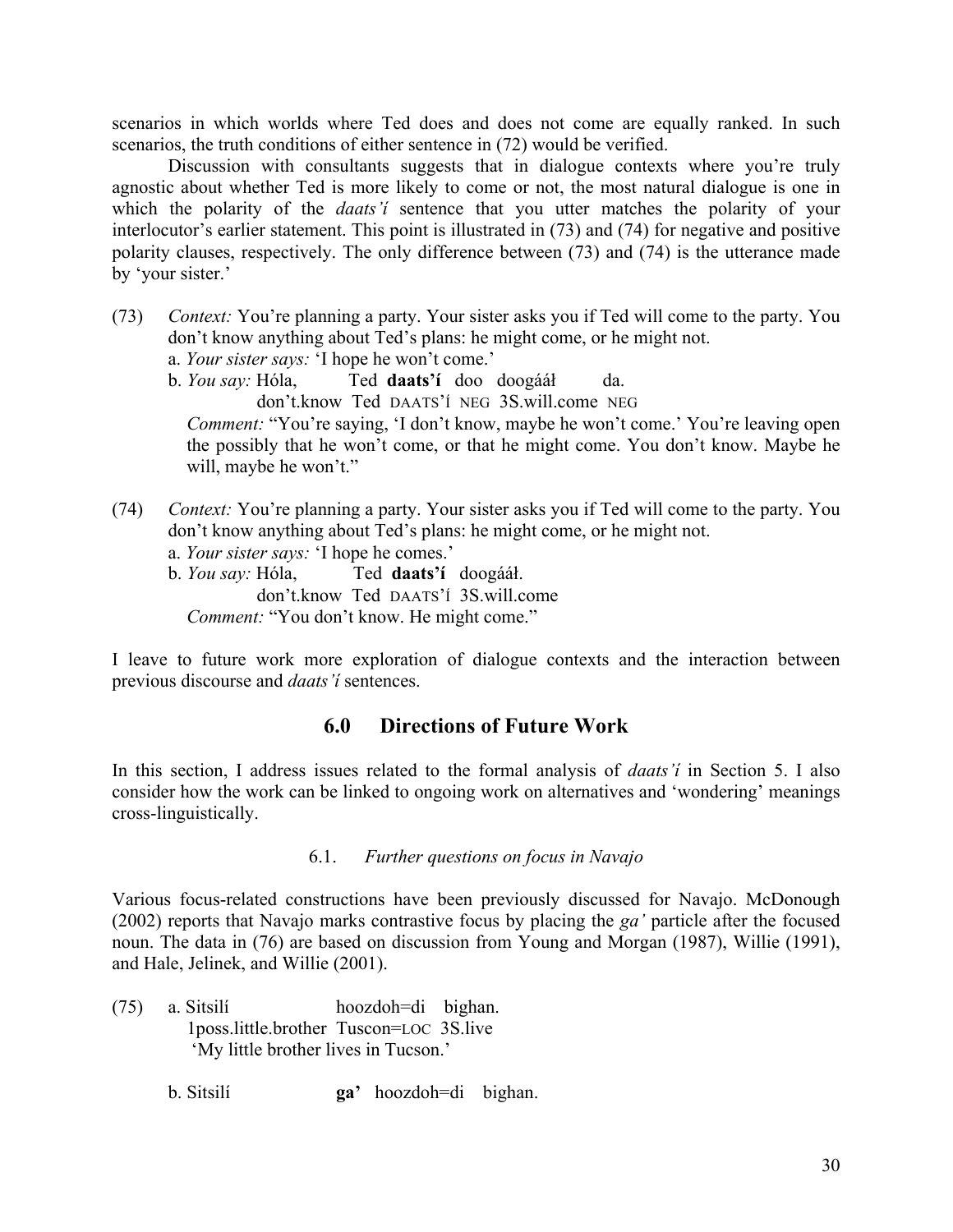1poss.little.brother FOC Tucson=LOC 3S.live 'It's my little brother who lives in Tucson.'

Drawing on extensive discussion from Perkins (1978), Fernald and Willie (2001) discuss the negative contrastive focus construction in which *hanii* replaces *ga'* in the first clause.

(76) Naaltsoos **hanii** dzídzááłtsooz, nástáán **ga'**. paper NEG.FOC 3O.1S.put.in.fire logs FOC 'It wasn't the paper that I put in the first, it was the bag of logs.'

On the basis of pitch analysis, McDonough (2002) observes that in focal constructions in Navajo, there are no special prosodic reflexes of focus on the focused nouns themselves. This conclusion is supported by the informal observations of other linguists familiar with Navajo (Peggy Speas, p.c.). Identification of the F-marked noun in (75b) and (76) is made possible by the placement of the focus sensitive operator not by special prosodic emphasis on the noun.

I have proposed that *daats'í* is a member of the set of focus-sensitive operators in Navajo. On the basis of observations from *ga'* and *hanii*, we would not expect to find special prosodic reflexes of F-marking. Indeed, in the elicitation of the *daats'í* sentences discussed throughout this paper, I also noticed no special prosody in either cases of polarity or constituent association. The absence of F-marking in Navajo may be the reason that *daats'í* has both adclausal and adnominal forms, where the linear position of the adnominal form helps to indicate which constituent is F-marked.

However, the authors cited above report that *ga'* and *hanii* only associate with nominal constituents. It is always the case that the focus sensitive operator directly follows the F-marked phrase. Because *daats'í* can have either polarity or constituent association, the linear relationship between *daats'í* and the F-marked phrase is more complex. A single string can be ambiguous between polarity and constituent association. Recall that in longer sentences, the default position for *daats'í* – where it receives polarity associative interpretation – is in the second position in the clause. As a result, strings like (77) are potentially ambiguous between a polarity associative interpretation and a constituent associative interpretation where *daats'í* is adjoined to the locative DP *the rodeo ground*.

(77) Naa'ahóhai ná'ádleehí=di **daats'í** łį́į́ bił naaldloosh. rodeo.ground=LOC DAATS'Í horse 3O.3S.ride a. *Polarity:* 'Maybe s/he is riding a horse at the rodeo ground (or maybe s/he isn't).' b. *Constituent:* 'Maybe it is at the rodeo ground that she is riding a horse (or maybe it is at the canyon, or maybe it is at the race track…).'

How do Navajo speakers tell which of the two possible interpretations for (77) is intended by a speaker? Is context the only clue to meaning, or is there special prosodic marking of the locative DP when it is F-marked? I leave examination of this issue to future fieldwork.

A second complication in the determination of whether *daats'í* has polarity or constituent association is that sentence length determines the 'default' (polarity associative) placement of *daats'í*. Willie (1996) reports that in short sentences, *daats'í* is in clause-final position while in longer sentences it is in clause-second position. The only inviolable rule seems to be that *daats'í* cannot be in clause-initial position. In sentences with only one word, e.g., (78), we correctly predict *daats'í* to be in final position: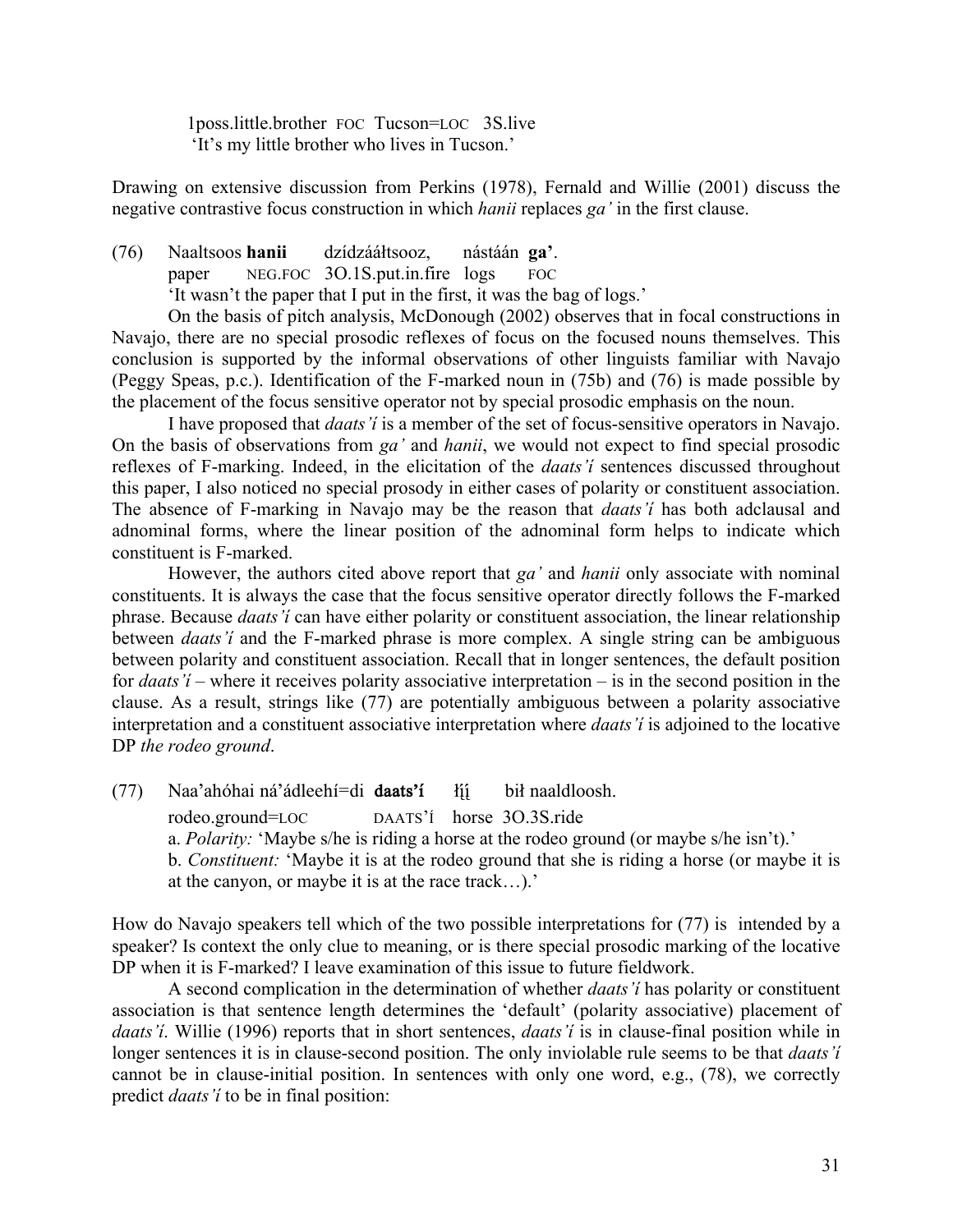(78) a. Nahałtin **daats'í**. 3S.rain DAATS'Í b. \***Daats'í** nahałtin.

However, it is less clear why polarity associative *daats'í* occurs clause-finally in the following clause. Why could it not occur in clause-second position after *Mary*? 14

(79) a. Mary bibid diniih **daats'í**. Mary 3poss.stomach 3S.hurt DAATS'I b. \*Mary **daats'í** bibid diniih.

More work will be necessary to isolate the factors that determine the placement of *daats'í* when it has polarity association. One potentially promising direction of study is to compare the Navajo facts with ongoing work on the prosodically determined placement of focus sensitive operators, as in Japanese (Noah Constant, p.c.).

The final question relating to focus in Navajo that I will mention is whether constituents other than nominal – and possibly numeral – phrases can be F-marked and associate with *daats'í*. The examples with *ga'* and *hanii* all feature nominal F-marked phrases. Not only do we not know whether *daats'í* can be used with an F-marked verb (e.g., (80)), but we do not know whether this is possible for *ga'* and *hanii* and Navajo focus sensitive operators more generally.

(80) *To be tested:* Sam łíi bił naaldloosh **daats'í** Sam horse 3O.3S.ride DAATS'Í *Intended:* 'Maybe it was *riding* that Sam did to the horse (or maybe he roped it, or maybe he fed it,...).'

This issue deserves further work. If focus sensitive operators in Navajo cannot associate with F-marked verbal constituents – or, if verbal constituents cannot be F-marked – why not? Is there simply no semantically or syntactically appropriate entry for *daats'í*? Or is there another more theoretically interesting reason?

6.2. *Polarity vs. clausal association*

(i) a. Baa' bi=yáázh Kinłání=di naalnish Baa' 3POSS.son Flagstaff=LOC 3S.work 'Bah's son works in Flagstaff.'

!!!!!!!!!!!!!!!!!!!!!!!!!!!!!!!!!!!!!!!!!!!!!!!!!!!!!!!

b. Baa' Kinłání=di biyáázh naalnish Baa' Flagstaff=LOC 3POSS.son 3S.work 'Bah's son works in Flagstaff.' (Faltz 2000: 38-39)

<sup>&</sup>lt;sup>14</sup> One possibility is that there is a restriction on the separation of possessors and possessed noun phrases. This does not seem to be generally true in Navajo, however. Faltz (2000) cites the following pair of sentences and reports that both are judged grammatical. In (ib), the possessor *Baa'* is separated from the possessed noun phrase *biyáázh* 'her son' by the locative DP *Kinłánídi* 'in Flagstaff.'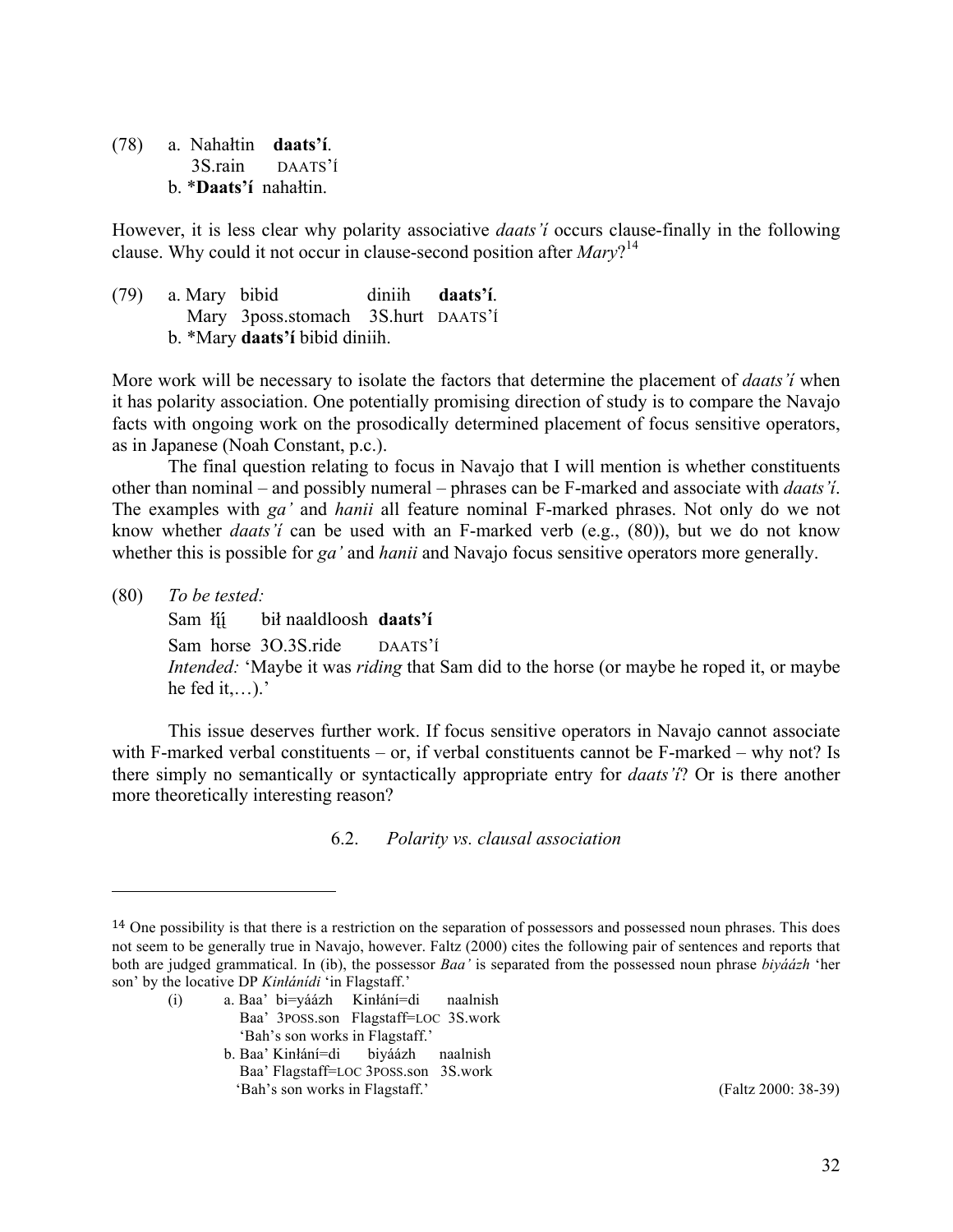I characterized the *daats'í* sentences in Section 3 as cases of polarity association by *daats'í*. That is, the alternatives vary in terms of their polarity specification. This proposal was indirectly suggested by the consultants' choice of translations. For instance, the sentence in (81) was occasionally translated by consultants as shown in (81a), but never as in (81b).

(81) *Context:* You don't know if it is raining or not. *You say:* Nahałtin **daats'í**. 3S.rain DAATS'Í a. *Suggested translation:* 'Maybe it's raining, or maybe not.' b. *Not given by any consultants:* 'Maybe it's raining, or maybe it's snowing' (or sunny, just cloudy, etc.'

Both modes of translation involve the consultant adding addition lexical material in the form of a disjunction. I took the absence of (b)-type translations as evidence that in sentences like (81), *daats'í* expresses that *it is raining* and *it is not raining* are the only alternative propositions that the speaker claims might hold.

We must consider whether this is a real finding or simply the result of setting contexts up in a way that biased the outcome. As discussed in Section 2.2, translations are not to be taken as direct evidence for meaning. Perhaps if contexts like (82) and (83) were tested, we would find that the alternatives invoked by *daats'í* are not necessarily φ and ¬φ but rather φ and some other proposition (or propositions) ψ.

(82) *To be tested:*

*Context:* You're sitting in a windowless room. You can hear a soft noise outside. The noise could be rain, or it could be snow, or it could just be the wind blowing leaves around. *You say:*

Nahałtin **daats'í**. 3S.rain DAATS'Í *Intended:* 'Maybe it's raining (or maybe something else is happening).' *Alternatives:* 'It is snowing,' 'The wind is blowing leaves around.'

(83) *To be tested:*

*Context:* You hear a thumping noise coming from outside. It could be a couple of different things making the noise. First, your older sister could be weaving. Second, your younger brother could be dancing. Third, your older brother could be beating a drum. These are some of the possibilities. *You say:*

Shádí **daats'í** yitł'ó

1poss.older.sister DAATS'Í 3O.3S.weave

*Intended:* 'Maybe my older sister is weaving (or maybe something else is happening).' *Alternatives:* 'My younger brother is dancing,' 'My older brother is beating a drum.'

Exploration of this issue will have to be left to future work due to a lack of empirical data.

However, if we do find *daats'í* to be felicitous in contexts like (82) and (83), the analysis developed above can be extended to account for such cases, which I will provisionally term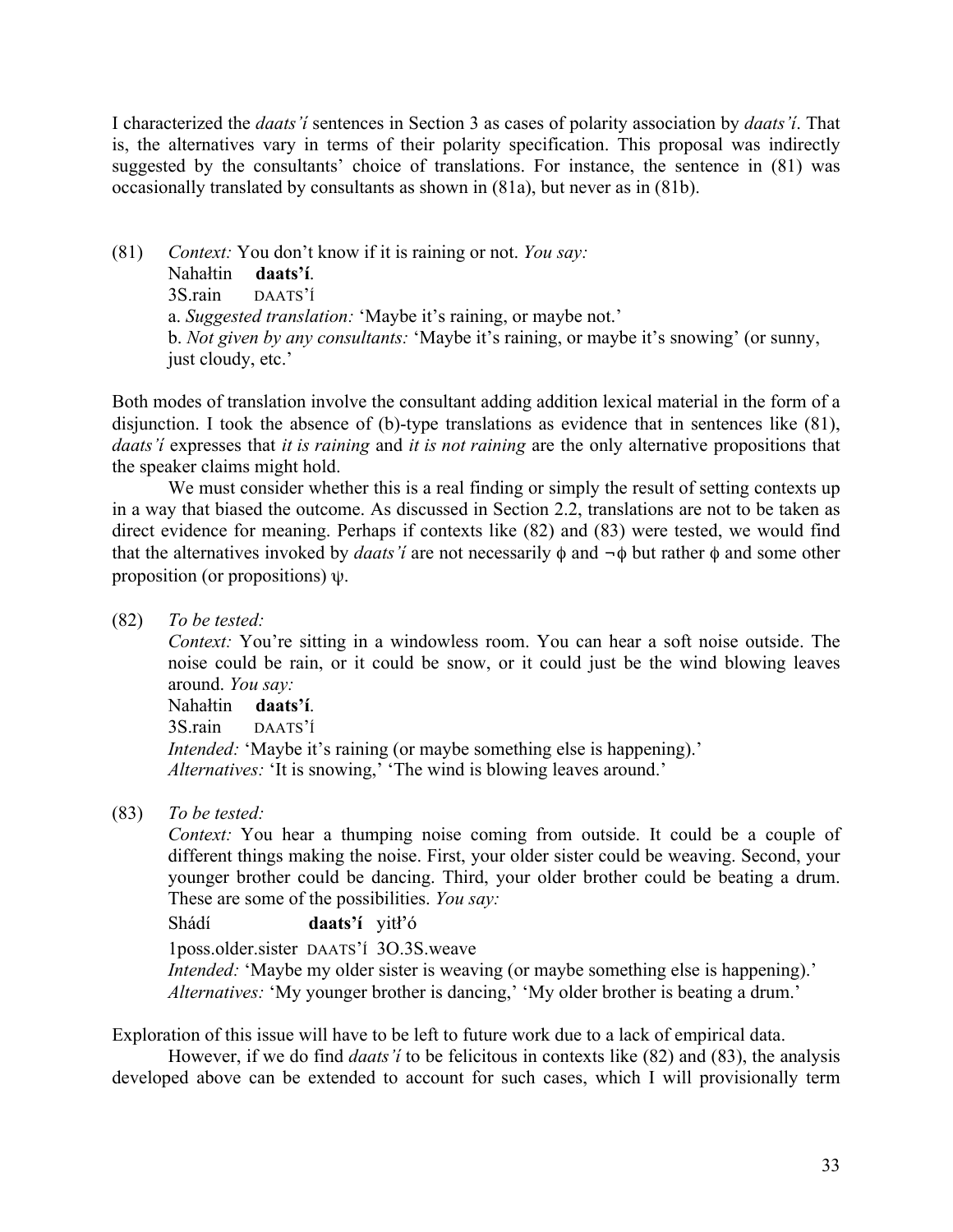'clausal association.' The alternative set C would be based on the focus semantic value of  $\text{CP}_1$ rather than a polarity head. The syntactic structure is shown in (84).



If we wanted to accommodate structures like (84), we would have to revise our semantics for *daats'í* as in (85).

(85) 
$$
[[d\text{aats } 't_{\text{clausal}}]] = \lambda C \lambda p_{\text{}} \lambda w_s. \forall q \in C,
$$
  
\n
$$
\exists w' \in \text{DOX-ALT}(w).q(w') \& \exists w'' \in \text{BW}_{\text{stEREO}}(\text{DOX-ALT}(w)), p(w'')
$$

The focus semantic value of  $\text{CP}_1$  is the set of all propositions. The alternatives within *C* will be a subset of these propositions, *q*. Each *q* must hold in one of the speaker's doxastic alternatives, while  $p$  – the proposition corresponding to the ordinary semantic value of  $\text{CP}_1$  – must hold in at least one of the best doxastic alternatives.

If F-marking of entire clauses is possible in Navajo, the challenge for the analysis will be to restrict *C* sufficiently. In contrast with the case of constituent association – where the meaning of the verb helped to constrain which nouns appeared in *C* – context alone will be responsible for the restriction of *C* to 'relevant' propositions, such as those listed as 'alternatives' in (82). As Constant (2012) writes, "If an entire utterance is focused, we predict no structural restrictions on the alternative set. This leaves the choice of alternatives entirely in the hand of the pragmatics – whichever propositions are "salient" (Constant 2012: 425).

While Constant does not formalize the precise mechanism by which the pragmatics can restrict a set of propositional alternatives, he notes the general importance of preceding questions in context on the saliency of alternatives. In a discourse like (86), the question in (86a) makes salient the two alternative propositions in (86b). If the *daats'í* sentence in (86c) appears in this context, the alternatives in the *C* taken as argument by *daats'í* will be as in (86b).

- (86) a. Is it going to rain tomorrow? b. {It will rain tomorrow, it will not rain tomorrow}
	- c. Nahałtin **daats'í**.

By contrast, the question in (87a) makes salient the alternative propositions in (87b). If the *daats'í* sentence in (87c) appears in this context, the alternatives in *C* will be as in (87b).

(87) a. What is making that funny noise on the roof? b. {It is raining, it is snowing, the wind is blowing leaves around} c. Nahałtin **daats'í**.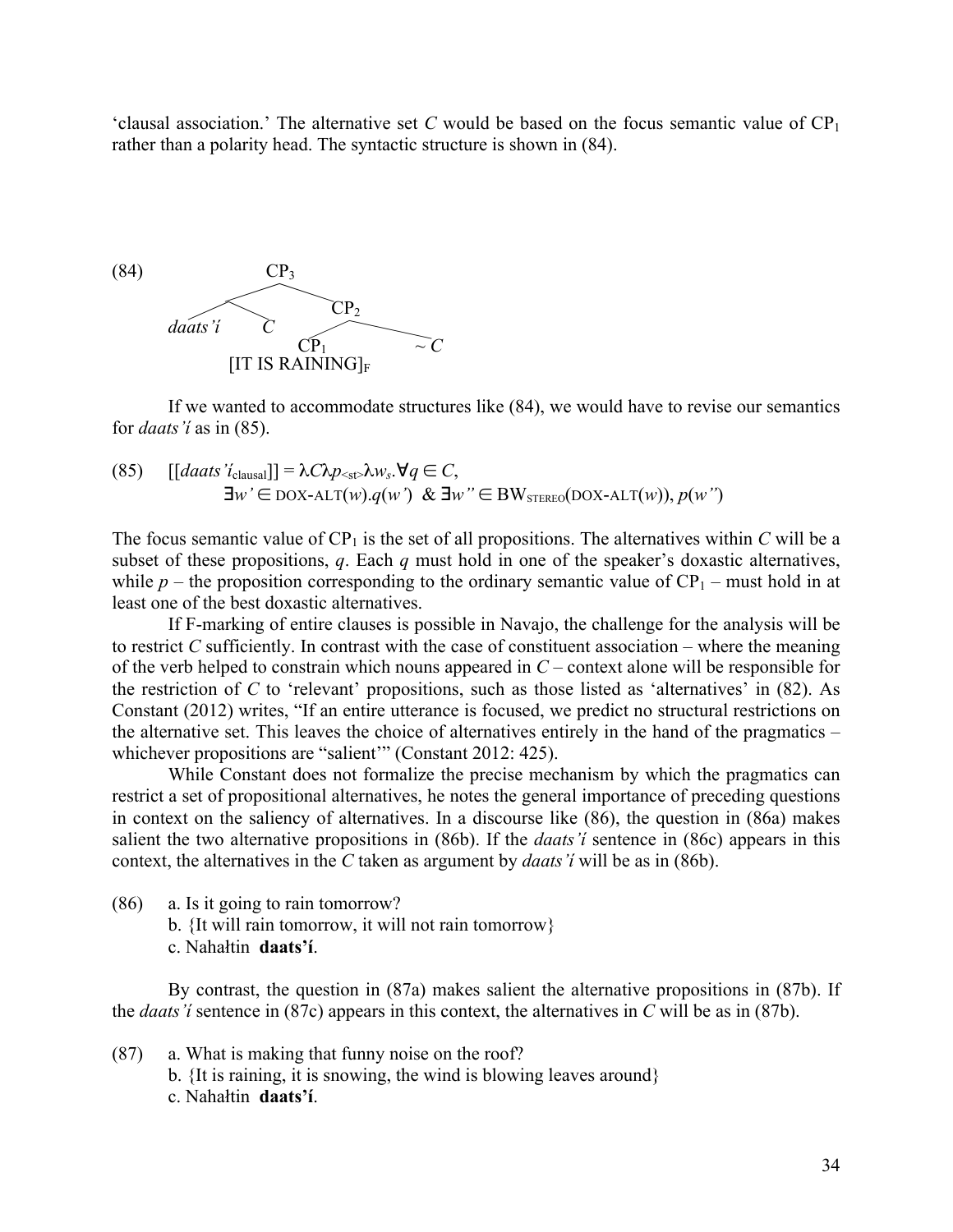Although this analysis attributes a very powerful role to the context in the determination of *C*, it may allow us to replace our polarity associative *daats'í* (70) with the clausal associative *daats'í* in (85). If clausal association is permitted for *daats'í*, *C* can potentially contain the negation of the original proposition, e.g., 'it is not raining.' Indeed, alternatives like 'it is snowing' will often (but not necessarily) imply 'it is not raining.'

Because the *C* of clausal associative *daats'í* is potentially a superset of the *C* of polarity associative *daats'í*, successfully restricting *C* to polarity alternatives will still be a matter of making the context sufficiently restrictive. If we re-examine the contexts used to illustrate 'polarity associative' *daats'í* in Section 3, we find that the contexts mentioned the polarity alternatives explicitly. That is, the context in (81) is like (86) and not like (87). I leave to future work the question of whether setting up contexts to be more like (87) would cause speakers to give translations of *daats'í* sentences along the lines suggested in (82).

### 6.3. *The source of apparent interrogativity*

In Section 3.1, I compared *daats'í* sentences to interrogatives in Navajo: consultants frequently suggested polar interrogatives as one of the methods of translating *daats'í* into English where *daats'í* had polar association. When we examined *daats'í* in cases of constituent association in Sect. 4, we again found that consultants often translated these sentences using English interrogatives. However, in cases of both polarity and constituent association, we found that *daats'í* sentences do not behave precisely like interrogatives. In particular, they permit responses in which the addressee takes it as given that a certain state of affairs will hold. Findings like these – along with the data reported in Sect. 3.2 – motivated a modal rather than interrogative analysis of *daats'í*.

However, it is worth asking why interrogative translations were frequently suggested. In particular, consultants and Young and Morgan (1987) report that *daats'í* sentences like (88a) are understood to be 'polite questions.' The 'polite question' usage of *daats'í* is found where the verb is marked for second-person subject: that is, the speaker is questioning the addressee about her own actions or state of being. The regular interrogative (88b) does not have the polite interpretation.

(88) *Context:* Your friend's stomach is growling. You say to her,

a. Dichin ńli**̨́ daats'í**. hunger 2S.be DAATS'Í  *Translation:* 'Are you hungry?'

b. Dichin=**ísh** ńlį́? hunger= $Q$  2S.be

'Are you hungry?' (Young and Morgan 1987: d472)

Given the semantics I have assigned to *daats'í*, the speaker is admitting that her beliefs about the world admit not only the possibility that 'you are hungry' but also the possibility that 'you are not hungry.' *Daats'í* sentences are, in a sense, admissions of ignorance. An admission of ignorance is pragmatically very similar to an interrogative, especially in a context like (88) where the addressee is more capable of answering than the speaker. When a speaker expresses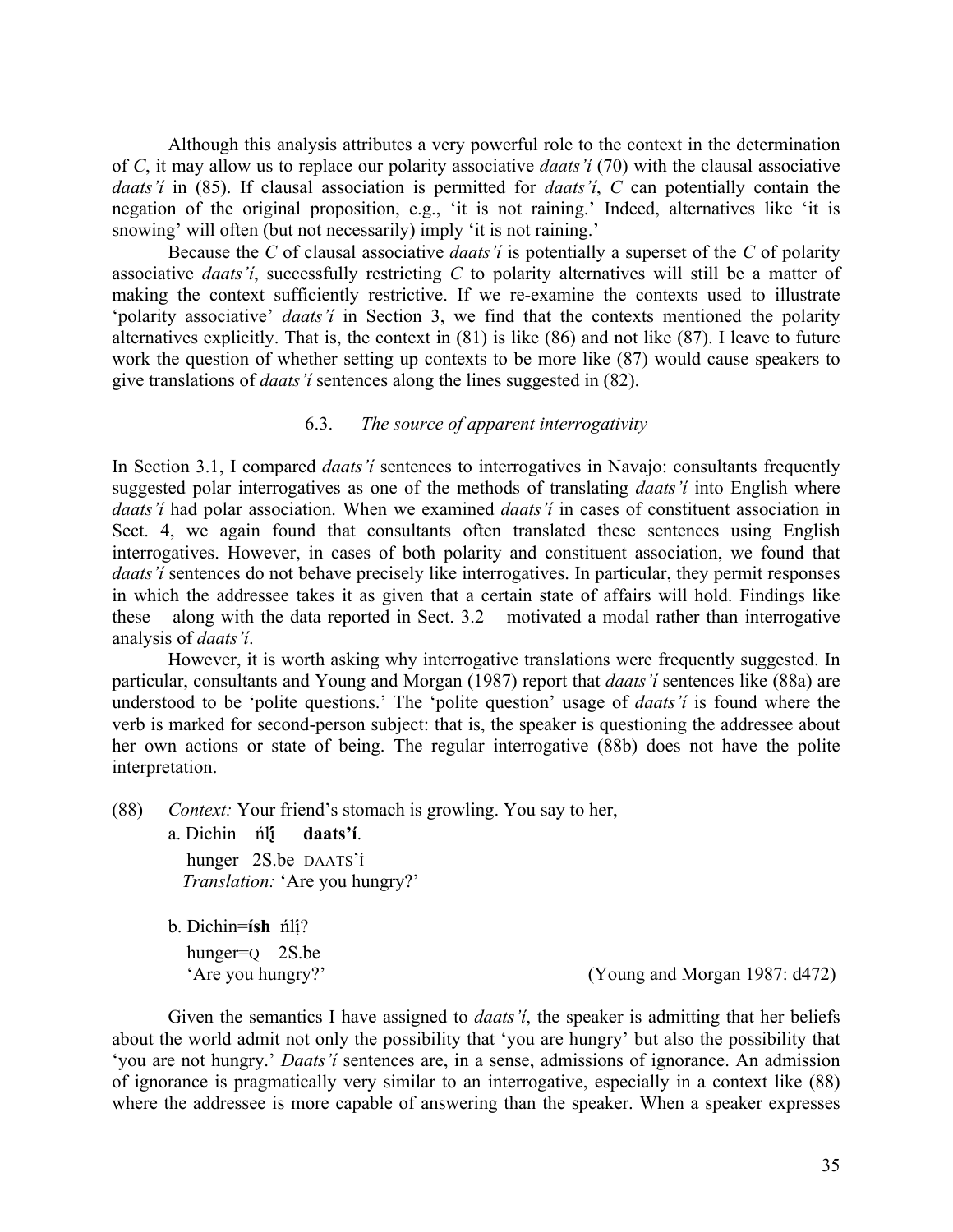ignorance about a topic that she knows the addressee is knowledgeable of, there is plausibly activated a general principle of conversational cooperativeness that requires the addressee to fill in the speaker's missing knowledge. The same effect is observed for English sentences like (89).

(89) *Context:* You're talking to your mother-in-law. You want to offer her some baked goods. *You say:*

a. Maybe you're hungry…

b. I wonder if you're hungry…

Even though *daats'í* sentences do not have the semantics or pragmatics of true interrogatives, they can – in the right context – function as requests for information by virtue of general principles of conversational cooperativeness. The 'politeness' component attributed to (88a) is likely due to the absence of a true pragmatic onus placed on the addressee to respond.

In information-seeking contexts, *daats'í* sentences will always be in competition with true *ísh* interrogatives. As a result, there may be contexts in which *daats'í* sentences are judged 'odd' while *ísh* interrogatives are judged felicitous. One such context is given below.

- (90) *Context:* You don't know if it is raining or not. Your coworker just came in from the outside so she will definitely know if it is raining or not. *You say to her*,
	- a. # Nahałtin **daats'í**. 3S.rain DAATS'Í

b. Nahałtin=**ísh**? 3S.rain=Q 'Is it raining?

In this context, the addressee is more knowledgeable than the speaker but consultants judged the *daats'í* sentence to be odd. One possible explanation is that the 'politeness' that arises from *daats'í* sentences is appropriate in contexts where the speaker is inquiring about the addressee's internal state. Asking for information about the weather is not as potentially socially fraught, however. The additional work that the addressee must do to interpret the *daats'í* sentence in (90a) as a request for her input is not balanced by indirectness being desirable in the conversational context. As a result, the *daats'í* is judged to be less felicitous than the *ísh* interrogative.

6.4. *Comparing* daats'í *and* might

At the end of Section 3.2, I pointed out that consultants regularly offered disjunctive translations, as well as translations with *might*, for *daats'í* sentences where *daats'í* has polarity association.

(91) *Context:* You don't know if it is raining or not. *You say:* Nahałtin **daats'í**. 3S.rain DAATS'Í 'Maybe it's raining, or maybe not.'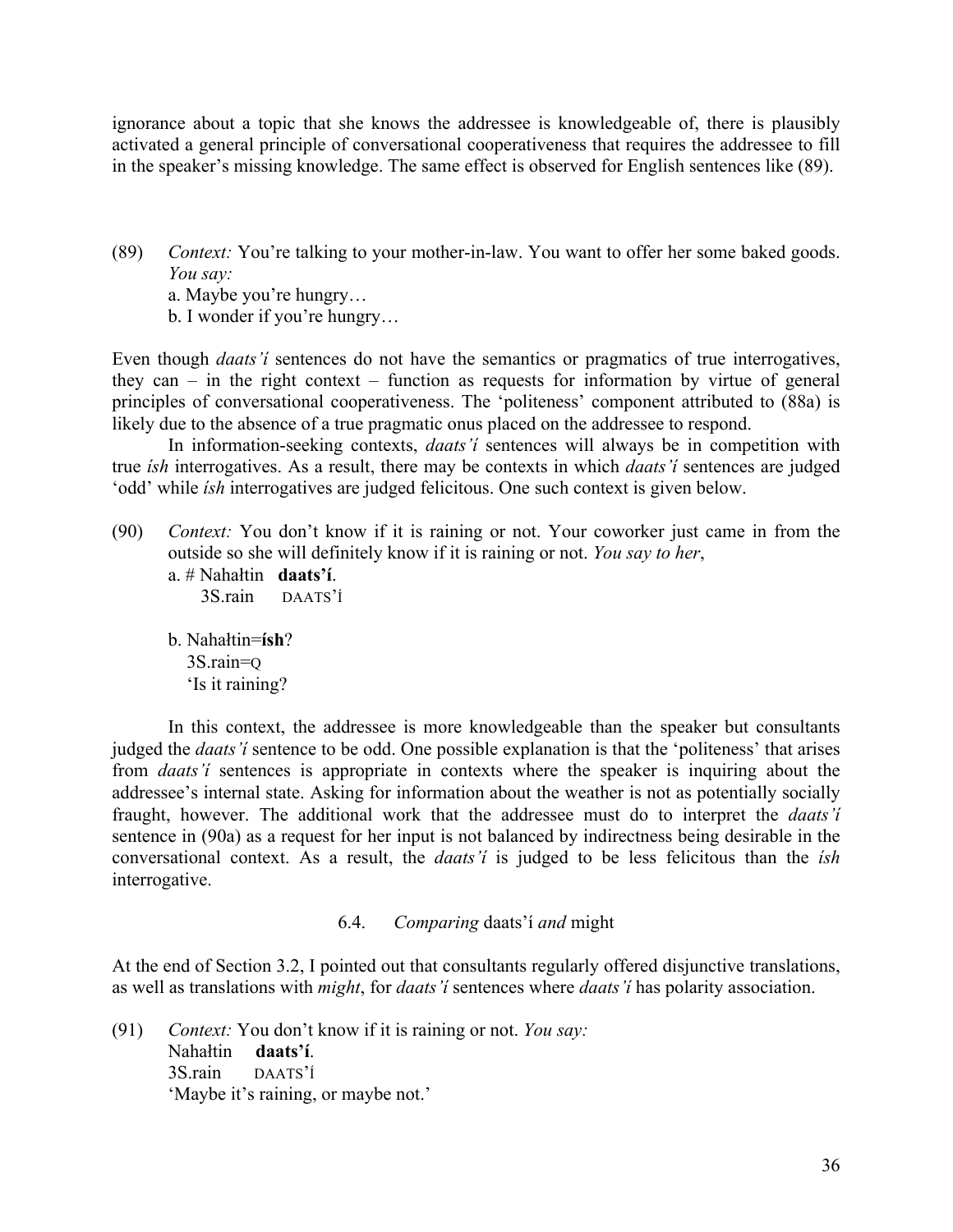'It might be raining.'

This indirectly suggested that perhaps there is a component of meaning in the semantics of *daats'í* that is distinct from the semantics of *might* alone. In Section 5, I argued that *daats'í* indicates that the speaker believes the overtly expressed proposition to be possible, and also indicates that other propositions (which vary from the overtly expressed proposition in a systematic, contextually-constrained way) are also possible. Informally, we can say that a speaker who uses *might* makes no claims about the possibility of any proposition other than the one overtly expressed.

Example (92) shows a previously unconsidered piece of data in which *daats'í* seems to pattern differently from *might*.

(92) *Context:* You left for school before your sister Mary. You and Mary go to the same school. You are telling your mutual friend what you know about Mary. a. Mary bibid diniih. 'Ólta'góó **daats'í** doogááł Mary 3poss.stomach 3S.hurt school.to DAATS'Í 3S.will.go  *Translation:* 'Mary has a stomachache, will she go to school? I wonder if she'll go.

Maybe, maybe not.'

b. Mary's stomach hurts. # She might go to school.

The analysis at present can account for the felicity in (92a). Presumably, *daats'í* is felicitous in this context because worlds in which 'Mary goes to school' are true are equally ranked – or higher ranked – than worlds in which 'Mary does not go to school' are true.

However, it is unclear why (92b) should be infelicitous in the same context. If *might* only requires that at least one (best) world is a world in which Mary comes to school, *might* should not be infelicitous in a context where there is also a good (possibly equal) probability that Mary will *not* come to school. *Might* is agnostic on such alternative propositions.

One analytic possibility is that *might* performs a (not necessarily truth-conditional) function that *daats'í* does not perform. Ciardelli et al. (2011) propose an analysis of *might* within the framework of Inquisitive Semantics. Briefly, they argue not only for the types of meaning usually invoked in Inquisitive Semantics – informative and inquisitive content – but a third type of meaning, 'attentive' content. Attentive content draws attention to certain possibilities. The authors argue that *might* in a sentence like (92b) draws attention to the possibility that Mary might go to school. Ultimately, data like (91) may be best captured by introducing the concept of attentive content to the semantics of *might*, but not into the semantics of *daats'í*.

Perhaps the concept of attentive content can be formalized outside of Inquisitive Semantics by making use of alternative propositions. For instance, perhaps *might* can be defined such that worlds in which alternative propositions hold are necessarily lower ranked than the overtly mentioned proposition, according to the stereotypical ordering source. I leave development of these very initial sketches to future work.

6.5. *Approximative uses of* daats'í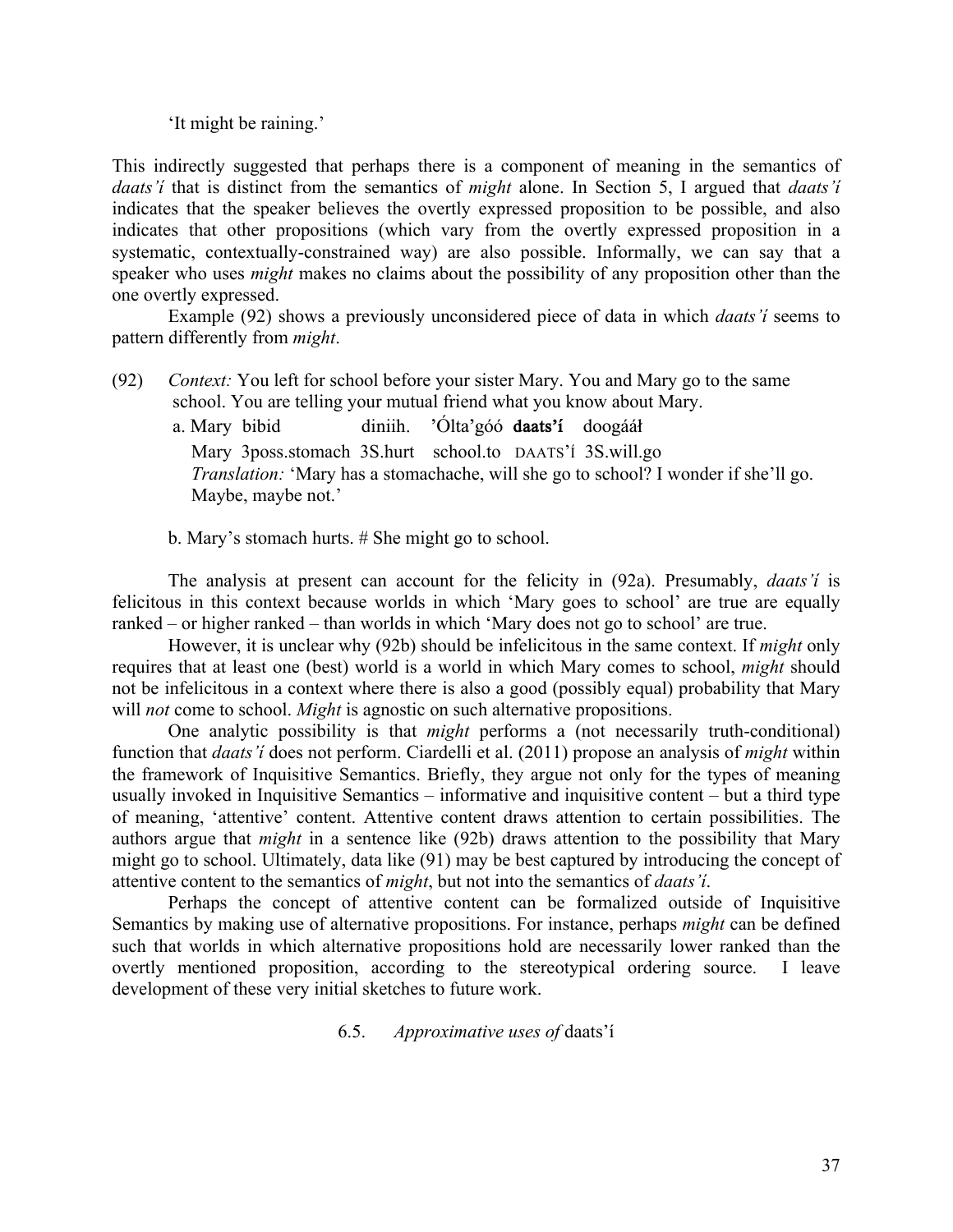In Section 4, we considered cases of constituent association in which *daats'í* associates with a nominal argument of the verb. There seems to be at least one other kind of constituent (other than polarity heads) *daats'í* can associate with. In (93) *daats'í* seems to associate with numerals.

| (93) | a. Yiskáago dá'ák'eh=góó 'ashdładi <b>daats'í</b> 'ałnáá'deesbas |  |                            |                                                                                      |
|------|------------------------------------------------------------------|--|----------------------------|--------------------------------------------------------------------------------------|
|      |                                                                  |  |                            | tomorrow field=toward five DAATS <sup>'</sup> I 1S.will.drive.back.and.forth         |
|      |                                                                  |  |                            | 'Tomorrow I'll make perhaps five trips back and forth to the field.'                 |
|      |                                                                  |  |                            | (Young and Morgan 1987: d98)                                                         |
|      | b. K'ad 'éi 'éidii yéeni náhást'éi daats'í tsin naaztá           |  |                            |                                                                                      |
|      | now those those                                                  |  | nine DAATS' istick 3S.cost |                                                                                      |
|      |                                                                  |  |                            | 'Now those (fabrics) are about nine a yard.' (L. Kerley interviews; Tape 2, Line 18) |

More work will have to be done to understand precisely what contexts speakers have in mind when they utter sentences like (93). Based on the discourse context from which (93b) was taken, it seems that the question implicit in the discourse is exactly what price the fabrics had, not specifically whether they were nine dollars or not. The speaker seems to have used *daats'í* to express that the numeral named (nine) is approximate.

As a first pass at an informal account, we could say that the alternative set for numeral associative uses of *daats'í* contains numerals whose values are within some contextually delimited range around the overtly mentioned numeral. This 'approximative' interpretation of modal morphemes is not restricted to Navajo. Sauerland and Stateva (2007) discuss approximative interpretations of the normally modal particle *maybe*. However, their account does not make reference to the modal semantics of *maybe* and attempt to relate the two functions. If this is a cross-linguistically attested clustering of functions (approximative and modal) onto single morphemes, there may be a deeper connection between, e.g., notions of scalarity and possibility that deserve further study.

### 6.6. *Cross-linguistic connections*

Constructions that are at least superficially similar in meaning to (polarity associative) *daats'í* sentences are reported in various languages. The unifying feature of these constructions is the quality of 'wondering' or being an 'indirect question.' Authors cited below who discuss these constructions claim that they indicate speaker uncertainty. They can also be interpreted as requests for information that, unlike true interrogatives, can appear in self-addressed contexts or in contexts with an uninformed addressee. These qualities recall the discussion of polarity associative uses of *daats'í* in Section 3.

When we examine the particular methods by which languages express this type of meaning, we see that languages often use radically different morphosyntactic means, many of which do not even slightly resemble *daats'í*. For instance, Littell et al. (2010) report the existence of 'conjectural questions' in St'át'imcets (Lillooet Salish), Nłe?kepmxcín (Thompson Salish), and Gitksan (Tsimshianic). The construction is exemplified below for St'át'imcets. Conjectural question meaning arises through the appearance of an interrogative morpheme (e.g., polar question marker) and inferential modal in the same clause.

(94) a. lán=**k'a** kwán-ens-as ni=n-s-mets-cál=a already=**INFER** take-DIR-3.ERG DET.ABS=1SG.POSS-NOM=write-ACT=EXIS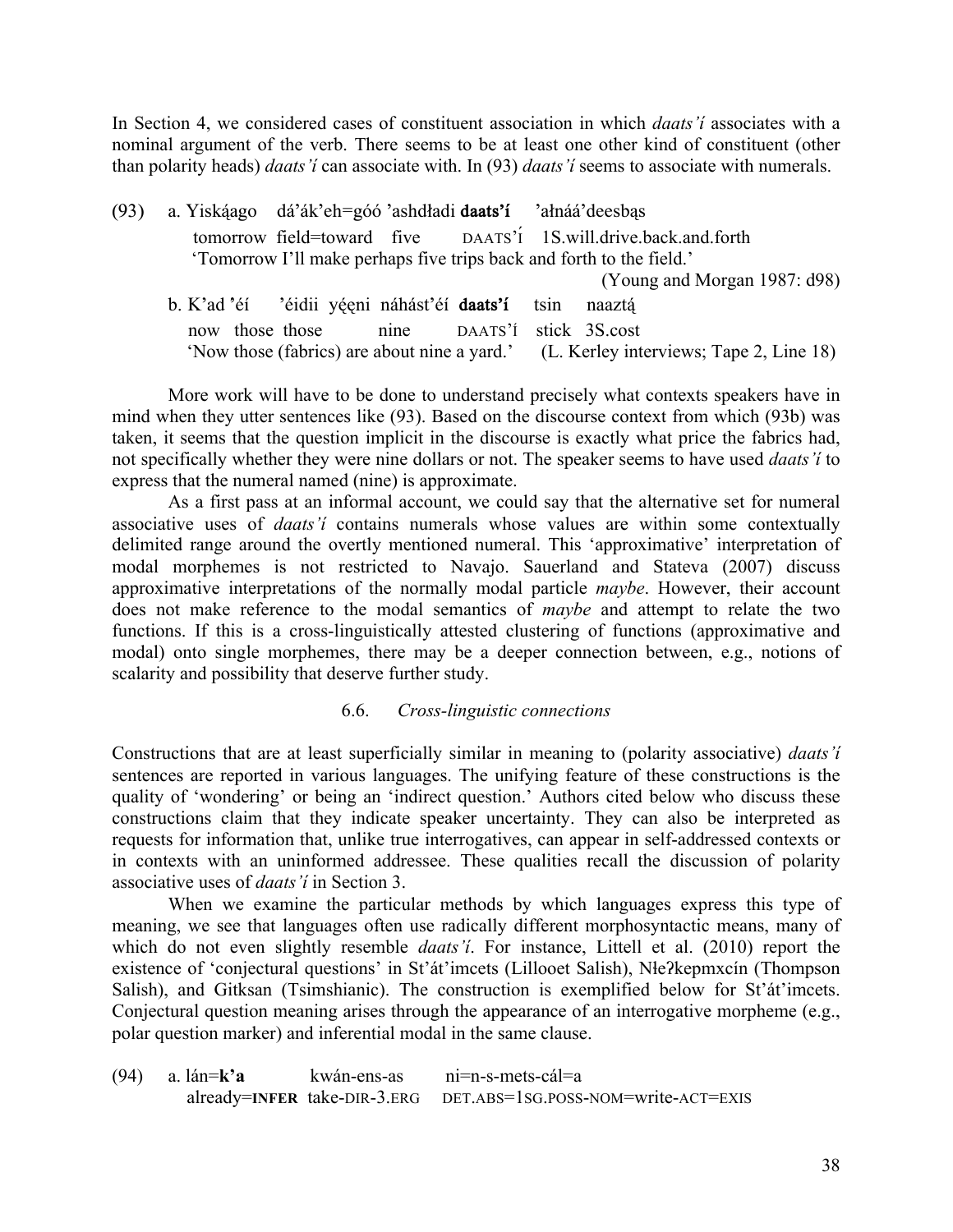'She must have already got my letter.'

b. lá=**ha** kwán-ens-as ni=n-s-mets-cál=a already=Q take-DIR-3.ERG DET.ABS=1SG.POSS-NOM=write-ACT=EXIS 'Has she already got my letter?'

c. lán=**as**=**há**=**k'a** kwán-ens-as ni=n-s-mets-cál=a already=3SBJN=**Q**=**INFER** take-DIR-3.ERG DET.ABS=1SG.POSS-NOM=write-ACT=EXIS 'I wonder if she's already got my letter.' 'I don't know if she got my letter or not.' (Littell et al. 2010: 89-90)

Seemingly similar meanings are expressed using the *wh*-complementizer *ob* in German (Truckenbrodt 2006). Both Imbabura Quechua (Fasola 2007) and Tseltal Mayan (Shklovsky 2011) express similar meanings with morphemes usually used to express negation.

The morpheme *daats'í* cannot obviously be decomposed into a modal, interrogative morpheme, or negation marker. If the status of these morphemes as interrogative or negation markers is fundamental to the analysis of 'wondering' or 'conjectural questions' in particular languages, then it seems that the analysis of *daats'í* cannot tell us much about how such meanings arise in other languages.

Perhaps more promising is to focus on languages where this type of meaning is expressed, as in Navajo, through the use of single particles. One such language is Japanese. Matsugu (2005) reports that the particle *kana* has been traditionally analyzed as a self-addressed question marker or a marker of doubt. *Kana* appears to be able to associate with entire propositions (95) with a contribution similar to polarity associative uses of *daats'í*.

(95) *Context:* Speaker talking to herself. Kookoo de atta no **kana**. high.school at.existed NOM KANA 'Was there [a judo club] at my high school?' (Matsugu 2005: 425)

A particle used in self-addressed questions and other statements of uncertainty has been also identified in Tshangla, a Tibeto-Burman language. Bogal-Allbritten and Schardl (2012) discuss examples like (96) and (97). The particle *gisa* can occur in sentences that would otherwise be declarative (96) or interrogative (97). Both sentences are felicitous in contexts in which the speaker – and the addressee, in the case of  $(97)$  – is uncertain.

(96) *Context:* You're sitting inside the library. You don't know what the weather is like outside. You're wondering whether it's raining. *You say to yourself:* Ngamsu khenca **gisa**. rain hit GISA *Lit:* 'It is raining *gisa*.' *Translation:* 'Is it raining?' 'I wonder if it's raining.' *Consultant comment:* "You're asking indirectly."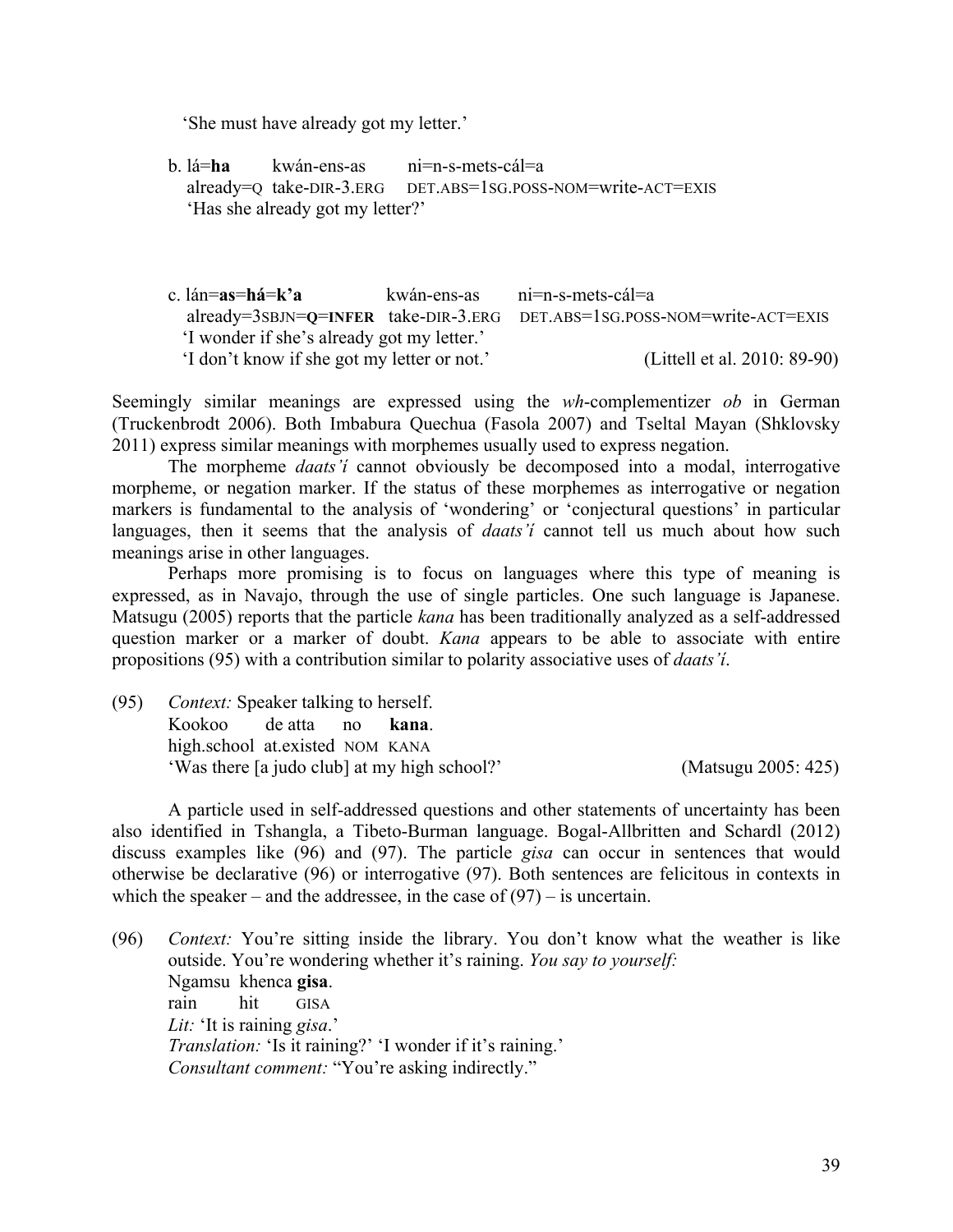(97) *Context:* You're walking with a friend, Wangmo. You see Tshering going in the opposite direction. You and Wangmo don't know where Tshering is going. *You say:* Tshering oga denca gisa. $^{15}$ Tshering where go GISA *Lit:* 'Where is Tshering going *gisa*? *Translation:* 'Where is Tshering going?'

In addition, *gisa* can – like *daats'í*, (Sect. 3.1) – function as the response to a polar question (formed with the enclitic *=mo*). Like *daats'í* did, *gisa* in (98) indicates that B is uncertain.

- (98) A: Wangmo ophe=mo? Wangmo will.come=Q 'Will Wangmo come?'
	- B: Wangmo ophe **gisa**. Wangmo will.come GISA 'Wangmo might come.'

The analysis of *daats'í* may prove informative for a more formal semantic treatment of *kana*, *gisa*, and other particles that express similar properties.

# **7.0 Conclusions**

I have analyzed the Navajo particle *daats'í* as a focus sensitive operator with a modal semantics. I have posited two forms of *daats'í*: adnominal and adclausal. Their entries are repeated in (99c) and (99d), respectively.

(99) a. For any world *w* of evaluation, DOX-ALT(*w*) returns the set of the speaker's doxastic alternatives, or the set of worlds consistent with all of the propositions comprising the speaker's beliefs about *w*. b. The function  $BW_{\text{stereo}} \in D_{\leq s, st>}$  takes the set of worlds returned by DOX-ALT(*w*).  $BW_{\text{stereo}}$ returns the set of 'best worlds'. The best worlds are those doxastic alternatives for which

hold the most propositions that characterize the 'stereotypical course of events' in *w*.

c. If defined, [[*daats'í*nominal]] = *Adnominal* λ*C*λ*x*eλ*f*<e,st>λ*w*s.∀*y* ∈ *C*,  $\exists w' \in$  DOX-ALT(*w*).*f*(*y*)(*w'*) &  $\exists w'' \in BW_{\text{STEREO}}($ DOX-ALT(*w*)), *f*(*x*)(*w''*)

d. If defined,  $\left[\frac{d}{d\alpha}\right] = \lambda C \lambda p_{\leq s} \lambda w_s$ .  $\forall q \in C$ , *Adclausal*  $\exists w' \in$  DOX-ALT(*w*).*q*(*p*)(*w'*) &  $\exists w'' \in BW_{\text{STEREO}}(DOX-ALT(w))$ , *p*(*w''*)

(i) Tshering oga denca Tshering where go

!!!!!!!!!!!!!!!!!!!!!!!!!!!!!!!!!!!!!!!!!!!!!!!!!!!!!!!

<sup>15</sup> In the absence of *gisa*, (98) would be a normal interrogative utterance:

 <sup>&#</sup>x27;Where is Tshering going?'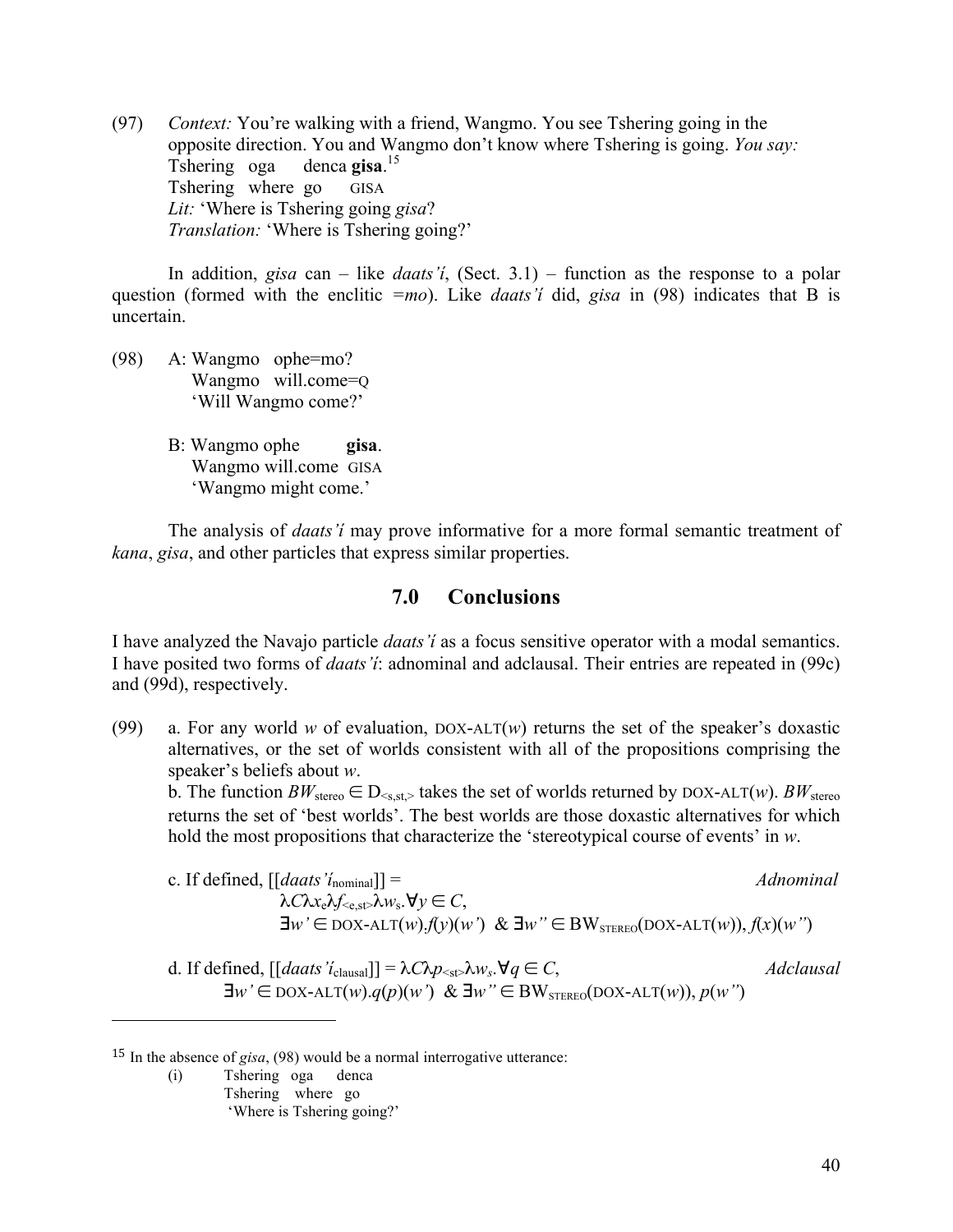*Daats'í* is added to the set of focus sensitive operators in Navajo. In addition to the specific questions for future work outlined in Sect. 6, this proposal brings out some general directions for further work. First, examination of *daats'í* as a focus sensitive particle may also uncover new observations about the realization of focus-marking within Navajo.

Second, *daats'í* is unique among not only focus sensitive operators in Navajo but focus sensitive operators cross-linguistically in having a modal semantics. To my knowledge, there has not been previous discussion of focus sensitive modal operators. Further cross-linguistic study may turn up similar operators in other languages, however: Scott AnderBois (p.c.) reports that Yucatec Mayan may have such an operator. In addition, modal operators have only recently begun to be considered in frameworks that make use of alternatives in the broadest (non-Roothian) sense, for example the Inquisitive Semantics analysis of *might*, where propositions in general are treated as non-empty sets of possibilities (Ciardelli et al. 2009). If other constructions motivate the integration of alternative semantics and modal semantics, there will undoubtedly be interesting complications and questions that arise which may have ramifications for both systems.

## **References**

- Bogal-Allbritten, Elizabeth and Anisa Schardl. 2012. Tshangla conjectural questions. Talk presented at *South Asian Languages: Theory, Typology, and Diachrony* at Yale University, Sept. 28, 2012.
- Büring, Daniel and Katharina Hartmann. 2001. The syntax and semantics of focus-sensitive particles in German. *Natural Language and Linguistic Theory* 19: 229-281.
- Caponigro, Ivan and Maria Polinsky. 2011. Relative embeddings: a Circassian puzzle for the syntax/semantics interface. *Natural Language and Linguistic Theory* 29: 71-122.
- Caponigro, Ivan and Jon Sprouse. 2007. Rhetorical questions as questions. In *Proceedings of Sinn und Bedeutung 11*, 121-133. Barcelona: Universitat Pompeu Fabra.
- Chomsky, Noam. 1957. *Syntactic Structures*. Mouton: The Hague.
- Ciardelli, Ivano, Jeroen Groenendijk, and Floris Roelofsen. 2009. Attention! *Might* in inquisitive semantics. In *Proceedings of SALT XIX*, ed. E. Cormany, S. Ito, and D. Lutz. Ithaca: Cornell University, 91-108.
- Constant, Noah. 2012. English rise-fall-rise: a study in the semantics and pragmatics of intonation. *Linguistics and Philosophy* 35: 407-442.
- Faltz, Leonard. 2000. A semantic basis for Navajo syntactic typology. In *The Athabaskan Languages: Perspectives on a Native American Language Family*, eds. Ted Fernald and Paul Platero, 28-50. Oxford: Oxford University Press.
- Fasola, Carlos. 2007. A unified semantics for the Quechua question and negation marker *–chu*. In *Proceedings of the Fourth Conference on the Semantics of Under-represented Languages in the Americas*, ed. Amy Rose Deal. Amherst, MA: GLSA, 81-97.
- Fernald, Ted and Maryanne Willie. 2002. Navajo classification and coercion. In *Proceedings of the First Conference on the Semantics of Under-represented Languages in the Americas*, eds. Ji-Yung Kim and Adam Werle. Amherst, MA: GLSA.
- Gutzmann, Daniel and Elena Castroviejo Miró. 2011. The dimensions of verum. In *Empirical Issues in Syntax and Semantics 8*, ed. O. Bonami and P. Cabredo Hofherr. 143-165.
- Hale, Ken, Eloise Jelinek, and Maryanne Willie. 2001. Topic and focus position in Navajo. Ms, MIT and University of Arizona.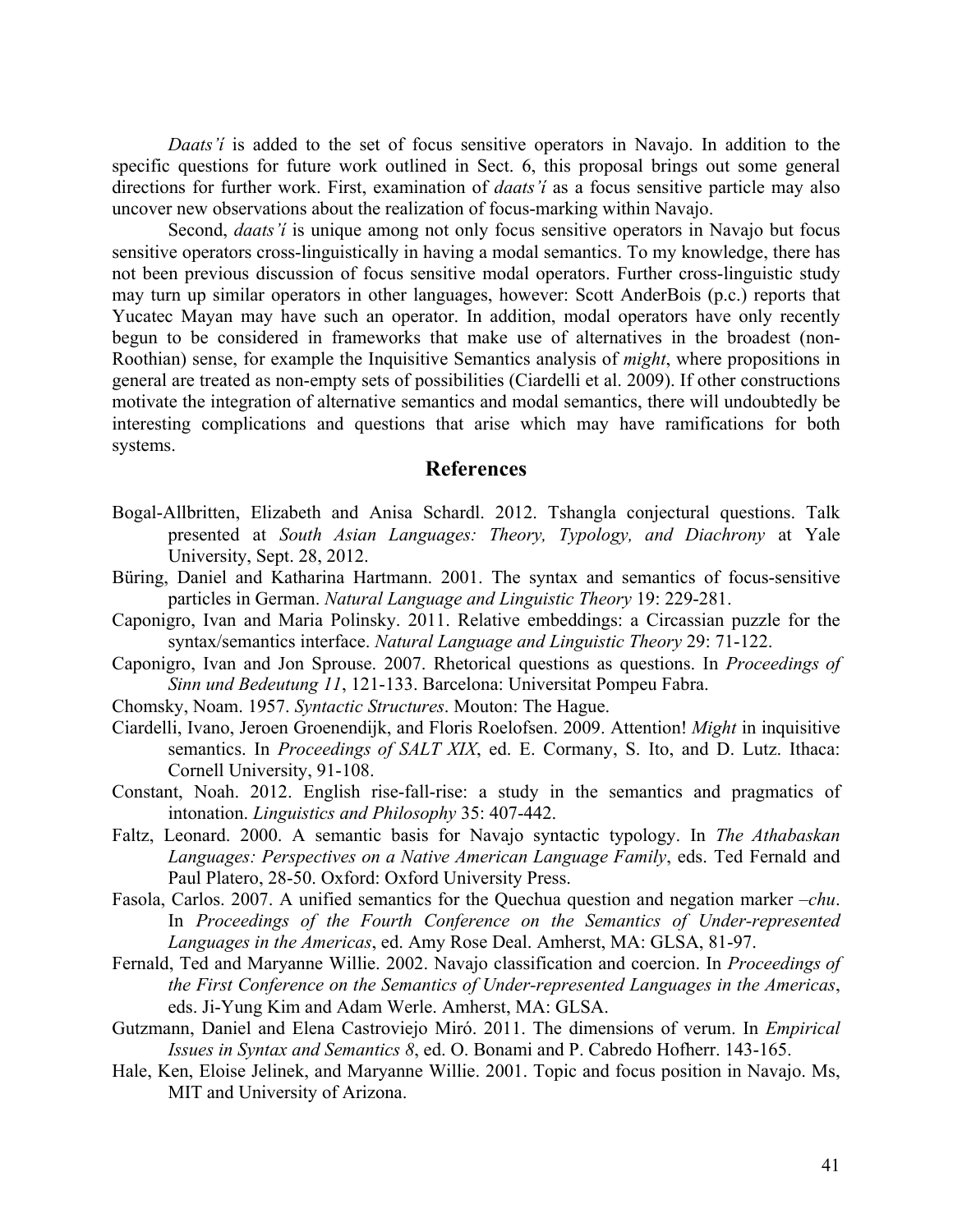- Heim, Irene. 1991. Artikel und Definitheit. In *Semantik: Ein internationales Handbuch der zeitgenössischen Forschung,* ed. Arnim von Stechow and Dieter Wunderlich. Berlin: de Gruyter.
- Höhle, Tilman N. 1992. Über verum-fokus im deutschen. In *Informationsstruktur und Grammatik*, ed. Joachim Jacobs, 112-141. Westdeutscher Verlag.
- Kratzer, Angelika. 2012. *Modals and Conditionals. New and Revised Perspectives*. Oxford University Press.
- Kratzer, Angelika. 1981. The notional category of modality. In *Words, Worlds, and Contexts*, ed. H.J. Eikmeyer and H. Rieser. Berlin: de Gruyter. 38-74.
- Krifka, Manfred. 2001/2002. Notes on 'Syntax of Focus-Sensitive Particles.' Notes from course on *Topik und Fokus*, Humboldt-Universität. Accessed online: <http://amor.cms.huberlin.de/~h2816i3x/Lehre/2001 HS TopikFokus/TopikFokus6.pdf>
- Laka Mugarza, Miren Itziar. 1990. *Negation in syntax: On the nature of functional categories and projections*. Ph.D, MIT.
- Littell, Patrick, Lisa Matthewson, and Tyler Peterson. 2010. On the semantics of conjectural questions. In *Evidence from Evidentials*, *UBC Working Papers in Linguistics 28*, ed. Tyler Peterson and Uli Sauerland, 89-104. Vancouver: University of British Columbia.
- Matsugu, Yuka. 2005. Japanese epistemic sentence-final particle *kana:* Its function as a 'mitigation marker' in discourse data. *Pragmatics* 15: 423-436.
- McDonough, Joyce. 2002. The prosody of interrogative and focus constructions in Navajo. In *Formal Approaches to Functional Phenomena*, eds. Andrew Carnie and Heidi Harley. Amsterdam, John Benjamins.
- Perkins, Ellavina. 1978. *The Role of Word Order and Scope in the Interpretation of Navajo Sentences*. Ph.D, University of Arizona.
- Riester, Arndt and Hans Kamp. 2010. Squiggly issues: Alternative sets, complex DPs, and intensionality. In *Logic, Language and Meaning*: *Lecture Notes in Computer Science.*  374-383. Accessed online: <http://www.ims.unistuttgart.de/~arndt/doc/riesterKampAC09.pdf>.
- Rooth, Mats. 1985. *Association with Focus*. Ph.D, University of Massachusetts Amherst.
- Rooth, Mats. 1992. A theory of focus interpretation. *Natural Language Semantics* 1: 75-117.
- Rooth, Mats. 1996. Focus. In *The Handbook of Contemporary Semantic Theory*, ed. Shalom Lappin. Oxford: Blackwell.
- Romero, Maribel and Chung-hye Han. 2004. On negative *yes/no* questions. *Linguistics and Philosophy* 27: 609-658.
- Rullmann, Hotze, Lisa Matthewson, and Henry Davis. 2008. Modals as distributive indefinites. *Natural Language Semantics* 16: 317-357.
- Sauerland, Uli. 2003. A new semantics for number. In *Proceedings of SALT XIII*, ed. Ro. Young and Y. Zhou. Ithaca, NY: CLC Publications.
- Sauerland, Uli and Penka Stateva. 2007. Scalar vs. epistemic vagueness: evidence from approximators. In *Proceedings of SALT XVII*, ed. T. Friedman and M. Gibson. Ithaca, NY: Cornell University, 228-245.
- Shklovsky, Kirill. 2011. When negation isn't: Unnegatives in Tseltal. Ms, MIT.
- Stalnaker, Robert. 1974. Pragmatic presuppositions. *Semantics and Philosophy*, ed. Milton K. Munitz and Peter Unger. New York: New York University Press. 197-213.